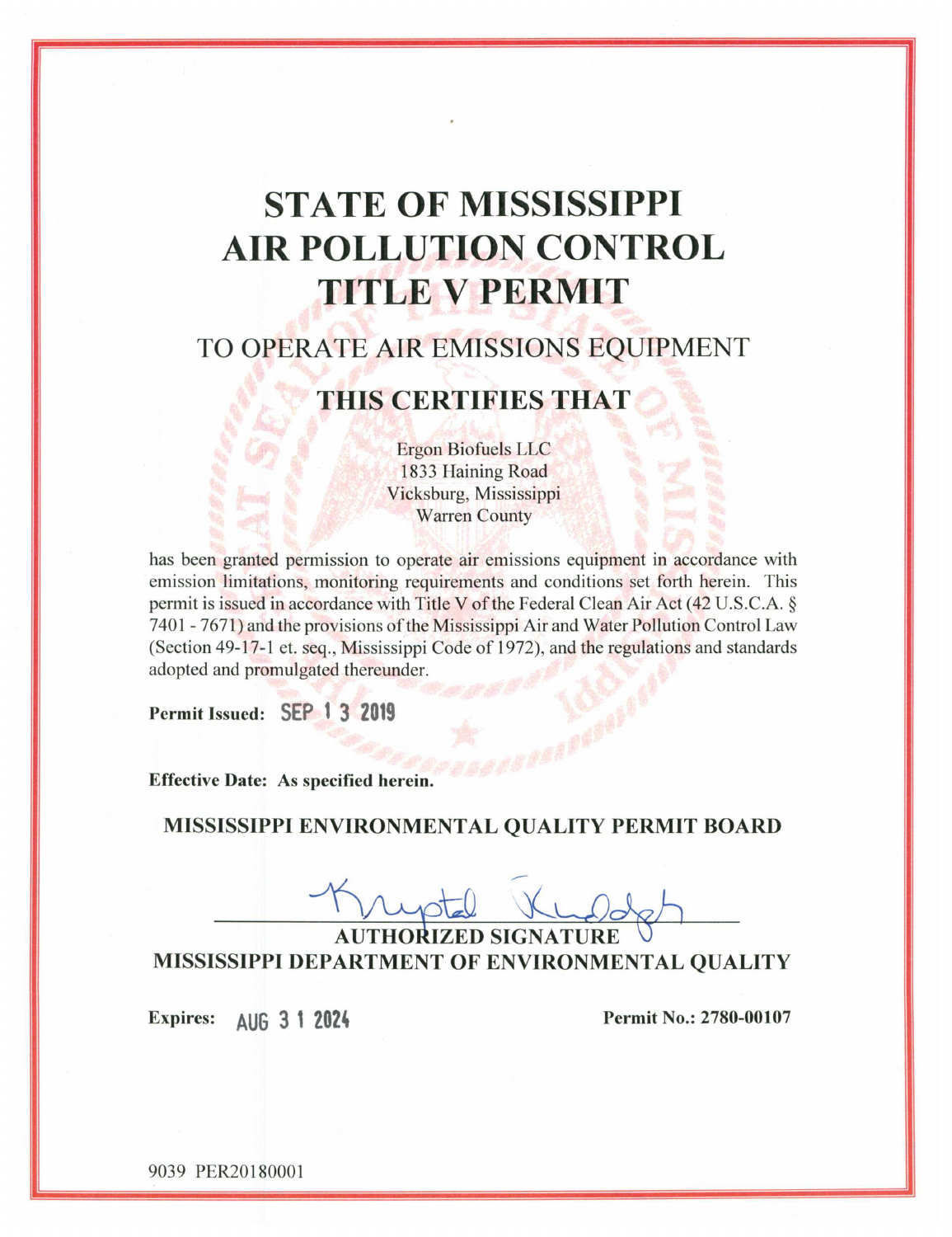## **TABLE OF CONTENTS**

| <b>SECTION 1.</b> |                                                        |  |
|-------------------|--------------------------------------------------------|--|
| <b>SECTION 2.</b> |                                                        |  |
| <b>SECTION 3.</b> |                                                        |  |
| <b>SECTION 4.</b> |                                                        |  |
| <b>SECTION 5.</b> | MONITORING, RECORDKEEPING & REPORTING REQUIREMENTS  27 |  |
| <b>SECTION 6.</b> |                                                        |  |
|                   |                                                        |  |

### **APPENDIX A LIST OF ABBREVIATIONS USED IN THIS PERMIT**

### **APPENDIX B LIST OF REGULATIONS REFERENCED IN THIS PERMIT**

### **APPENDIX C COMPLIANCE ASSURANCE MONITORING (CAM) PLAN**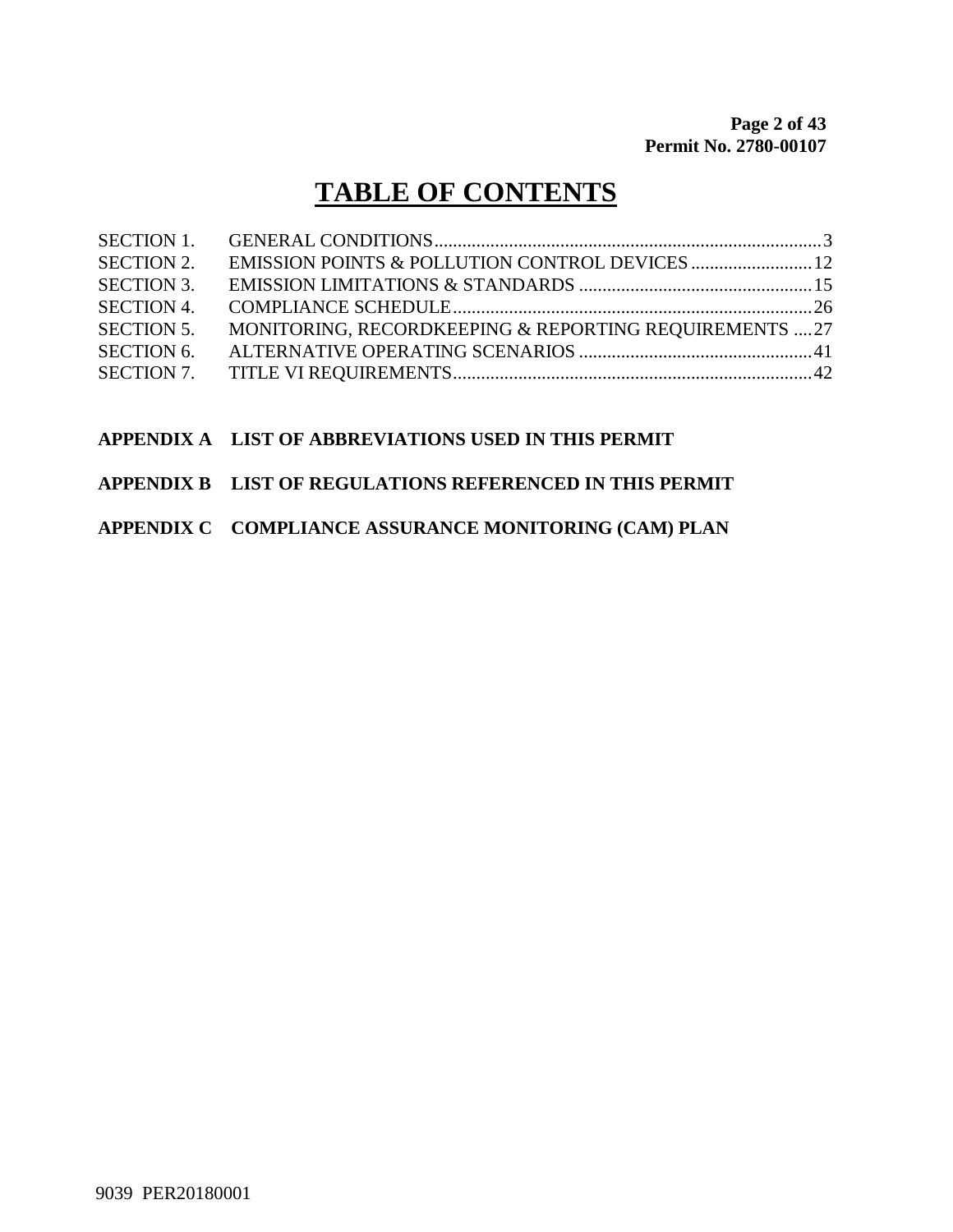## SECTION 1. GENERAL CONDITIONS

- 1.1 The permittee must comply with all conditions of this permit. Any permit noncompliance constitutes a violation of the Federal Act and is grounds for enforcement action; for permit termination, revocation and reissuance, or modification; or for denial of a permit renewal application. (Ref.: 11 Miss. Admin. Code Pt. 2, R.  $6.3.A(6)(a)$ .)
- 1.2 It shall not be a defense for a permittee in an enforcement action that it would have been necessary to halt or reduce the permitted activity in order to maintain compliance with the conditions of this permit. (Ref.: 11 Miss. Admin. Code Pt. 2, R. 6.3.A(6)(b).)
- 1.3 This permit and/or any part thereof may be modified, revoked, reopened, and reissued, or terminated for cause. The filing of a request by the permittee for a permit modification, revocation and reissuance, or termination, or of a notification of planned changes or anticipated noncompliance does not stay any permit condition. (Ref.: 11 Miss. Admin. Code Pt. 2, R. 6.3.A(6)(c).)
- 1.4 (a) This permit shall be reopened and revised under any of the following circumstances:
	- (1) Additional applicable requirements under the Federal Act become applicable to a major Title V source with a remaining permit term of 3 or more years. Such a reopening shall be completed no later than 18 months after promulgation of the applicable requirement. No such reopening is required if the effective date of the requirement is later than the date on which the permit is due to expire, unless the original permit or any of its terms and conditions has been extended.
	- (2) Additional requirements (including excess emissions requirements) become applicable to an affected source under the acid rain program. Upon approval by the Administrator, excess emissions offset plans shall be deemed to be incorporated into the permit.
	- (3) The Permit Board or EPA determines that the permit contains a material mistake or that inaccurate statements were made in establishing the emission standards or other terms or conditions of the permit.
	- (4) The Administrator or the Permit Board determines that the permit must be revised or revoked to assure compliance with the applicable requirements.
	- (b) Proceedings to reopen and issue this permit shall follow the same procedures as apply to initial permit issuance and shall only affect those parts of the permit for which cause to reopen exists. Such reopening shall be made as expeditiously as practicable.
	- (c) Reopenings shall not be initiated before a notice of such intent is provided to the Title V source by the DEQ at least 30 days in advance of the date that the permit is to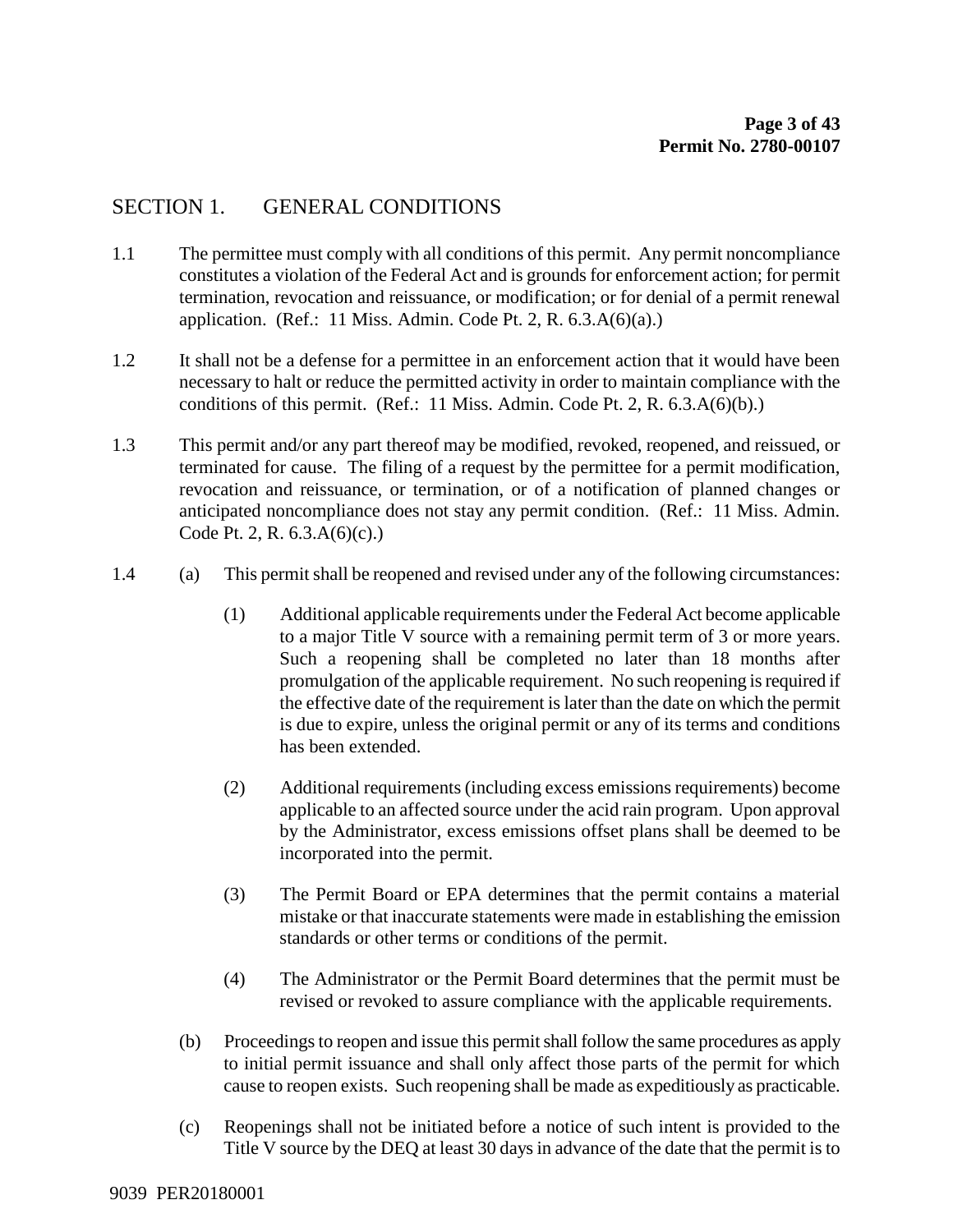be reopened, except that the Permit Board may provide a shorter time period in the case of an emergency.

(Ref.: 11 Miss. Admin. Code Pt. 2, R. 6.4.G)

- 1.5 The permittee shall furnish to the DEQ within a reasonable time any information the DEQ may request in writing to determine whether cause exists for modifying, revoking and reissuing, or terminating the permit or to determine compliance with the permit. Upon request, the permittee shall also furnish to the DEQ copies of records required to be kept by the permittee or, for information to be confidential, the permittee shall furnish such records to DEQ along with a claim of confidentiality. The permittee may furnish such records directly to the Administrator along with a claim of confidentiality. (Ref.: 11 Miss. Admin. Code Pt. 2, R. 6.3.A(6)(e).)
- 1.6 This permit does not convey any property rights of any sort, or any exclusive privilege. (Ref.: 11 Miss. Admin. Code Pt. 2, R. 6.3.A(6)(d).)
- 1.7 The provisions of this permit are severable. If any provision of this permit, or the application of any provision of this permit to any circumstances, is challenged or held invalid, the validity of the remaining permit provisions and/or portions thereof or their application to other persons or sets of circumstances, shall not be affected thereby. (Ref.: 11 Miss. Admin. Code Pt. 2, R. 6.3.A(5).)
- 1.8 The permittee shall pay to the DEQ an annual permit fee. The amount of fee shall be determined each year based on the provisions of regulated pollutants for fee purposes and the fee schedule specified in the Commission on Environmental Quality's order which shall be issued in accordance with the procedure outlined in Regulation 11 Miss. Admin. Code Pt. 2, Ch. 6.)
	- (a) For purposes of fee assessment and collection, the permittee shall elect for actual or allowable emissions to be used in determining the annual quantity of emissions unless the Commission determines by order that the method chosen by the applicant for calculating actual emissions fails to reasonably represent actual emissions. Actual emissions shall be calculated using emission monitoring data or direct emissions measurements for the pollutant(s); mass balance calculations such as the amounts of the pollutant(s) entering and leaving process equipment and where mass balance calculations can be supported by direct measurement of process parameters, such direct measurement data shall be supplied; published emission factors such as those relating release quantities to throughput or equipment type (e.g., air emission factors); or other approaches such as engineering calculations (e.g., estimating volatilization using published mathematical formulas) or best engineering judgments where such judgments are derived from process and/or emission data which supports the estimates of maximum actual emission. (Ref.: 11 Miss. Admin. Code Pt. 2, R.  $6.6.A(2)$ .)
	- (b) If the Commission determines that there is not sufficient information available on a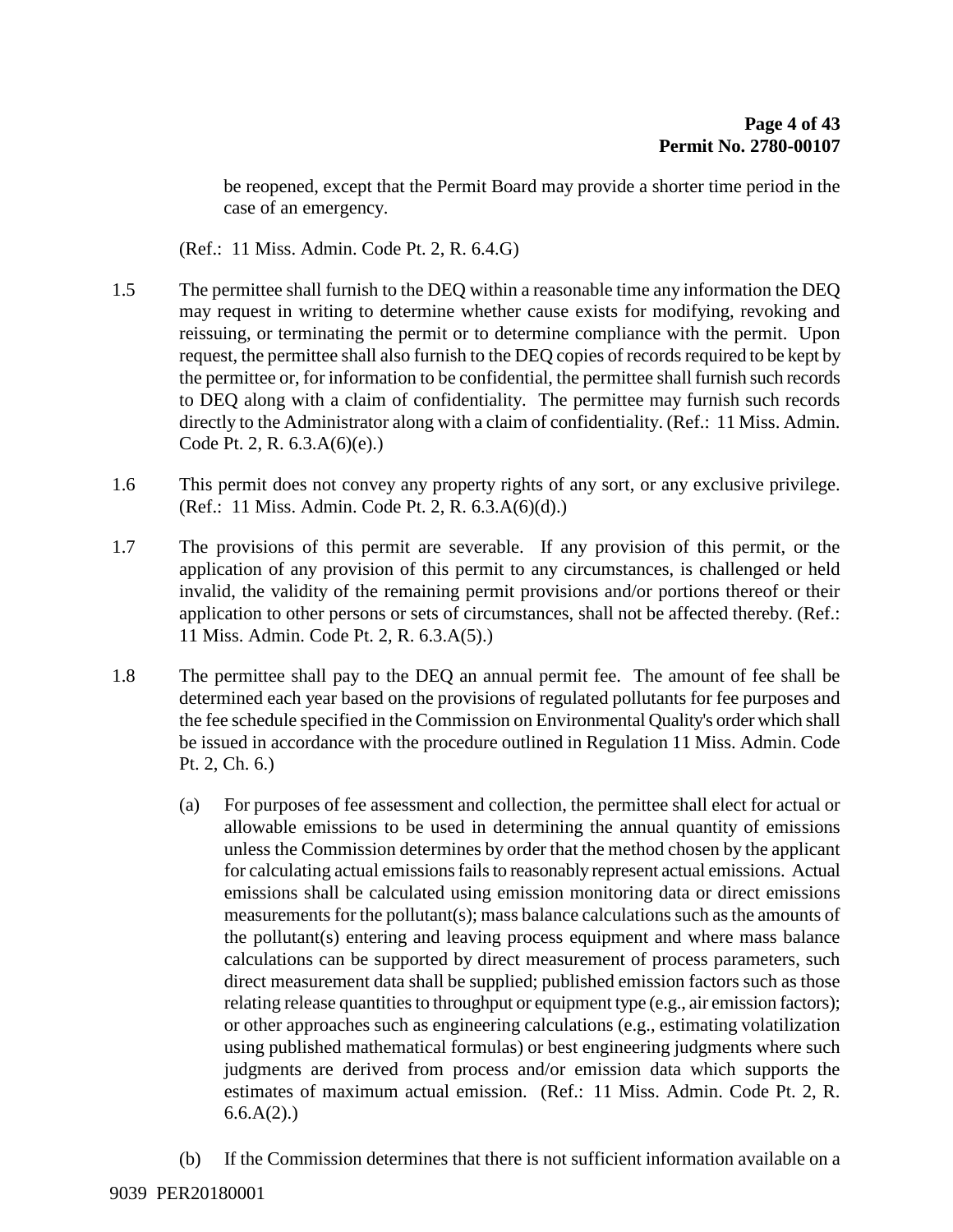facility's emissions, the determination of the fee shall be based upon the permitted allowable emissions until such time as an adequate determination of actual emissions is made. Such determination may be made anytime within one year of the submittal of actual emissions data by the permittee. (Ref.: 11 Miss. Admin. Code Pt. 2, R.  $6.6(A(2))$  If at any time within the year the Commission determines that the information submitted by the permittee on actual emissions is insufficient or incorrect, the permittee will be notified of the deficiencies and the adjusted fee schedule. Past due fees from the adjusted fee schedule will be paid on the next scheduled quarterly payment time. (Ref.: 11 Miss. Admin. Code Pt. 2, R. 6.6.D(2).)

- (c) The fee shall be due September 1 of each year. By July 1 of each year the permittee shall submit an inventory of emissions for the previous year on which the fee is to be assessed. The permittee may elect a quarterly payment method of four (4) equal payments; notification of the election of quarterly payments must be made to the DEQ by the first payment date of September 1. The permittee shall be liable for penalty as prescribed by State Law for failure to pay the fee or quarterly portion thereof by the date due. (Ref.: 11 Miss. Admin. Code Pt. 2, R. 6.6.D.)
- (d) If in disagreement with the calculation or applicability of the Title V permit fee, the permittee may petition the Commission in writing for a hearing in accordance with State Law. Any disputed portion of the fee for which a hearing has been requested will not incur any penalty or interest from and after the receipt by the Commission of the hearing petition. (Ref.: 11 Miss. Admin. Code Pt. 2, R. 6.6.C.)
- 1.9 No permit revision shall be required under any approved economic incentives, marketable permits, emissions trading and other similar programs or processes for changes that are provided for in this permit. (Ref.: 11 Miss. Admin. Code Pt. 2, R. 6.3.A(8).)
- 1.10 Any document required by this permit to be submitted to the DEQ shall contain a certification by a responsible official that states that, based on information and belief formed after reasonable inquiry, the statements and information in the document are true, accurate, and complete. (Ref.: 11 Miss. Admin. Code Pt. 2, R. 6.2.E.)
- 1.11 The permittee shall allow the DEQ, or an authorized representative, upon the presentation of credentials and other documents as may be required by law, to perform the following:
	- (a) enter upon the permittee's premises where a Title V source is located or emissionsrelated activity is conducted, or where records must be kept under the conditions of this permit;
	- (b) have access to and copy, at reasonable times, any records that must be kept under the conditions of this permit;
	- (c) inspect at reasonable times any facilities, equipment (including monitoring and air pollution control equipment), practices, or operations regulated or required under the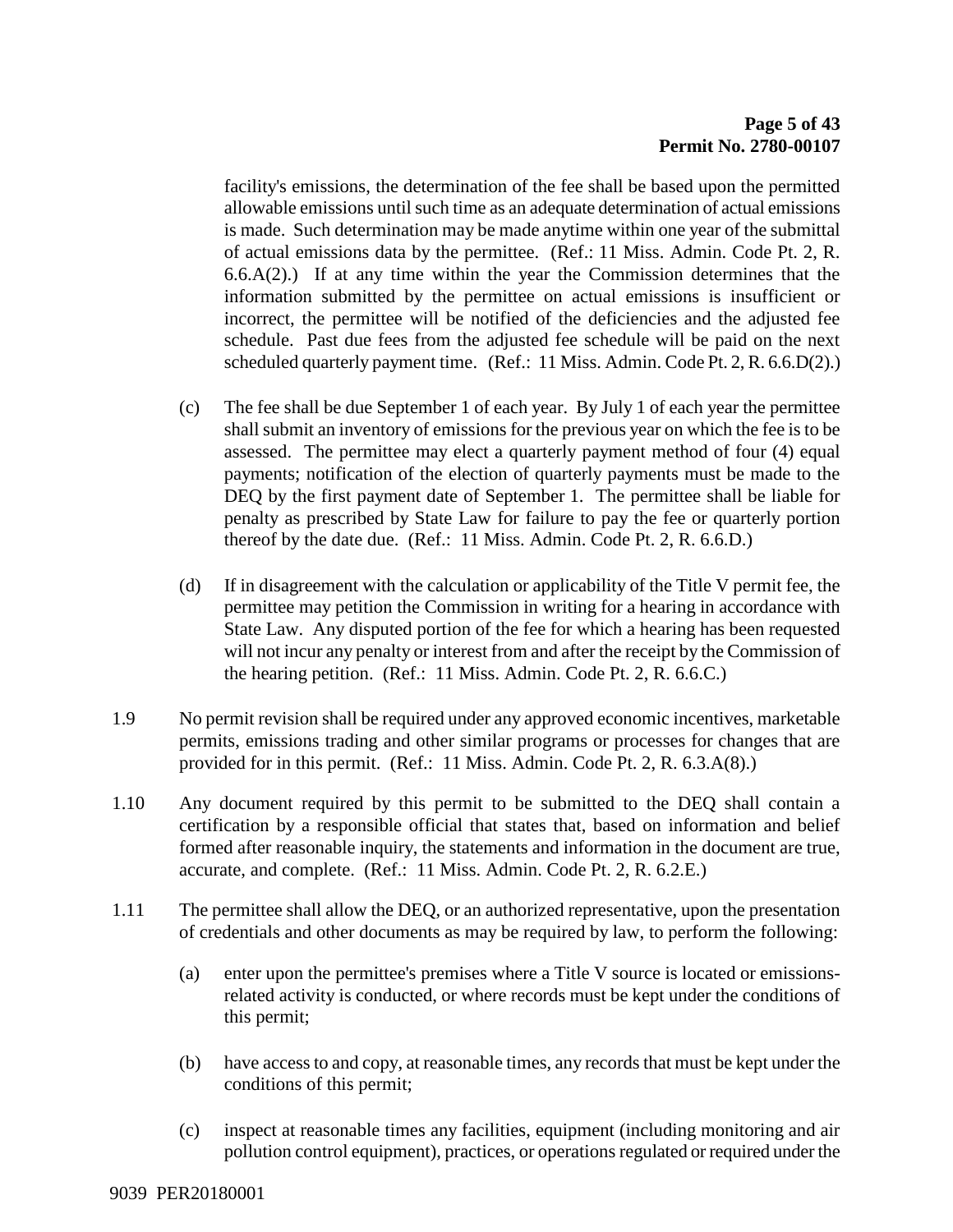permit; and

- (d) as authorized by the Federal Act, sample or monitor, at reasonable times, substances or parameters for the purpose of assuring compliance with the permit or applicable requirements. (Ref.: 11 Miss. Admin. Code Pt. 2, R. 6.3.C(2).)
- 1.12 Except as otherwise specified or limited herein, the permittee shall have necessary sampling ports and ease of accessibility for any new air pollution control equipment, obtained after May 8, 1970, and vented to the atmosphere. (Ref.: 11 Miss. Admin. Code Pt. 2, R.  $1.3.I(1)$ .)
- 1.13 Except as otherwise specified or limited herein, the permittee shall provide the necessary sampling ports and ease of accessibility when deemed necessary by the Permit Board for air pollution control equipment that was in existence prior to May 8, 1970. (Ref.: 11 Miss. Admin. Code Pt. 2, R. 1.3.I(2).)
- 1.14 Compliance with the conditions of this permit shall be deemed compliance with any applicable requirements as of the date of permit issuance where such applicable requirements are included and are specifically identified in the permit or where the permit contains a determination, or summary thereof, by the Permit Board that requirements specifically identified previously are not applicable to the source. (Ref.: 11 Miss. Admin. Code Pt. 2, R. 6.3.F(1).)
- 1.15 Nothing in this permit shall alter or affect the following:
	- (a) the provisions of Section 303 of the Federal Act (emergency orders), including the authority of the Administrator under that section;
	- (b) the liability of an owner or operator of a source for any violation of applicable requirements prior to or at the time of permit issuance;
	- (c) the applicable requirements of the acid rain program, consistent with Section 408(a) of the Federal Act.
	- (d) the ability of EPA to obtain information from a source pursuant to Section 114 of the Federal Act. (Ref.: 11 Miss. Admin. Code Pt. 2, R. 6.3.F(2).)
- 1.16 The permittee shall comply with the requirement to register a Risk Management Plan if permittee's facility is required pursuant to Section 112(r) of the Act to register such a plan. (Ref.: 11 Miss. Admin. Code Pt. 2, R. 6.3.H.)
- 1.17 Expiration of this permit terminates the permittee's right to operate unless a timely and complete renewal application has been submitted. A timely application is one which is submitted at least six (6) months prior to expiration of the Title V permit. If the permittee submits a timely and complete application, the failure to have a Title V permit is not a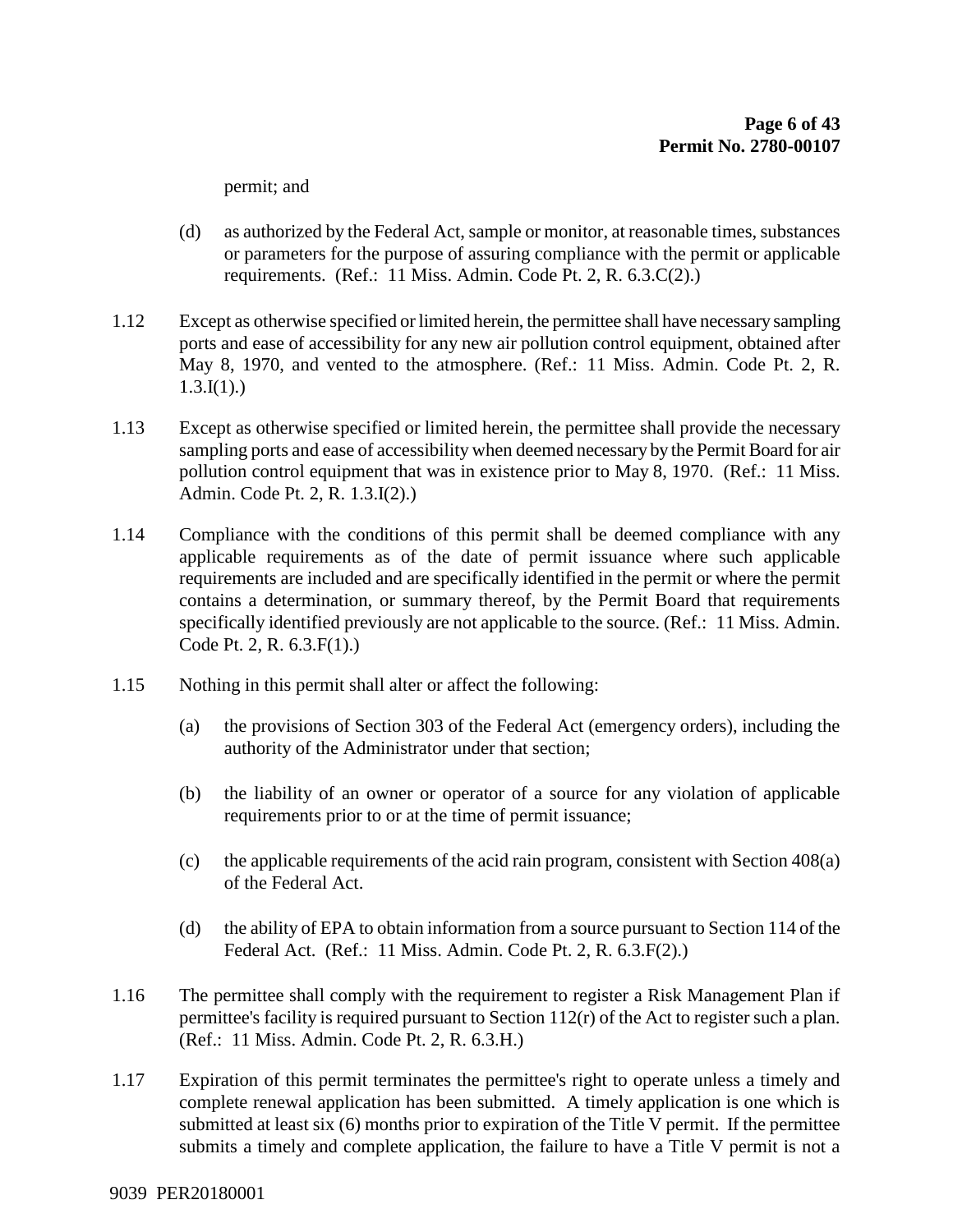violation of regulations until the Permit Board takes final action on the permit application. This protection shall cease to apply if, subsequent to the completeness determination, the permittee fails to submit by the deadline specified in writing by the DEQ any additional information identified as being needed to process the application. (Ref.: 11 Miss. Admin. Code Pt. 2, R. 6.4.C(2)., R. 6.4.B., and R. 6.2.A(1)(c).)

- 1.18 The permittee is authorized to make changes within their facility without requiring a permit revision (ref: Section 502(b)(10) of the Act) if:
	- (a) the changes are not modifications under any provision of Title I of the Act;
	- (b) the changes do not exceed the emissions allowable under this permit;
	- (c) the permittee provides the Administrator and the Department with written notification in advance of the proposed changes (at least seven (7) days, or such other time frame as provided in other regulations for emergencies) and the notification includes:
		- (1) a brief description of the change(s),
		- (2) the date on which the change will occur,
		- (3) any change in emissions, and
		- (4) any permit term or condition that is no longer applicable as a result of the change;
	- (d) the permit shield shall not apply to any Section  $502(b)(10)$  change. (Ref.: 11 Miss. Admin. Code Pt. 2, R. 6.4.F(1).)
- 1.19 Should the Executive Director of the Mississippi Department of Environmental Quality declare an Air Pollution Emergency Episode, the permittee will be required to operate in accordance with the permittee's previously approved Emissions Reduction Schedule or, in the absence of an approved schedule, with the appropriate requirements specified in 11 Miss. Admin. Code Pt. 2, Ch. 3., "Regulations for the Prevention of Air Pollution Emergency Episodes" for the level of emergency declared. (Ref.: 11 Miss. Admin. Code Pt. 2, Ch. 3.)
- 1.20 Except as otherwise provided herein, a modification of the facility may require a Permit to Construct in accordance with the provisions of Regulations 11 Miss. Admin. Code Pt. 2, Ch. 2., "Permit Regulations for the Construction and/or Operation of Air Emissions Equipment", and may require modification of this permit in accordance with Regulations 11 Miss. Admin. Code Pt. 2, Ch. 6., "Air Emissions Operating Permit Regulations for the Purposes of Title V of the Federal Clean Air Act". Modification is defined as "[a]ny physical change in or change in the method of operation of a facility which increases the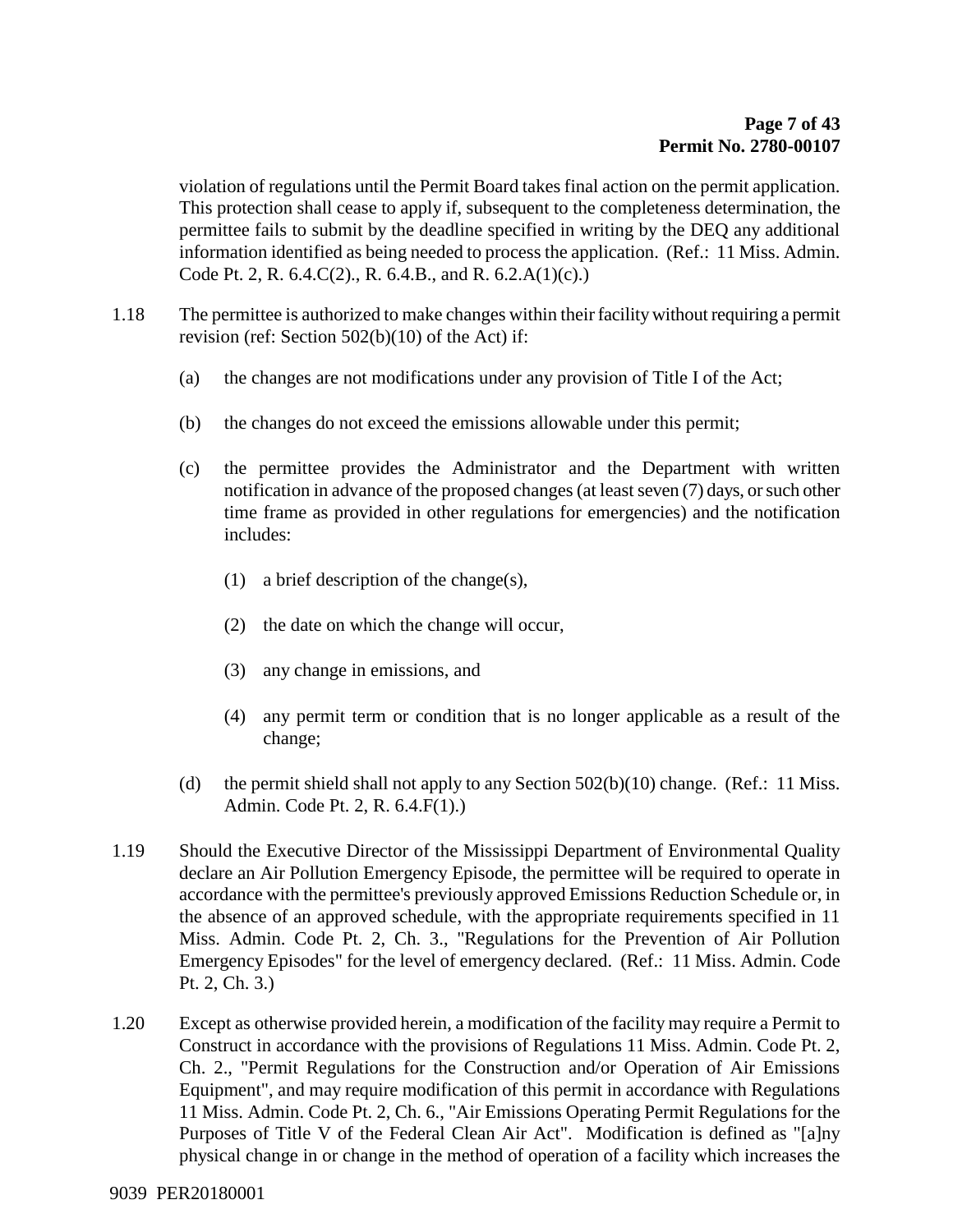actual emissions or the potential uncontrolled emissions of any air pollutant subject to regulation under the Federal Act emitted into the atmosphere by that facility or which results in the emission of any air pollutant subject to regulation under the Federal Act into the atmosphere not previously emitted. A physical change or change in the method of operation shall not include:

- (a) routine maintenance, repair, and replacement;
- (b) use of an alternative fuel or raw material by reason of an order under Sections 2 (a) and (b) of the Federal Energy Supply and Environmental Coordination Act of 1974 (or any superseding legislation) or by reason of a natural gas curtailment plan pursuant to the Federal Power Act;
- (c) use of an alternative fuel by reason of an order or rule under Section 125 of the Federal Act;
- (d) use of an alternative fuel or raw material by a stationary source which:
	- (1) the source was capable of accommodating before January 6, 1975, unless such change would be prohibited under any federally enforceable permit condition which was established after January 6, 1975, pursuant to 40 CFR 52.21 or under regulations approved pursuant to 40 CFR 51.166; or
	- (2) the source is approved to use under any permit issued under 40 CFR 52.21 or under regulations approved pursuant to 40 CFR 51.166;
- (e) an increase in the hours of operation or in the production rate unless such change would be prohibited under any federally enforceable permit condition which was established after January 6, 1975, pursuant to 40 CFR 52.21 or under regulations approved pursuant to 40 CFR Subpart I or 40 CFR 51.166; or
- (f) any change in ownership of the stationary source."
- 1.21 Any change in ownership or operational control must be approved by the Permit Board. (Ref.: 11 Miss. Admin. Code Pt. 2, R. 6.4.D(4).)
- 1.22 This permit is a Federally approved operating permit under Title V of the Federal Clean Air Act as amended in 1990. All terms and conditions, including any designed to limit the source's potential to emit, are enforceable by the Administrator and citizens under the Federal Act as well as the Commission. (Ref.: 11 Miss. Admin. Code Pt. 2, R. 6.3.B(1).)
- 1.23 Except as otherwise specified or limited herein, the open burning of residential, commercial, institutional, or industrial solid waste, is prohibited. This prohibition does not apply to infrequent burning of agricultural wastes in the field, silvicultural wastes for forest management purposes, land-clearing debris, debris from emergency clean-up operations,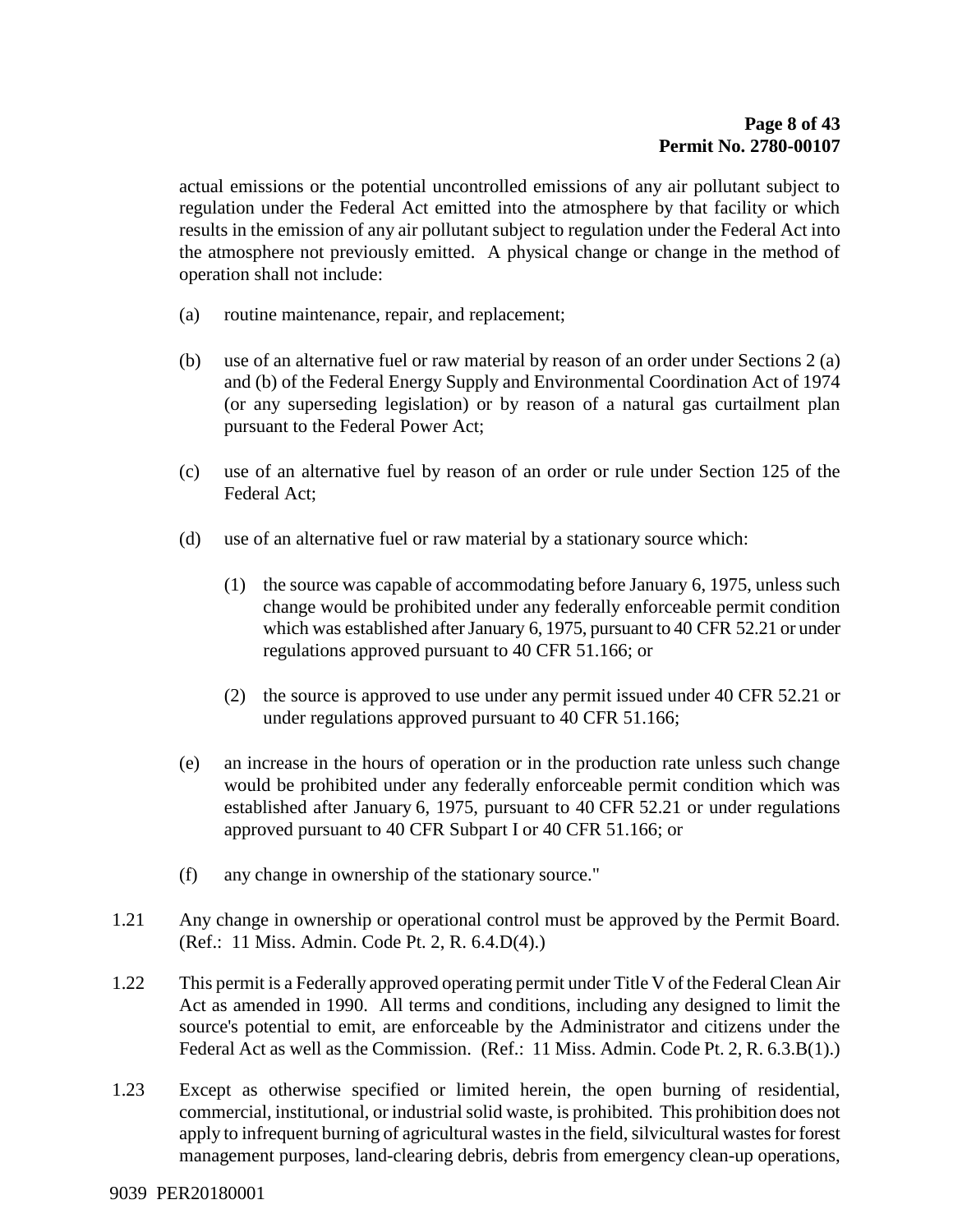and ordnance. Open burning of land-clearing debris must not use starter or auxiliary fuels which cause excessive smoke (rubber tires, plastics, etc.); must not be performed if prohibited by local ordinances; must not cause a traffic hazard; must not take place where there is a High Fire Danger Alert declared by the Mississippi Forestry Commission or Emergency Air Pollution Episode Alert imposed by the Executive Director and must meet the following buffer zones.

- (a) Open burning without a forced-draft air system must not occur within 500 yards of an occupied dwelling.
- (b) Open burning utilizing a forced-draft air system on all fires to improve the combustion rate and reduce smoke may be done within 500 yards of but not within 50 yards of an occupied dwelling.
- (c) Burning must not occur within 500 yards of commercial airport property, private air fields, or marked off-runway aircraft approach corridors unless written approval to conduct burning is secured from the proper airport authority, owner or operator. (Ref.: 11 Miss. Admin. Code Pt. 2, R. 1.3.G.)
- 1.24 Except as otherwise specified herein, the permittee shall be subject to the following provision with respect to emergencies.
	- (a) Except as otherwise specified herein, an "emergency" means any situation arising from sudden and reasonably unforeseeable events beyond the control of the source, including acts of God, which situation requires immediate corrective action to restore normal operation, and that causes the source to exceed a technology-based emission limitation under the permit, due to unavoidable increases in emissions attributable to the emergency. An emergency shall not include noncompliance to the extent caused by improperly designed equipment, lack of preventative maintenance, careless or improper operation, or operator error.
	- (b) An emergency constitutes an affirmative defense to an action brought for noncompliance with such technology-based emission limitations if the conditions specified in (c) following are met.
	- (c) The affirmative defense of emergency shall be demonstrated through properly signed contemporaneous operating logs, or other relevant evidence that include information as follows:
		- (1) an emergency occurred and that the permittee can identify the cause(s) of the emergency;
		- (2) the permitted facility was at the time being properly operated;
		- (3) during the period of the emergency the permittee took all reasonable steps to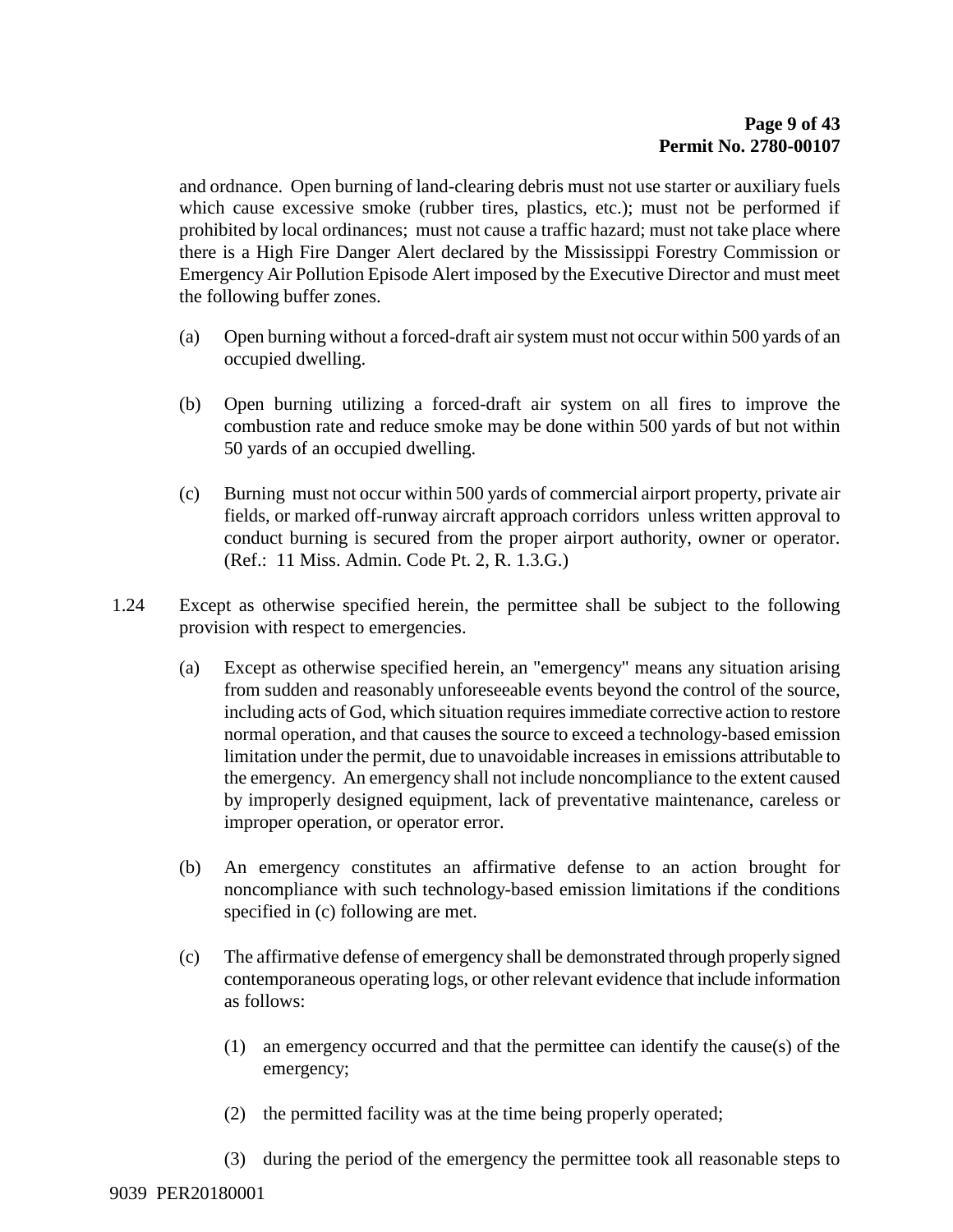minimize levels of emissions that exceeded the emission standards, or other requirements in the permit; and

- (4) the permittee submitted notice of the emergency to the DEQ within 2 working days of the time when emission limitations were exceeded due to the emergency. This notice must contain a description of the emergency, any steps taken to mitigate emissions, and corrective actions taken.
- (d) In any enforcement proceeding, the permittee seeking to establish the occurrence of an emergency has the burden of proof.
- (e) This provision is in addition to any emergency or upset provision contained in any applicable requirement specified elsewhere herein. (Ref.: 11 Miss. Admin. Code Pt. 2, R. 6.3.G.)
- 1.25 Except as otherwise specified herein, the permittee shall be subject to the following provisions with respect to upsets, startups, and shutdowns.
	- (a) Upsets
		- (1) For an upset defined in 11 Miss. Admin. Code Pt. 2, R. 1.2., the Commission may pursue an enforcement action for noncompliance with an emission standard or other requirement of an applicable rule, regulation, or permit. In determining whether to pursue enforcement action, and/or the appropriate enforcement action to take, the Commission may consider whether the source has demonstrated through properly signed contemporaneous operating logs or other relevant evidence the following:
			- (i) An upset occurred and that the source can identify the cause(s) of the upset;
			- (ii) The source was at the time being properly operated;
			- (iii) During the upset the source took all reasonable steps to minimize levels of emissions that exceeded the emission standard or other requirement of an applicable rule, regulation, or permit;
			- (iv) That within 5 working days of the time the upset began, the source submitted a written report to the Department describing the upset, the steps taken to mitigate excess emissions or any other noncompliance, and the corrective actions taken and;
			- (v) That as soon as practicable but no later than 24 hours of becoming aware of an upset that caused an immediate adverse impact to human health or the environment beyond the source boundary or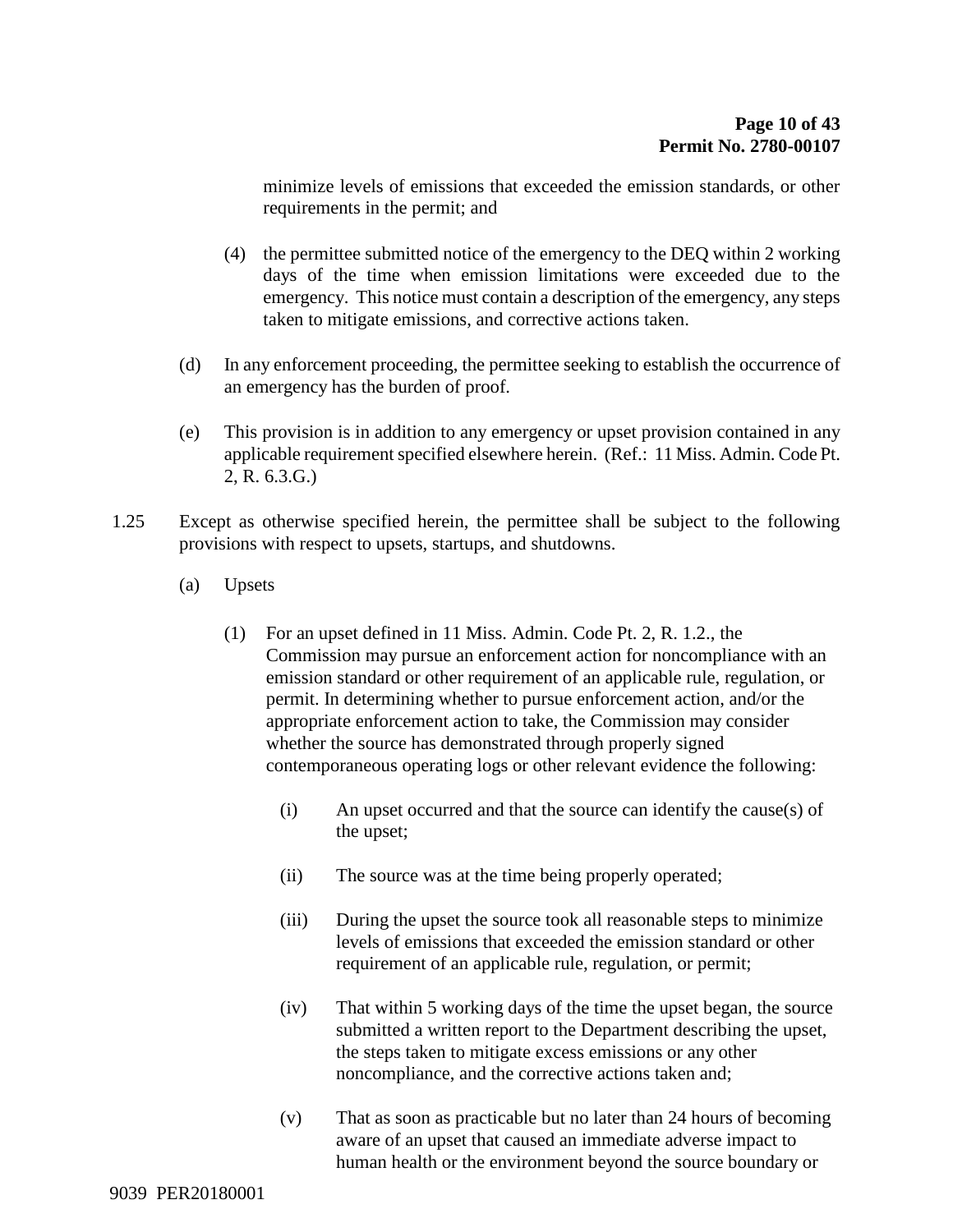caused a general nuisance to the public, the source provided notification to the Department.

- (2) In any enforcement proceeding by the Commission, the source seeking to establish the occurrence of an upset has the burden of proof.
- (3) This provision is in addition to any upset provision contained in any applicable requirement.
- (4) These upset provisions apply only to enforcement actions by the Commission and are not intended to prohibit EPA or third party enforcement actions.
- (b) Startups and Shutdowns (as defined by 11 Miss. Admin. Code Pt. 2, R. 1.2.)
	- (1) Startups and shutdowns are part of normal source operation. Emission limitations apply during startups and shutdowns unless source specific emission limitations or work practice standards for startups and shutdowns are defined by an applicable rule, regulation, or permit.
	- (2) Where the source is unable to comply with existing emission limitations established under the State Implementation Plan (SIP) and defined in this regulation, 11 Mississippi Administrative Code, Part 2, Chapter 1, the Department will consider establishing source specific emission limitations or work practice standards for startups and shutdowns. Source specific emission limitations or work practice standards established for startups and shutdowns are subject to the requirements prescribed in 11 Miss. Admin. Code Pt. 2, R.  $1.10.B(2)$ (a) through (e).
	- (3) Where an upset as defined in Rule 1.2 occurs during startup or shutdown, see the upset requirements above.
- 1.26 The permittee shall comply with all applicable standards for demolition and renovation activities pursuant to the requirements of 40 CFR Part 61, Subpart M, as adopted by reference in Regulation 11 Miss Admin. Code Pt. 2, R. 1.8. The permittee shall not be required to obtain a modification of this permit in order to perform the referenced activities.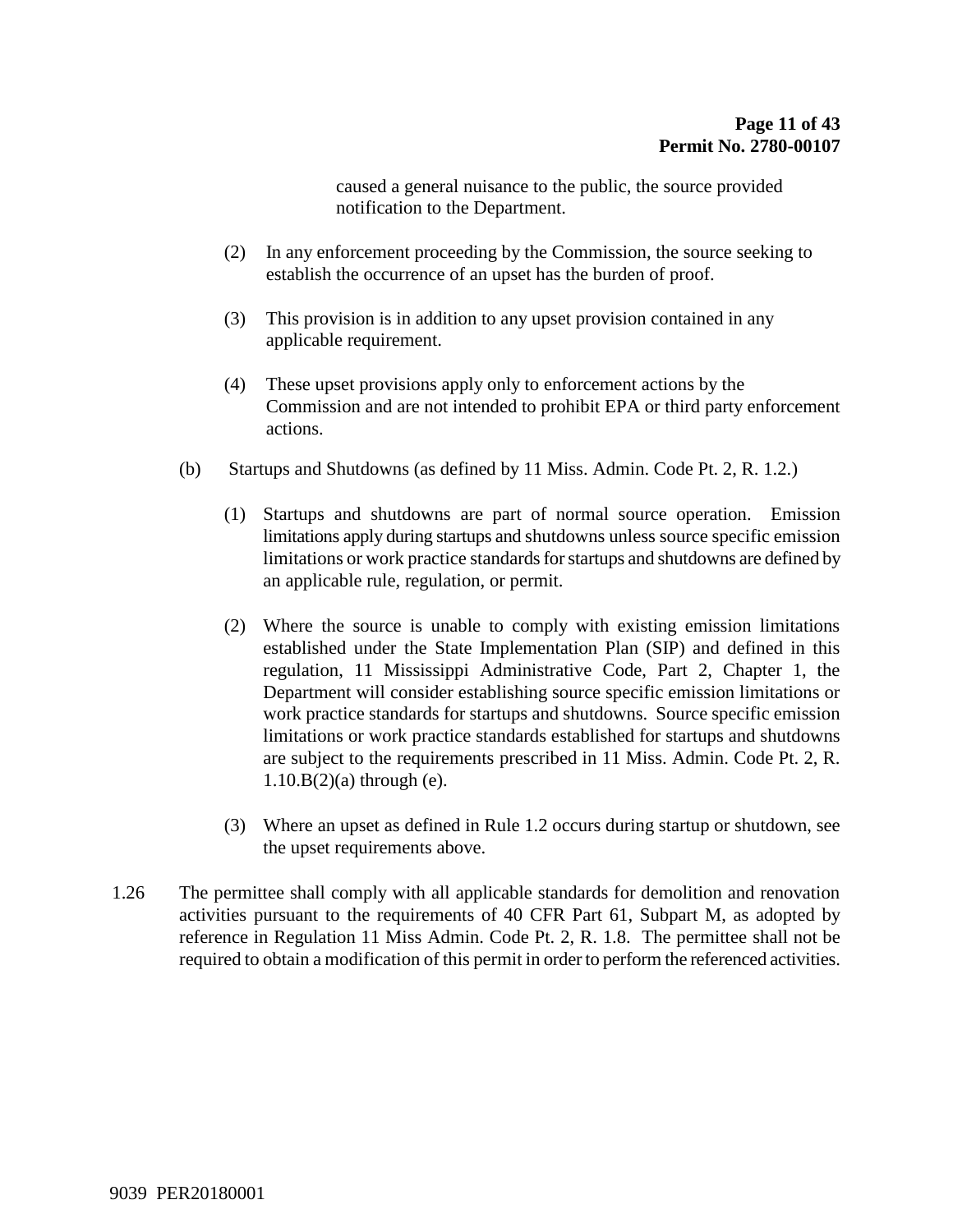## SECTION 2. EMISSION POINTS & POLLUTION CONTROL DEVICES

| <b>Emission Point</b> | <b>Description</b>                                                                                                                                                                                                                                                                                                                   |  |  |  |
|-----------------------|--------------------------------------------------------------------------------------------------------------------------------------------------------------------------------------------------------------------------------------------------------------------------------------------------------------------------------------|--|--|--|
| <b>AA-000</b>         | Receiving                                                                                                                                                                                                                                                                                                                            |  |  |  |
| AA-001                | Truck and Rail Receiving with air emissions controlled by a common baghouse                                                                                                                                                                                                                                                          |  |  |  |
| AA-002                | Barge Receiving with air emissions controlled by a baghouse                                                                                                                                                                                                                                                                          |  |  |  |
| $AB-000$              | <b>Handling</b>                                                                                                                                                                                                                                                                                                                      |  |  |  |
| $AB-001$              | Headhouse conveying with air emissions controlled by a baghouse                                                                                                                                                                                                                                                                      |  |  |  |
| $AB-002$              | Barge Receiving Scale with air emissions controlled by a baghouse                                                                                                                                                                                                                                                                    |  |  |  |
| $AB-003$              | Grain Scale with air emissions controlled by a baghouse                                                                                                                                                                                                                                                                              |  |  |  |
| $AB-004$              | Barge Unloading Conveyor with air emissions controlled by a baghouse                                                                                                                                                                                                                                                                 |  |  |  |
| $AB-005$              | Grain-to-Ethanol Covered Conveyor                                                                                                                                                                                                                                                                                                    |  |  |  |
| $AC-000$              | <b>Hammermills</b>                                                                                                                                                                                                                                                                                                                   |  |  |  |
| $AC-001$              | No. 1 Hammermill with air emissions controlled by a baghouse                                                                                                                                                                                                                                                                         |  |  |  |
| $AC-002$              | No. 2 Hammermill with air emissions controlled by a baghouse                                                                                                                                                                                                                                                                         |  |  |  |
| <b>AD-000</b>         | <b>Fermenting &amp; Distillation</b>                                                                                                                                                                                                                                                                                                 |  |  |  |
| $AD-001$              | Yeast System, Slurry Mix Tank, Liquefaction Tank, Thin Stillage Collection Tank, Thin Stillage<br>Tank, Whole Stillage Tank, Process condensate Tank, Syrup Tank, Evaporator Vacuum Receiver,<br>Beer Column vent Condenser, Reflux Vent Condenser, and Regen receiver with air emissions being<br>controlled by a vent gas scrubber |  |  |  |
| $AD-002$              | 4 fermenters, 1 beer column, 1 rectifier column, 1 stripper column, centrifuges, and evaporators with<br>air emissions being controlled by a carbon dioxide scrubber                                                                                                                                                                 |  |  |  |
| <b>AE-000</b>         | <b>Ethanol Loadout</b>                                                                                                                                                                                                                                                                                                               |  |  |  |
| AE-001                | <b>Ethanol Truck Loadout</b>                                                                                                                                                                                                                                                                                                         |  |  |  |
| AE-002                | Ethanol Rail Loadout                                                                                                                                                                                                                                                                                                                 |  |  |  |
| AE-003                | Ethanol Barge Loadout                                                                                                                                                                                                                                                                                                                |  |  |  |
| $AG-000$              | <b>Storage</b>                                                                                                                                                                                                                                                                                                                       |  |  |  |
| $AG-001$              | Day Storage Bin No. 1                                                                                                                                                                                                                                                                                                                |  |  |  |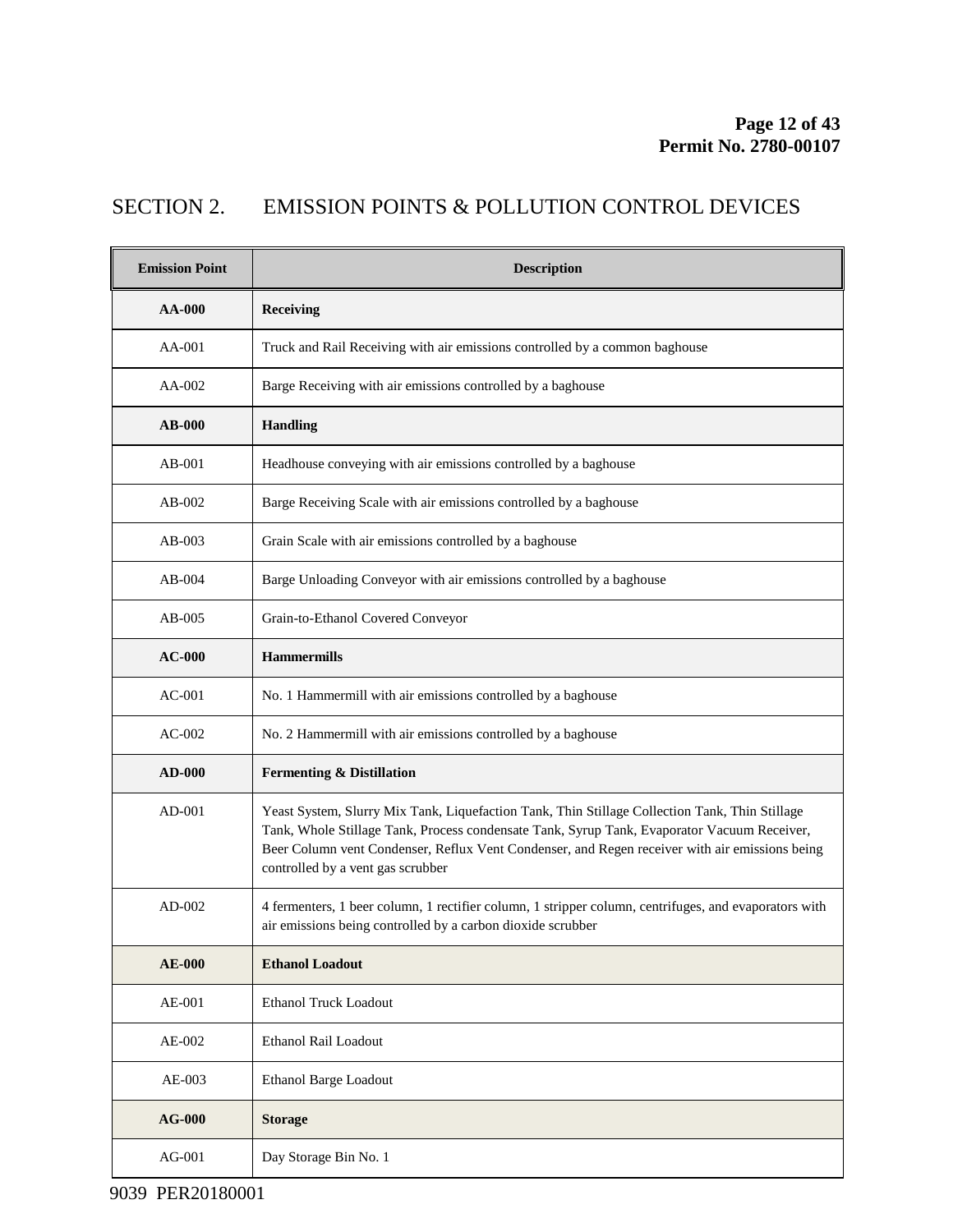| <b>Emission Point</b> | <b>Description</b>                                                                                                                       |  |  |  |
|-----------------------|------------------------------------------------------------------------------------------------------------------------------------------|--|--|--|
| $AG-002$              | Day Storage Bin No. 2 (Formerly AG-001)                                                                                                  |  |  |  |
| $AG-003$              | Day Storage Bin No. 3 (Formerly AG-001)                                                                                                  |  |  |  |
| AG-004                | Day Storage Bin No. 4 (Formerly AG-001)                                                                                                  |  |  |  |
| AG-005                | Day Storage Bin No. 5 (Formerly AG-001)                                                                                                  |  |  |  |
| AG-006                | Grain Storage Bin No. 6 (Formerly AG-001)                                                                                                |  |  |  |
| AG-007                | Grain Storage Bin No. 7 (Formerly AG-001)                                                                                                |  |  |  |
| AG-008                | Grain Storage Bin No. 8 (Formerly AG-001)                                                                                                |  |  |  |
| $AG-009$              | Grain Storage Bin No. 9 (Formerly AG-001)                                                                                                |  |  |  |
| $AG-010$              | Ground Pile (Formerly AG-001)                                                                                                            |  |  |  |
| AG-014                | B-House (Distiller Dried Grain with Solubles (DDGS) storage) (Formerly AG-002)                                                           |  |  |  |
| $AG-015$              | C-House (Corn Storage) (Formerly AG-001)                                                                                                 |  |  |  |
| AG-016                | D-House (Corn Storage) (Formerly AG-001)                                                                                                 |  |  |  |
| <b>AH-000</b>         | Distiller Dried Grain with Solubles (DDGS) Processing and Loadout                                                                        |  |  |  |
| AH-001                | DDGS Truck Loadout and DDGS rail Loadout with air emissions controlled by a common baghouse                                              |  |  |  |
| AH-002                | <b>DDGS</b> Barge Loadout                                                                                                                |  |  |  |
| AH-003                | Thermal Oxidizer (Heat Capacity 18 MMBTU/hr) controlling emissions from the natural gas fired<br>DDGS dryer (96.4 MMBTU/hr; Ref. SV-007) |  |  |  |
| AH-004                | Fluidized Bed Cooler with emissions controlled by a baghouse                                                                             |  |  |  |
| AI-000                | <b>Miscellaneous Fuel Burning Sources</b>                                                                                                |  |  |  |
| AI-001                | No. 1 Natural Gas Fired Boiler (Heat Capacity 92.4 MMBTU/hr; Ref. SV-011A)                                                               |  |  |  |
| AI-002                | No. 2 Natural Gas Fired Boiler (Heat Capacity 92.4 MMBTU/hr; Ref. SV-011B)                                                               |  |  |  |
| AI-004                | Guard Shack and Main Gate 18 HP Emergency Generator (0.22 MMBTU/hr) fueled by LPG                                                        |  |  |  |
| $AI-005$              | Control Room Building 36 HP Emergency Generator (0.30 MMBTU/hr) fueled by LPG                                                            |  |  |  |
| AI-006                | 742 HP Fire Pump Engine (2011 Model; Heat Input Capacity 4.8 MMBTU/hr) fueled by diesel                                                  |  |  |  |
| AJ-000                | <b>Fugitive/Other Sources</b>                                                                                                            |  |  |  |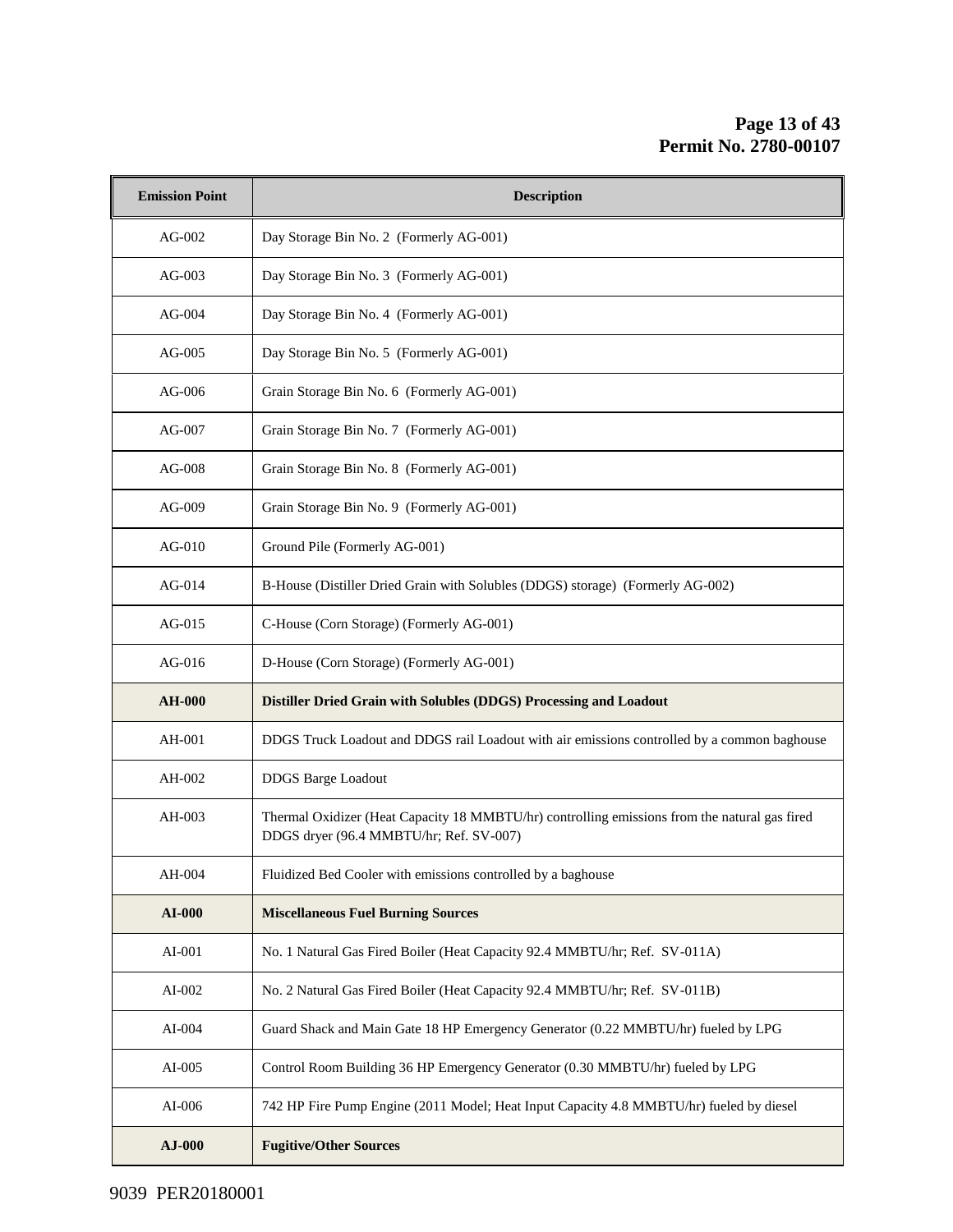| <b>Emission Point</b> | <b>Description</b>                                                      |
|-----------------------|-------------------------------------------------------------------------|
| $AJ-001$              | Equipment Leaks of VOC subject to NSPS Subpart VVa                      |
| $AJ-002$              | On Site Plant Roads                                                     |
| $AK-000$              | <b>Storage Tanks</b>                                                    |
| $AK-001$              | Ethanol Storage Tank (420,000 gallon capacity; Ref. T-6101)             |
| $AK-002$              | Ethanol Storage Tank (420,000 gallon capacity; Ref. T-6102)             |
| $AK-003$              | Denaturant Storage Tank (420,000 gallon capacity; Ref. T-6103)          |
| $AK-004$              | Denatured Ethanol Storage Tank (2,520,000 gallon capacity; Ref. T-6105) |
| $AK-005$              | Denatured Ethanol Storage Tank (2,520,000 gallon capacity; Ref. T-6106) |
| $AK-008$              | Corn Oil Storage Tank (26,852 gallon capacity; Ref. T-6109)             |
| $AK-009$              | Corn Oil Storage Tank (26,852 gallon capacity; Ref. T-6110)             |
| $AL-001$              | Corn Oil Loadout                                                        |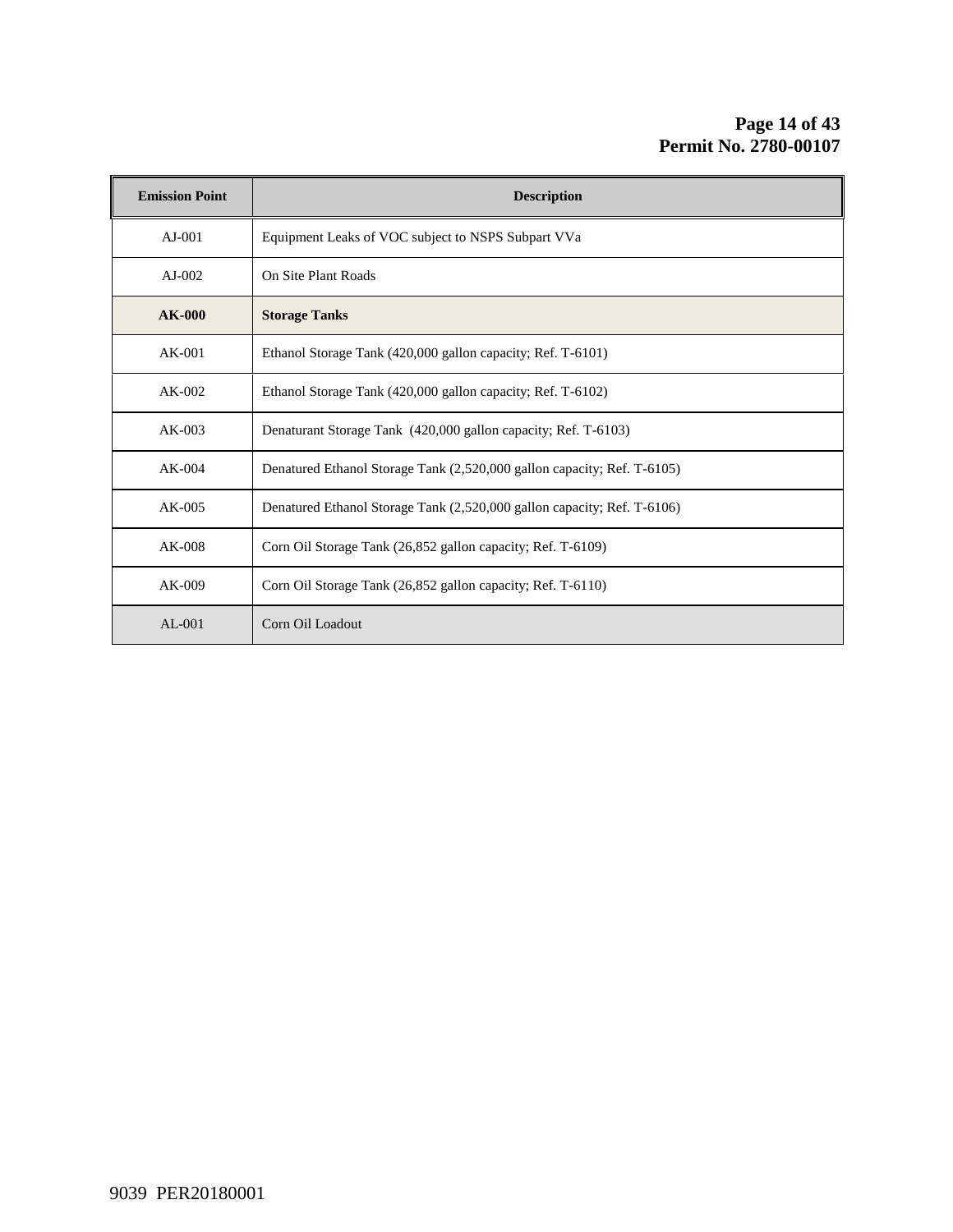## SECTION 3. EMISSION LIMITATIONS & STANDARDS

#### A. Facility-Wide Emission Limitations & Standards

- 3.A.1 Except as otherwise specified or limited herein, the permittee shall not cause, permit, or allow the emission of smoke from a point source into the open air from any manufacturing, industrial, commercial or waste disposal process which exceeds forty (40) percent opacity subject to the exceptions provided in (a)  $\&$  (b).
	- (a) Startup operations may produce emissions which exceed 40% opacity for up to fifteen (15) minutes per startup in any one hour and not to exceed three (3) startups per stack in any twenty-four (24) hour period.
	- (b) Emissions resulting from soot blowing operations shall be permitted provided such emissions do not exceed 60 percent opacity, and provided further that the aggregate duration of such emissions during any twenty-four (24) hour period does not exceed ten (10) minutes per billion BTU gross heating value of fuel in any one hour.

(Ref.: 11 Miss. Admin. Code Pt. 2, R. 1.3.A.)

3.A.2 Except as otherwise specified or limited herein, the permittee shall not cause, allow, or permit the discharge into the ambient air from any point source or emissions, any air contaminant of such opacity as to obscure an observer's view to a degree in excess of 40% opacity, equivalent to that provided in Condition 3.A.1. This shall not apply to vision obscuration caused by uncombined water droplets.

(Ref.: 11 Miss. Admin. Code Pt. 2, R. 1.3.B.)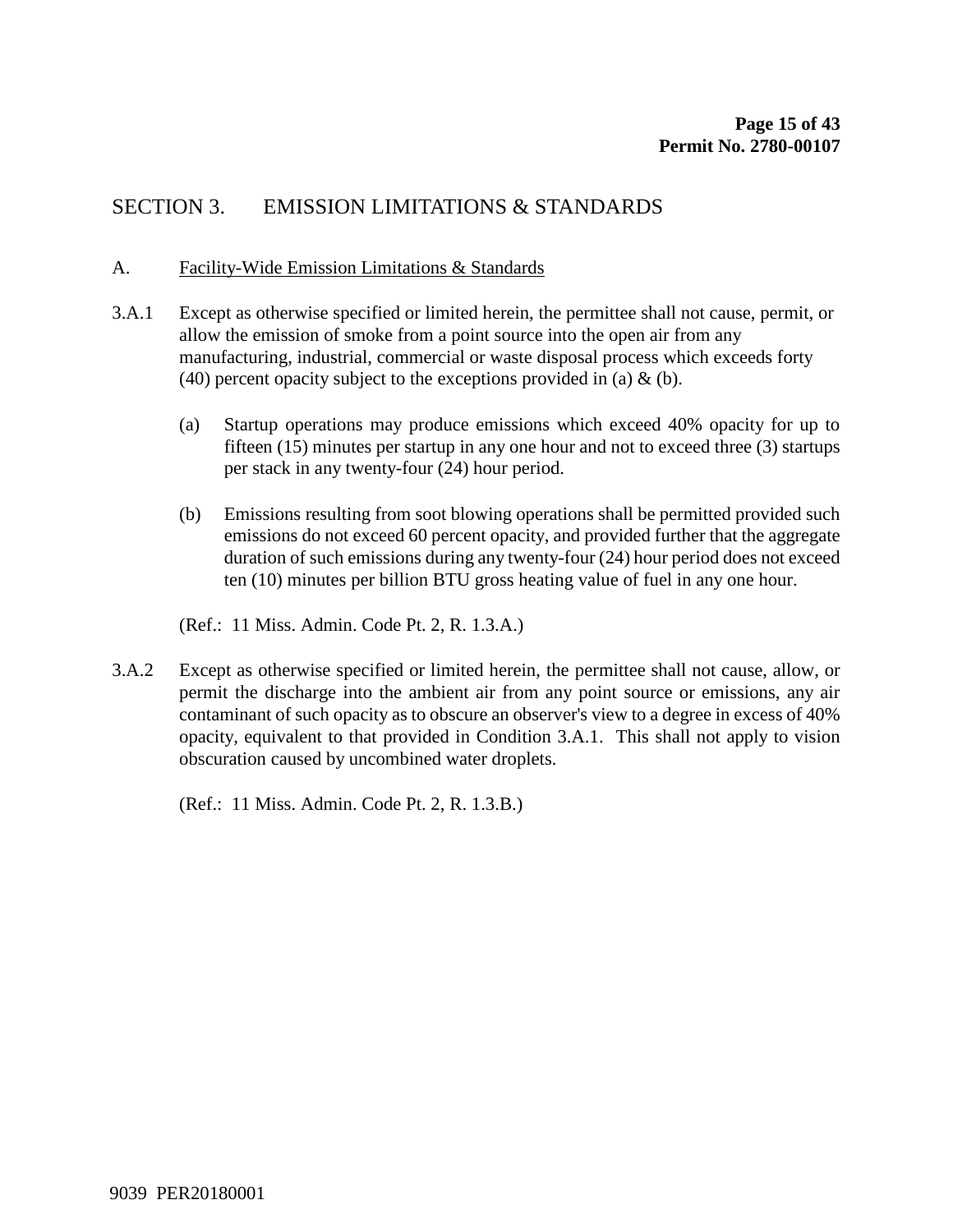| Emission<br>Point(s)                | Applicable Requirement                                                                                                                                                           | Condition<br>Number(s) | Pollutant/<br>Parameter                         | Limit/Standard                                                      |
|-------------------------------------|----------------------------------------------------------------------------------------------------------------------------------------------------------------------------------|------------------------|-------------------------------------------------|---------------------------------------------------------------------|
|                                     | 11 Miss. Admin. Code Pt. 2, R.<br>$1.3.F(1)$ .                                                                                                                                   | 3.B.1                  | <b>PM</b><br>(filterable only)                  | $E=4.1p^{0.67}$                                                     |
|                                     |                                                                                                                                                                                  |                        | Ethanol                                         | 715,000 tpy                                                         |
| Facility                            | 11 Miss. Admin. Code Pt. 2, R.                                                                                                                                                   |                        | Production                                      | 69,300,000 gallons per year                                         |
| Wide                                | 6.3.A(3)(a)(2)                                                                                                                                                                   | 3.B.2                  | <b>DDGS</b><br>Production                       | 225,000 tpy                                                         |
|                                     |                                                                                                                                                                                  |                        | Grain<br>Throughput                             | 1,100,000 tpy                                                       |
|                                     | 11 Miss. Admin. Code Pt. 2, R.<br>6.3.A(3)(a)(2)                                                                                                                                 | 3.B.3                  | <b>HAP</b>                                      | 24.0 tpy total combined HAPs and<br>9.0 tpy for each individual HAP |
| AD-001                              | 11 Miss. Admin. Code Pt. 2, R.<br>6.3.A(3)(a)(2)                                                                                                                                 | 3.B.4                  | <b>VOC</b>                                      | $1.23$ lb/hr                                                        |
| AD-002                              | 11 Miss. Admin. Code Pt. 2, R.<br>6.3.A(3)(a)(2)                                                                                                                                 | 3.B.5                  | <b>VOC</b>                                      | $11.0$ lb/hr                                                        |
|                                     |                                                                                                                                                                                  |                        | <b>VOC</b>                                      | $4.7$ lb/hr                                                         |
| AH-003                              | 11 Miss. Admin. Code Pt. 2, R.<br>6.3.A(3)(a)(2)                                                                                                                                 | 3.B.6                  | $PM/PM_{10}$<br>$(filterable +$<br>condensable) | 14.09 lb/hr                                                         |
|                                     |                                                                                                                                                                                  |                        | CO                                              | 38.47 lb/hr                                                         |
|                                     |                                                                                                                                                                                  |                        | <b>NO</b> x                                     | 6.96 lb/hr                                                          |
| AA-001.<br>AA-002,                  | NSPS for Grain Elevators, 40 CFR<br>Part 60, Subpart DD                                                                                                                          |                        |                                                 |                                                                     |
| $AB-001$ ,<br>$AB-002$ ,<br>AB-003, | 40 CFR $60.300(a)$ and (b), Subpart<br>DD and<br>40 CFR 60.301, Subpart DD                                                                                                       | 3.B.7                  | PM                                              | Applicability                                                       |
| AB-004,<br>$AC-001$ ,               |                                                                                                                                                                                  |                        | PM<br>(filterable only)                         | $0.01$ gr/dscf                                                      |
| and<br>$AC-002$                     | 40 CFR 60.302(b), Subpart DD                                                                                                                                                     | 3.B.8                  | Opacity                                         | $0\%$                                                               |
| AA-002                              | 40 CFR 60.302(d), Subpart DD                                                                                                                                                     | 3.B.9                  | <b>PM</b><br>(filterable only)                  | <b>Operational Requirement</b>                                      |
| $AI-001$<br>and<br>AI-002           | NSPS for Small Industrial-<br>Commercial-Institutional Steam<br>Generating Units, 40 CFR Part 60,<br>Subpart Dc<br>40 CFR 60.40c(a), Subpart Dc and<br>40 CFR 60.41c, Subpart Dc | 3.B.10                 | SO <sub>2</sub>                                 | Applicability                                                       |
|                                     | Air Construction Permit issued<br>May 30, 2008                                                                                                                                   | 3.B.11                 | <b>Fuel Restriction</b>                         | Fuel restricted to natural gas                                      |

## B. Emission Point Specific Emission Limitations & Standards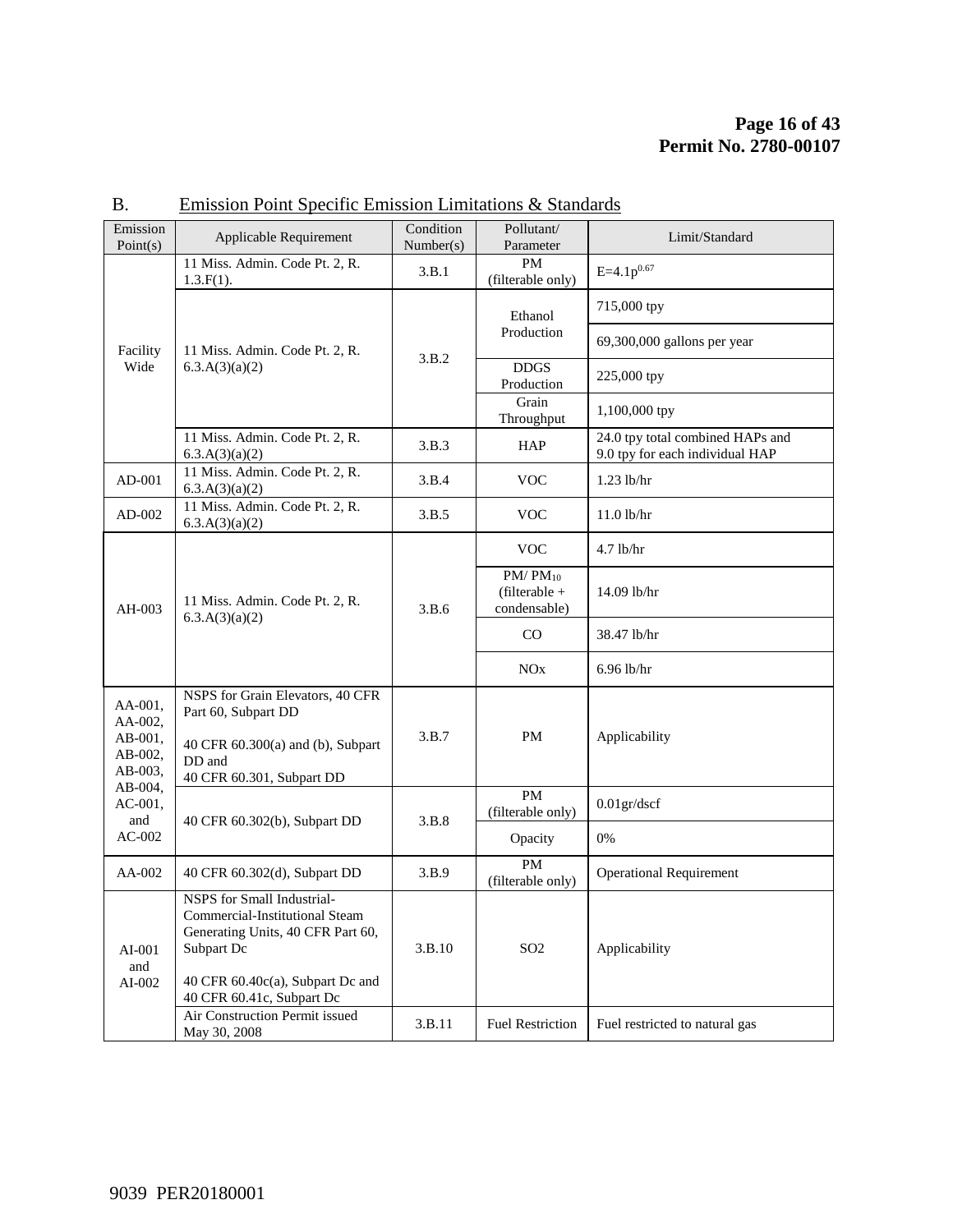| Internal Combustion Engines, 40<br>$AI-004$<br>CFR Part 60, Subpart JJJJ<br>$NMHC + NOx,$<br>3.B.13<br>Applicability<br>and<br>CO, and PM<br>AI-005<br>40 CFR Part 60.4230(a)(4)(iii) and<br>(iv), Subpart JJJJ<br>40 CFR 60.4233(a), Subpart JJJJ;<br>40 CFR 60.4231(a), Subpart JJJJ;<br>$AI-004$<br>3.B.14<br><b>Operational Requirement</b><br>40 CFR 60.4234, Subpart JJJJ; and<br>40 CFR 90<br>$HC + NOx$<br>40 CFR 60.4233(c), Subpart JJJJ;<br>and CO<br>40 CFR 60.4231(c), Subpart JJJJ;<br>$AI-005$<br>3.B.15<br><b>Operational Requirement</b><br>40 CFR 60.4234, Subpart JJJJ; and<br>40 CFR 1048<br><b>NSPS</b> for Stationary Compression<br>Ignition Internal Combustion<br>Engines, 40 CFR Part 60, Subpart<br>Ш<br>3.B.16<br>Applicability<br>$NMHC + NOx$<br>40 CFR Part 60.4200(a)(2)(ii),<br>and PM<br>Subpart IIII<br>$AI-006$<br>40 CFR 60.4205(c), Subpart IIII;<br>3.0 grams/HP-hr NMHC + NOx and<br>40 CFR 60.4206, Subpart IIII; and<br>3.B.17<br>0.15 grams/HP-hr PM<br>Table 4 of Subpart IIII<br>40 CFR 60.4207(b), Subpart IIII<br><b>Operational Requirement</b><br>3.B.18<br><b>Fuel Restriction</b><br>and 40 CFR 80.510(b)<br>AI-004,<br>40 CFR 60.4211(f), Subpart IIII<br>AI-005,<br>Emergency<br>and 40 CFR 60.4243(d), Subpart<br>3.B.19<br><b>Operational Requirement</b><br>Operations<br>and<br>JJJJ<br>AI-006<br>NSPS for Equipment Leaks of<br>VOC in the Synthetic Organic<br>Chemicals Manufacturing Industry<br>for Which Construction,<br>Reconstruction, or Modification<br>Commenced After November 7,<br><b>VOC</b><br>3.B.20<br>Applicability<br>2006, 40 CFR Part 60, Subpart<br>$AJ-001$<br>VVa<br>40 CFR 60.480a(a) and (b),<br>Subpart VVa and<br>40 CFR 60.481a, Subpart VVa<br>Comply with applicable emission | AI-004,<br>AI-005,<br>and<br>AI-006 | NESHAP for Stationary<br>Reciprocating Internal Combustion<br>Engines (RICE), 40 CFR 63,<br>Subpart ZZZZ<br>40 CFR 63.6580, Subpart ZZZZ;<br>40 CFR.6585(a) and (c), Subpart<br>ZZZZ; and<br>40 CFR 63.6590(c)(1), Subpart<br><b>ZZZZ</b><br>NSPS for Stationary Spark Ignition | 3.B.12 | HAP | Applicability |
|-------------------------------------------------------------------------------------------------------------------------------------------------------------------------------------------------------------------------------------------------------------------------------------------------------------------------------------------------------------------------------------------------------------------------------------------------------------------------------------------------------------------------------------------------------------------------------------------------------------------------------------------------------------------------------------------------------------------------------------------------------------------------------------------------------------------------------------------------------------------------------------------------------------------------------------------------------------------------------------------------------------------------------------------------------------------------------------------------------------------------------------------------------------------------------------------------------------------------------------------------------------------------------------------------------------------------------------------------------------------------------------------------------------------------------------------------------------------------------------------------------------------------------------------------------------------------------------------------------------------------------------------------------------------------------------------------------------------------------------------------------------------------|-------------------------------------|---------------------------------------------------------------------------------------------------------------------------------------------------------------------------------------------------------------------------------------------------------------------------------|--------|-----|---------------|
|                                                                                                                                                                                                                                                                                                                                                                                                                                                                                                                                                                                                                                                                                                                                                                                                                                                                                                                                                                                                                                                                                                                                                                                                                                                                                                                                                                                                                                                                                                                                                                                                                                                                                                                                                                         |                                     |                                                                                                                                                                                                                                                                                 |        |     |               |
|                                                                                                                                                                                                                                                                                                                                                                                                                                                                                                                                                                                                                                                                                                                                                                                                                                                                                                                                                                                                                                                                                                                                                                                                                                                                                                                                                                                                                                                                                                                                                                                                                                                                                                                                                                         |                                     |                                                                                                                                                                                                                                                                                 |        |     |               |
|                                                                                                                                                                                                                                                                                                                                                                                                                                                                                                                                                                                                                                                                                                                                                                                                                                                                                                                                                                                                                                                                                                                                                                                                                                                                                                                                                                                                                                                                                                                                                                                                                                                                                                                                                                         |                                     |                                                                                                                                                                                                                                                                                 |        |     |               |
|                                                                                                                                                                                                                                                                                                                                                                                                                                                                                                                                                                                                                                                                                                                                                                                                                                                                                                                                                                                                                                                                                                                                                                                                                                                                                                                                                                                                                                                                                                                                                                                                                                                                                                                                                                         |                                     |                                                                                                                                                                                                                                                                                 |        |     |               |
|                                                                                                                                                                                                                                                                                                                                                                                                                                                                                                                                                                                                                                                                                                                                                                                                                                                                                                                                                                                                                                                                                                                                                                                                                                                                                                                                                                                                                                                                                                                                                                                                                                                                                                                                                                         |                                     |                                                                                                                                                                                                                                                                                 |        |     |               |
|                                                                                                                                                                                                                                                                                                                                                                                                                                                                                                                                                                                                                                                                                                                                                                                                                                                                                                                                                                                                                                                                                                                                                                                                                                                                                                                                                                                                                                                                                                                                                                                                                                                                                                                                                                         |                                     |                                                                                                                                                                                                                                                                                 |        |     |               |
|                                                                                                                                                                                                                                                                                                                                                                                                                                                                                                                                                                                                                                                                                                                                                                                                                                                                                                                                                                                                                                                                                                                                                                                                                                                                                                                                                                                                                                                                                                                                                                                                                                                                                                                                                                         |                                     |                                                                                                                                                                                                                                                                                 |        |     |               |
|                                                                                                                                                                                                                                                                                                                                                                                                                                                                                                                                                                                                                                                                                                                                                                                                                                                                                                                                                                                                                                                                                                                                                                                                                                                                                                                                                                                                                                                                                                                                                                                                                                                                                                                                                                         |                                     |                                                                                                                                                                                                                                                                                 |        |     |               |
| standards of 40 CFR 60.482-1a to<br>3.B.21<br><b>VOC</b><br>40 CFR 60.482-1a, Subpart VVa<br>60.482-11a                                                                                                                                                                                                                                                                                                                                                                                                                                                                                                                                                                                                                                                                                                                                                                                                                                                                                                                                                                                                                                                                                                                                                                                                                                                                                                                                                                                                                                                                                                                                                                                                                                                                 |                                     |                                                                                                                                                                                                                                                                                 |        |     |               |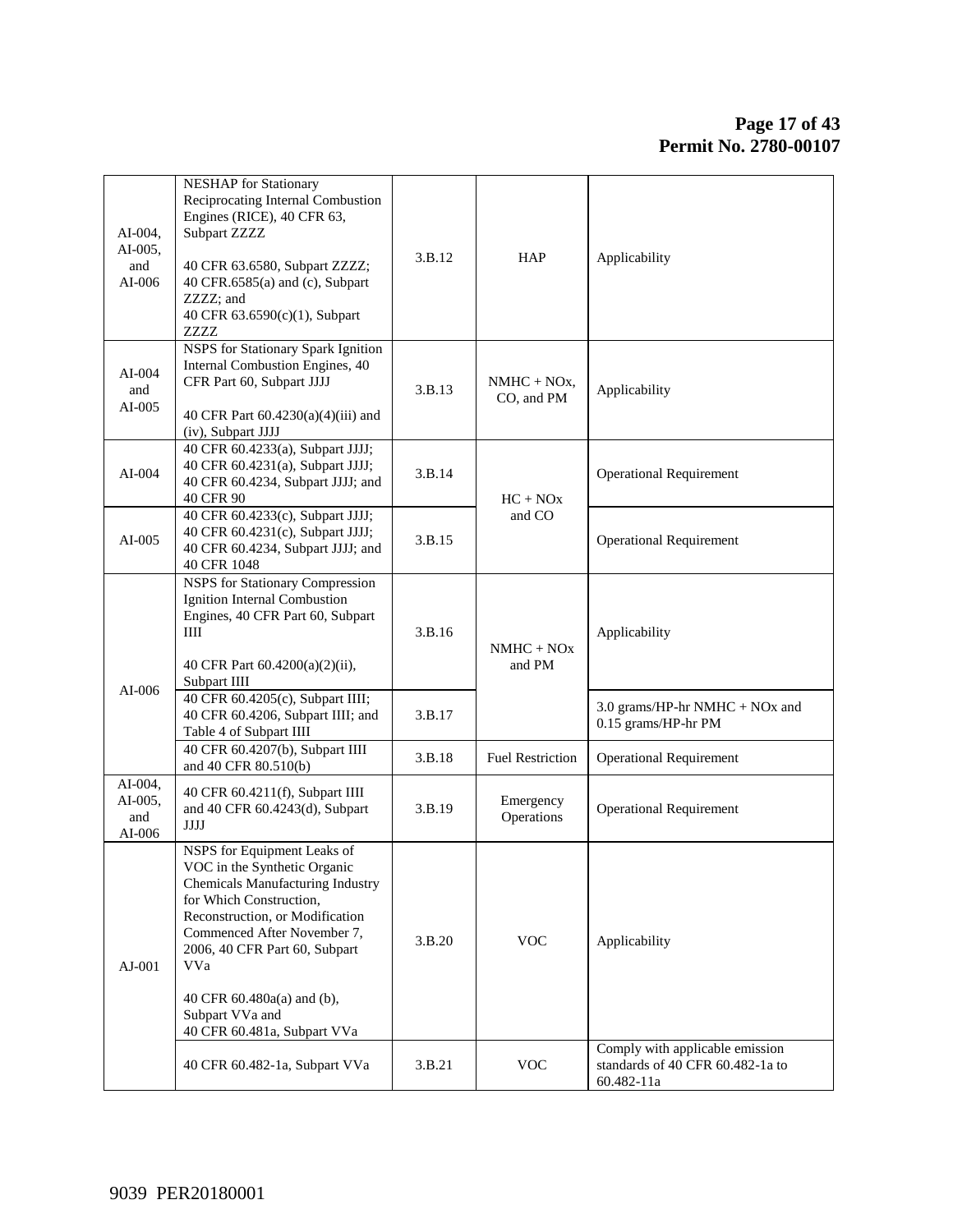| $AK-001$<br>through<br>$AK-005$                                                                                                                                  | NSPS of Performance for Volatile<br>Organic Liquid Storage Vessels<br>(Including Petroleum Liquid<br>Storage Vessels) for Which<br>Construction, Reconstruction, or<br>Modification Commenced after<br>July 23, 1984, 40 CFR Part 60,<br>Subpart Kb<br>40 CFR 60.110b(a), Subpart Kb<br>and<br>40 CFR 60.111b, Subpart Kb | 3.B.22 | <b>VOC</b>               | Applicability                                                 |
|------------------------------------------------------------------------------------------------------------------------------------------------------------------|---------------------------------------------------------------------------------------------------------------------------------------------------------------------------------------------------------------------------------------------------------------------------------------------------------------------------|--------|--------------------------|---------------------------------------------------------------|
|                                                                                                                                                                  | 40 CFR 60.112b(a)(1), Subpart Kb                                                                                                                                                                                                                                                                                          | 3.B.23 |                          | Tank design specifications                                    |
| AA-001,<br>AA-002,<br>$AB-001$ ,<br>AB-002,<br>AB-003,<br>$AB-004$ ,<br>$AC-001$ ,<br>$AC-002$ ,<br>$AD-001$ ,<br>AD-002,<br>AH-001,<br>AH-003,<br>and<br>AH-004 | Permit to Construct issued on May<br>30, 2008                                                                                                                                                                                                                                                                             | 3.B.24 | Operating<br>Restriction | <b>Operational Requirement</b>                                |
| AH-003                                                                                                                                                           | 11 Miss. Admin. Code Pt. 2, R.<br>6.3.A(3)(a)(2)                                                                                                                                                                                                                                                                          | 3.B.25 | Operating<br>Restriction | <b>Operational Requirement</b>                                |
| $AC-001$ ,<br>$AC-002$ ,<br>AD-002,<br>and<br>AH-003                                                                                                             | 40 CFR 64.2                                                                                                                                                                                                                                                                                                               | 3.B.26 | Applicability            | <b>Compliance Assurance Monitoring</b><br>(CAM) Applicability |

3.B.1 Except as otherwise specified, no person shall cause, permit or allow the emission of particulate matter in total quantities in any one hour from any manufacturing process, which includes any associated stacks, vents, outlets, or combination thereof, to exceed the amount determined by the relationship:

$$
E = 4.1 \, p^{0.67}
$$

where E is the emission rate in pounds per hour and p is the process weight input rate in tons per hour.

Conveyor discharge of coarse solid matter may be allowed if no nuisance is created beyond the property boundary where the discharge occurs.

(Ref.: 11 Miss. Admin. Code Pt. 2, R. 1.3.F(1).)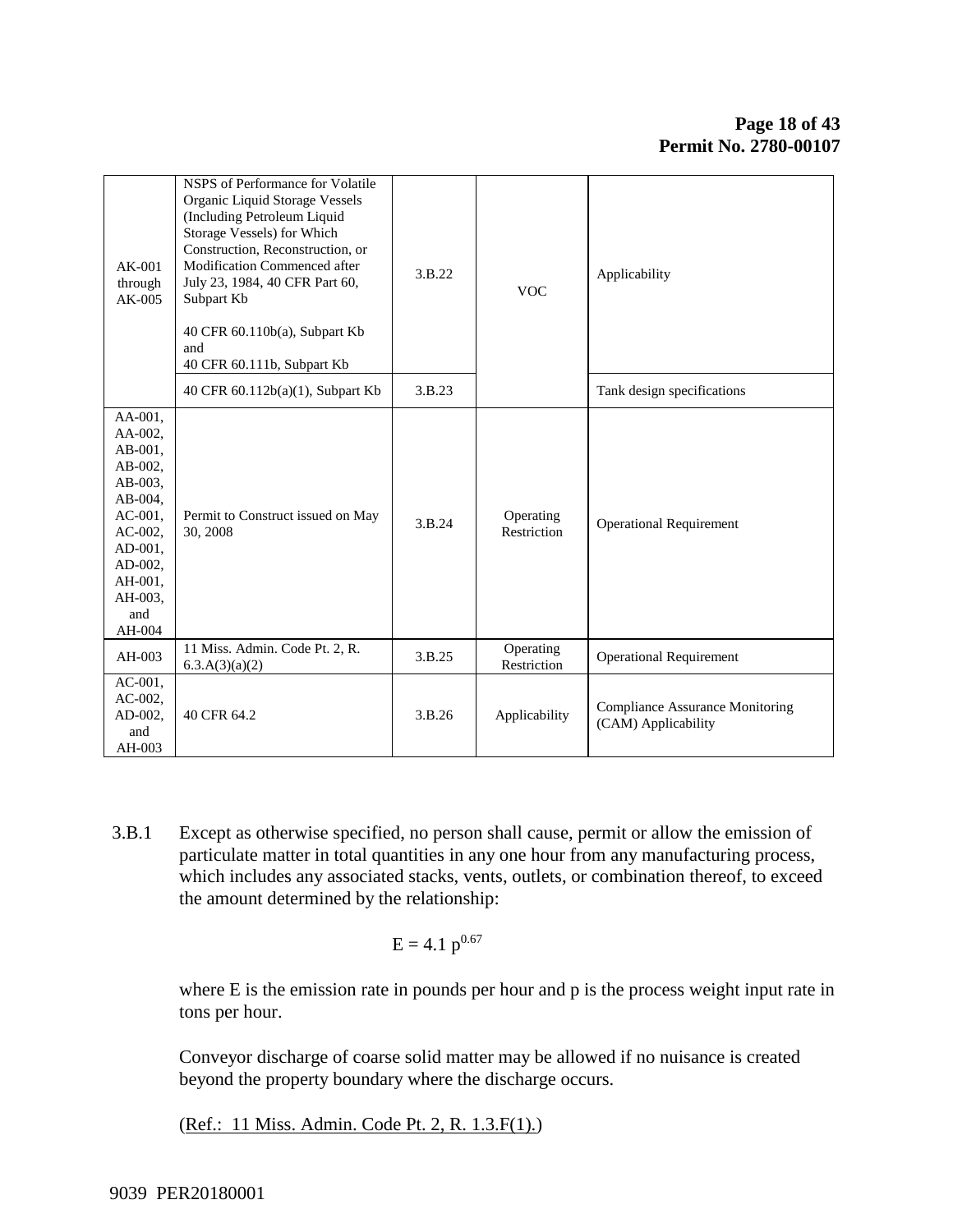- 3.B.2 For the entire facility, the permittee shall limit throughput and production as follows:
	- (a) Ethanol Production 715,000 tons per year (12-month rolling total); 69,300,000 gallons per year (12-month rolling total)
	- (b) DDGS Production 225,000 tons per year (12-month rolling total)
	- (c) Total Grain Throughput 1,100,000 tons per year (12-month rolling total)

(Ref.: 11 Miss. Admin. Code Pt. 2, R. 6.3.A(3)(a)(2))

- 3.B.3 For the entire facility, the permittee shall limit emissions of total combined Hazardous Air Pollutants (HAP) to 24.0 tpy on a rolling, consecutive 12-month basis and emissions of each individual HAP to 9.0 tpy on a rolling, consecutive 12-month basis.
- 3.B.4 For Emission Point AD-001, the permittee shall limit VOC emissions to 1.23 lb/hr based on a rolling, consecutive 3-hr average.

(Ref.: 11 Miss. Admin. Code Pt. 2, R. 6.3.A(3)(a)(2))

3.B.5 For Emission Point AD-002, the permittee shall limit VOC emissions to 11.0 lb/hr based on a rolling, consecutive 3-hr average.

(Ref.: 11 Miss. Admin. Code Pt. 2, R. 6.3.A(3)(a)(2))

3.B.6 For Emission Point AH-003, the permittee shall limit VOC emissionsto 4.7 lb/hr based on a rolling, consecutive 3-hr average;  $PM/PM_{10}$  (filterable + condensable) emissions to 14.09 lb/hr based on a rolling, consecutive 3-hr average; CO emissions to 38.47 lb/hr based on a rolling, consecutive 3-hr average; and NOx emissions to 6.96 lb/hr based on a rolling, consecutive 3-hr average.

(Ref.: 11 Miss. Admin. Code Pt. 2, R. 6.3.A(3)(a)(2))

3.B.7 For Emission Points AA-001, AA-002, AB-001, AB-002, AB-003, and AB-004, the permittee is subject to and shall comply with all applicable standards of 40 CFR Part 60, Subpart DD (NSPS for Grain Elevators) and Subpart A (General Provisions).

(Ref.: 40 CFR 60.300, Subpart DD)

3.B.8 For Emission Points AA-001, AA-002, AB-001, AB-002, AB-003, AB-004, AC-001, and AC-002, the permittee shall not discharge into the atmosphere from any affected facility except a grain dryer any process emission which contains particulate matter in excess of 0.023 g/dscm (ca. 0.01 gr/dscf) or exhibits greater than 0 percent opacity.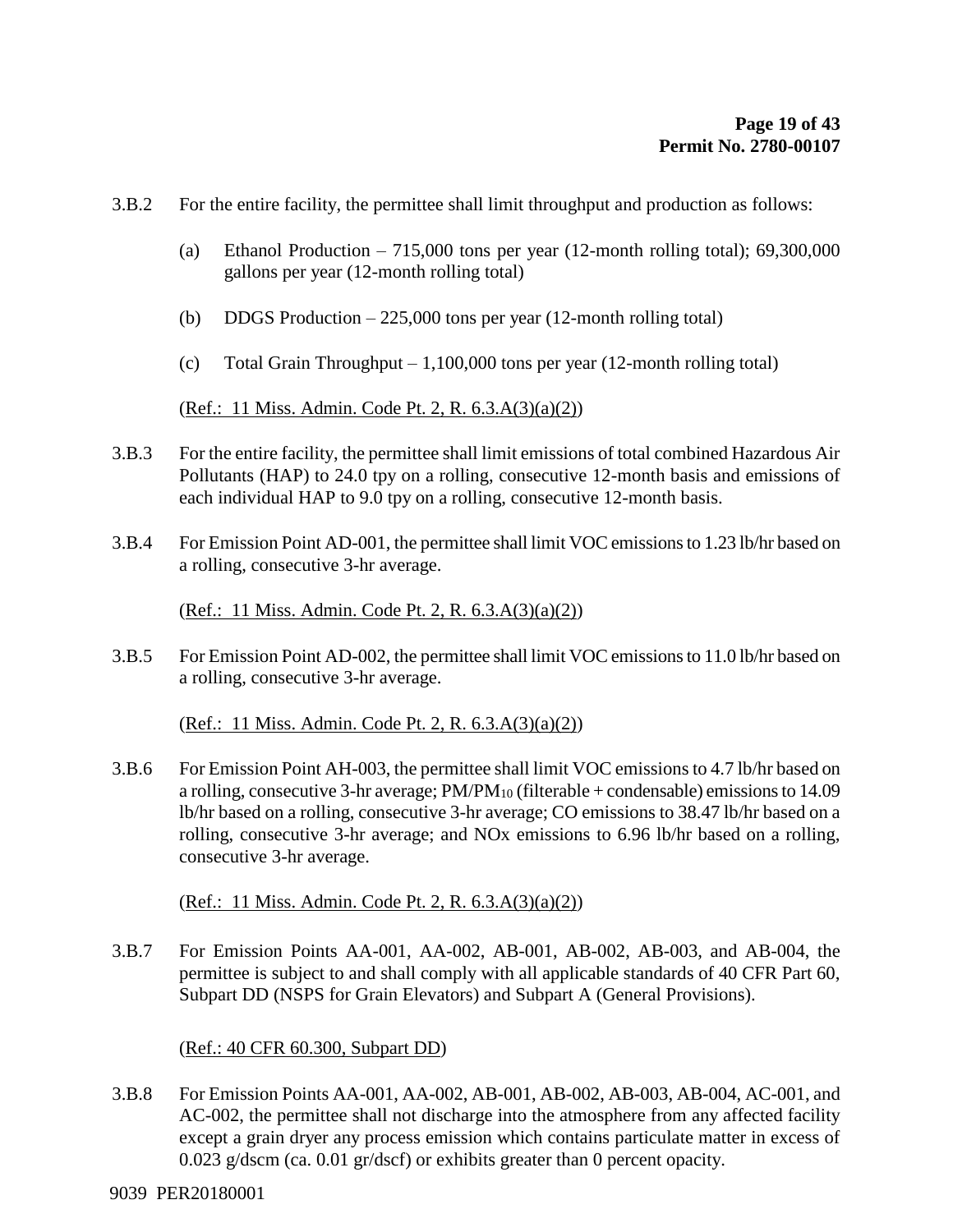### (Ref.: 40 CFR 60.302(b), Subpart DD)

- 3.B.9 For Emission Point AA-002, the permittee shall operate the barge unloading station as follows:
	- 1. The unloading leg shall be enclosed from the top (including the receiving hopper) to the center line of the bottom pulley and ventilation to a control device shall be maintained on both sides of the leg and the grain receiving hopper.
	- 2. The total rate of air ventilated shall be at least 32.1 actual cubic meters per cubic meter of grain handling capacity (ca. 40 ft<sup>3</sup>/bu).
	- 3. Rather than meet the requirements of Conditions 3.B.9.1 or 3.B.9.2., the permittee may use other methods of emission control if it is demonstrated to the MDEQ's satisfaction that they would reduce emissions of particulate matter to the same level or less.

#### (Ref.: 40 CFR 60.302(d), Subpart DD)

3.B.10 For Emission Points AI-001 and AI-002, the permittee is subject to and shall comply with all applicable standards of 40 CFR Part 60, Subpart Dc (NSPS for Small Industrial-Commercial-Institutional Steam Generating Units) and Subpart A (General Provisions).

#### (Ref.: 40 CFR 60.40c(a), Subpart Dc)

3.B.11 For Emission Points AI-001 and AI-002, the permittee shall only combust natural gas.

(Ref.: Air Construction Permit issued May 30, 2008)

3.B.12 For Emission Points AI-004, AI-005, and AI-006, the permittee is subject to the National Emission Standards for Hazardous Air Pollutants for Stationary Reciprocating Internal Combustion Engines (RICE), 40 CFR 63, Subpart ZZZZ.

Emission Points AI-004 and AI-005 are considered new spark ignition (SI) emergency engines, each with a site rating less than 500 HP that are located at an Area Source of HAP emissions and, as such, meet the requirements of 40 CFR Part 63, Subpart ZZZZ by meeting the requirements of 40 CFR Part 60, Subpart JJJJ. No other requirements of 40 CFR Part 63, Subpart ZZZZ or the General Provisions in Subpart A apply to the emergency engines.

Emission Point AI-006 is considered a new compression ignition (CI) emergency fire pump engine with a site rating greater than 500 HP that is located at an Area Source of HAP emissions and, as such, meets the requirements of 40 CFR Part 63, Subpart ZZZZ by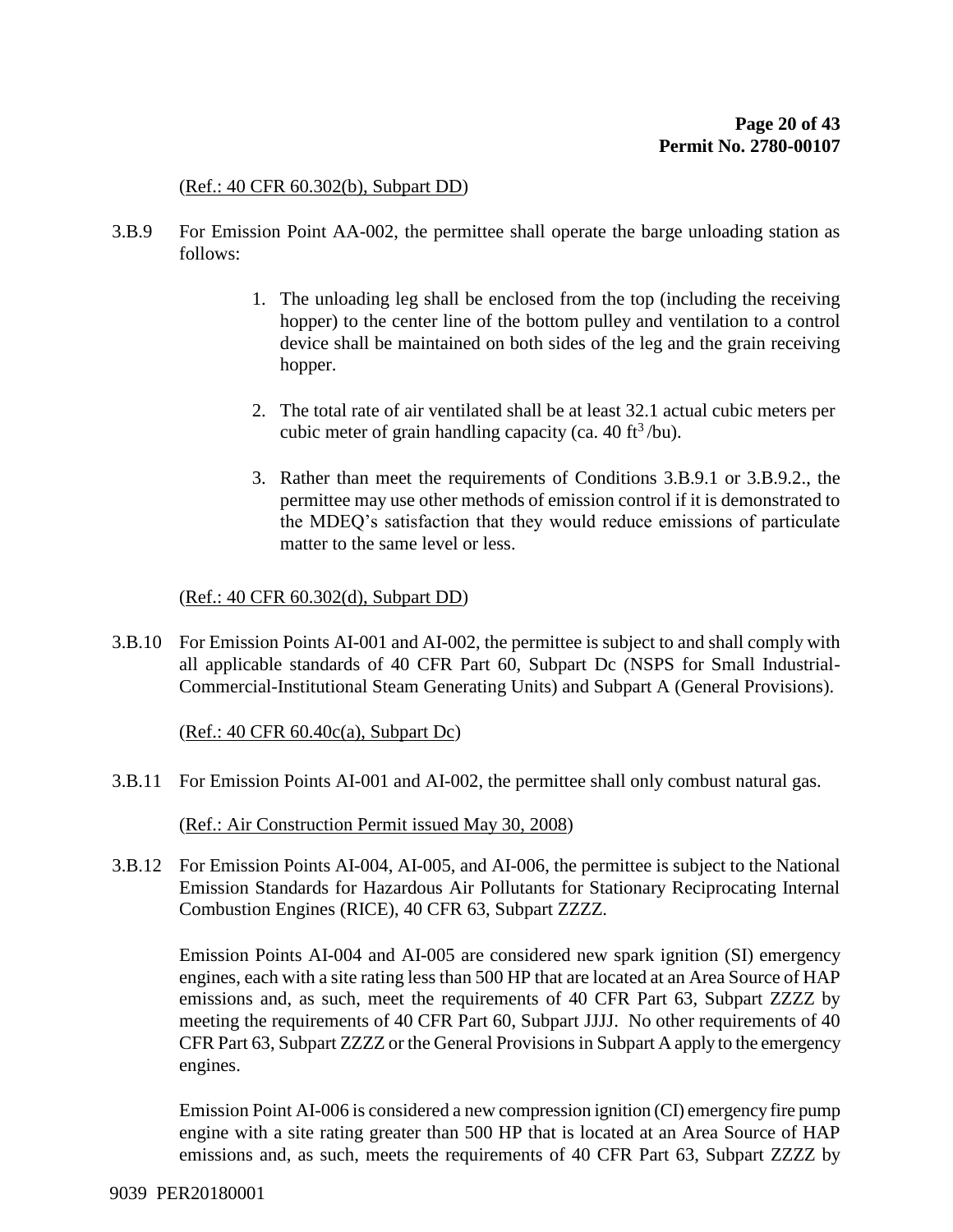meeting the requirements of 40 CFR Part 60, Subpart IIII. No other requirements of 40 CFR Part 63, Subpart ZZZZ or the General Provisions in Subpart A apply to the emergency engine.

(Ref.: 40 CFR 63.6580, 40 CFR 63.6585(a) and (c), and 40 CFR 63.6590(c)(1), Subpart ZZZZ)

3.B.13 For Emission Points AI-004 and AA-005, the permittee is subject to the New Source Performance Standard for Stationary Spark Ignition Internal Combustion Engines in 40 CFR 60, Subpart JJJJ and the General Provisions in Subpart A.

 $(Ref.: 40 CFR Part 60.4230(a)(4)(iii)$  and (iv), Subpart JJJJ)

3.B.14 For Emission Point AI-004, Nitrogen Oxides plus Hydrocarbons(HC + NOx) emissions are limited to 16.1grams per kilowatt-hour (g/kW-hr) and Carbon Monoxide (CO) emissions are limited to 519 g/kW-hr. The permittee must operate and maintain the engine to achieve these emission standards over the entire life of the engine.

(Ref.: 40 CFR 60.4231(a) and 40 CFR 60.4233(a), Subpart JJJJ, and 40 CFR 90)

3.B.15 For Emission Point AI-005, Nitrogen Oxides plus Hydrocarbons(HC + NOx) emissions are limited to 2.7 grams per kilowatt-hour (g/kW-hr) and Carbon Monoxide (CO) emissions are limited to 4.4 g/kW-hr. The permittee must operate and maintain the engine to achieve these emission standards over the entire life of the engine.

(Ref.: 40 CFR 60.4231(c) and 40 CFR 60.4233(c), Subpart JJJJ, and 40 CFR 1048)

3.B.16 For Emission Point AI-006, the permittee is subject to the New Source Performance Standard for Stationary Compression Ignition Internal Combustion Engines in 40 CFR 60, Subpart IIII and the General Provisions in Subpart A.

(Ref.: 40 CFR 60.4200(a)(2)(i), Subpart IIII)

3.B.17 For Emission Point AI-006, Nitrogen Oxides plus Total Non-Methane Hydrocarbons (NMHC + NOx) emissions are limited to 3.0 grams per horsepower-hour (g/hp-hr) and Particulate Matter (PM) emissions are limited to 0.15 g/hp-hr. The permittee must operate and maintain the engine to achieve these emission standards over the entire life of the engine.

### (Ref.: 40 CFR 60.4205(c), 40 CFR 60.4206, and Table 4 of Subpart IIII)

3.B.18 For Emission Point AI-006, the permittee shall use diesel fuel that meets the requirements of 40 CFR 80.510(b) for non-road diesel fuel. The fuel shall have a maximum sulfur content of 15 ppm and a minimum cetane index of 40 or a maximum aromatic content of 35 percent volume.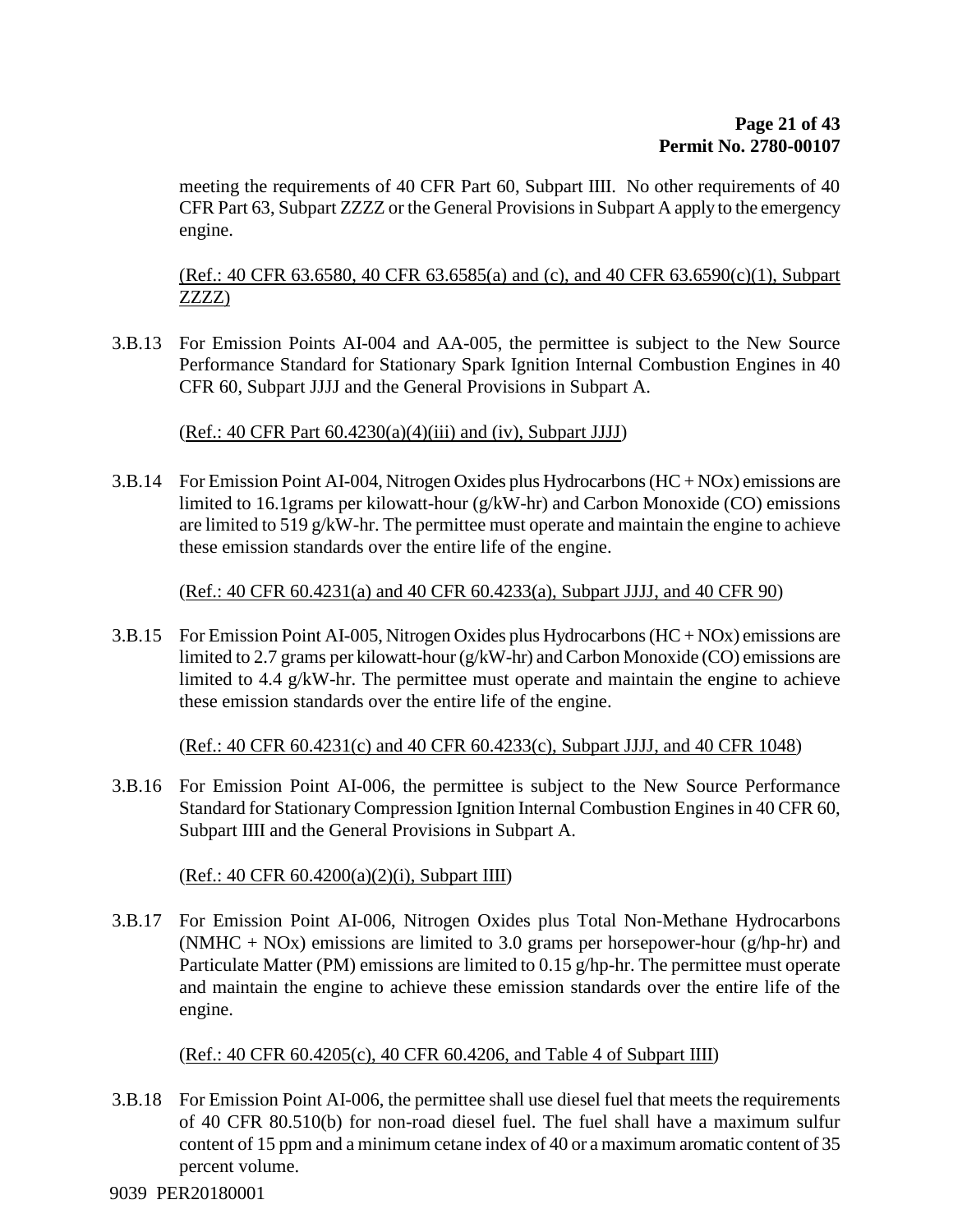### (Ref.: 40 CFR 60.4207(b), Subpart IIII and 40 CFR 80.510(b))

- 3.B.19 For Emission Points AI-004, AI-005, and AI-006, the permittee shall operate the emergency engines according to the requirements below:
	- (a) There is no limit on the use of the engine during emergency situations.
	- (b) The engine may be operated for a maximum of 100 hours per calendar year for maintenance checks and readiness testing, provided that the tests are recommended by federal, state, or local government, the manufacturer, the vendor, the regional transmission organization or equivalent balancing authority and transmission operator, or the insurance company associated with the engine. The permittee may petition the DEQ for approval of additional hours to be used for maintenance checks and readiness testing, but a petition is not required if the permittee maintains records indicating that federal, state, or local standards require maintenance and testing of emergency RICE beyond 100 hours per calendar year. Any operation for nonemergency situations as allowed by paragraph (c) counts as part of the 100 hours per calendar year allowed by this paragraph.
	- (c) The engine may be operated for up to 50 hours per calendar year in non-emergency situations. The 50 hours of operation in non-emergency situations are counted as part of the 100 hours per calendar year for maintenance and testing. The 50 hours per year for non-emergency situations cannot be used for peak shaving or non-emergency demand response, or to generate income for a facility to supply power to an electric grid or otherwise supply power as part of a financial arrangement with another entity.

If the emergency engine is not operated according to the requirements in (a) - (c) above, the engine will not be considered an emergency engine under Subpart JJJJ for Emission Points AI-004 and AI-005 or Subpart IIII for Emission Point AI-006 and must meet any applicable requirements for a non-emergency engine.

### (Ref.: 40 CFR 60.4211(f), Subpart IIII and 40 CFR 60.4243(d), Subpart JJJJ)

3.B.20 For Emission Point AJ-001, the permittee is subject to and shall comply with all applicable standards of Standards of Performance for Equipment Leaks of VOC in the Synthetic Organic Chemicals Manufacturing Industry for Which Construction, Reconstruction, or Modification Commenced After November 7, 2006, 40 CFR Part 60, Subpart VVa and Subpart A (General Provisions).

### (Ref.: 40 CFR 60.480a, Subpart VVa)

3.B.21 For Emission Point AJ-001, the permittee is subject to the applicable requirements of 40 CFR 60.482-1a through 60.482-11a. Compliance with 40 CFR 60.482-1a to 60.482-11a will be determined by review of records and reports, review of performance test results, and inspection using the methods and procedures specified in 40 CFR 60.485a. Equipment that is in vacuum service is excluded from the requirements of 40 CFR 60.482-2a through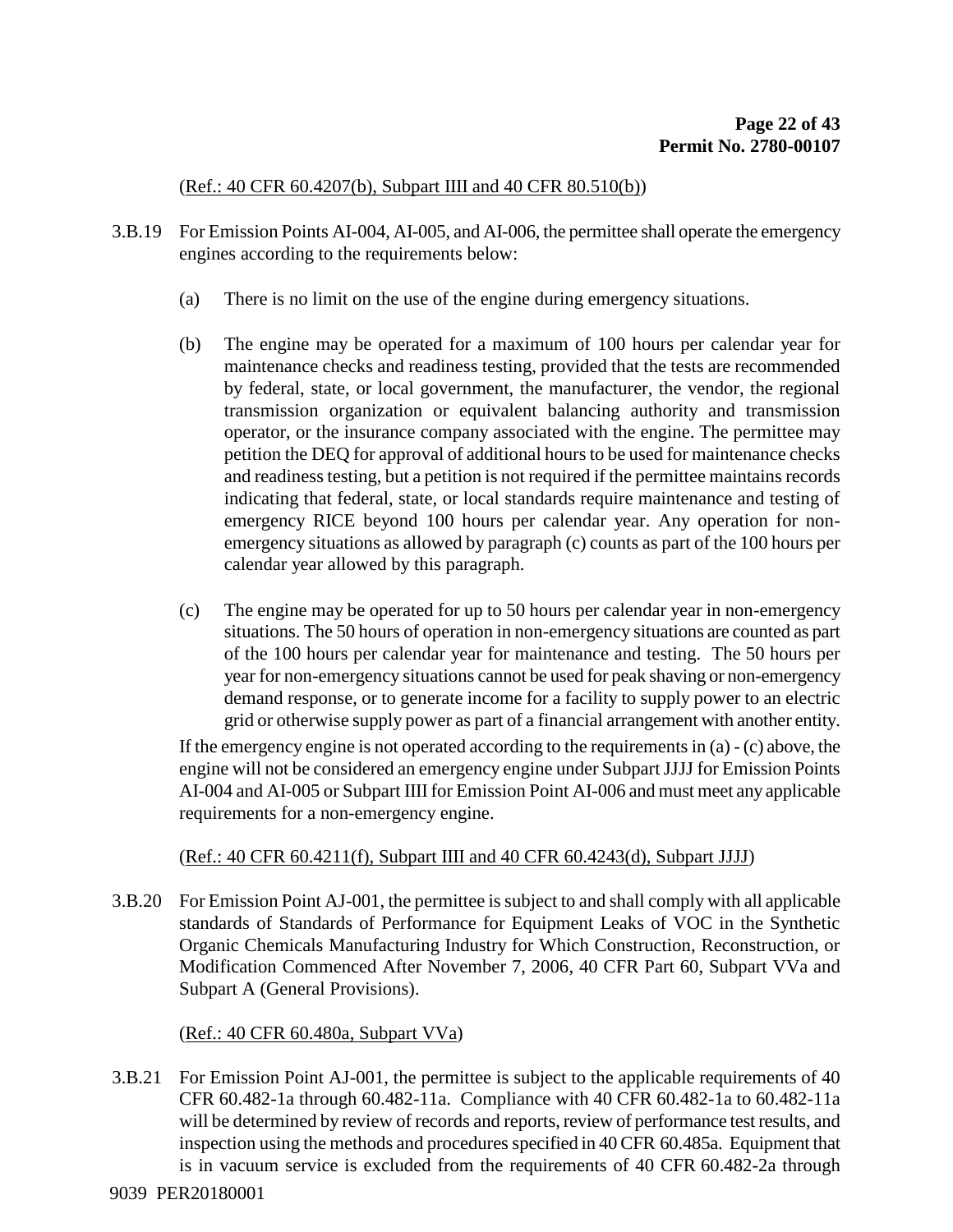60.482-11a if it is identified as required in 40 CFR 60.486a(e)(5). Equipment that the permittee designates as being in VOC service less than 300 hr/yr is excluded from the requirements of 40 CFR 60.482-2a through 60.482-11a if it is identified as required in 40 CFR 60.486a(e)(6) and it meets any of the conditions specified in paragraphs 40 CFR 60.482-1a (e)(1) through (3).

(Ref.: 40 CFR 60.482-1a, Subpart VVa)

3.B.22 For Emission Points AK-001 through AK-005, the permittee is subject to and shall comply with all applicable standards of Standards of Performance for Volatile Organic Liquid Storage Vessels (Including Petroleum Liquid Storage Vessels) for Which Construction, Reconstruction, or Modification Commenced after July 23, 1984, 40 CFR Part 60, Subpart Kb and Subpart A (General Provisions).

(Ref.: 40 CFR 60.110b(a), Subpart Kb)

3.B.23 For Emission Points AK-001 through AK-005, the permittee shall equip the storage vessels with a fixed roof in combination with an internal floating roof meeting the design specifications of 40 CFR  $60.112b(a)(1)(i)-(ix)$ .

(Ref.: 40 CFR 60.112b(a)(1), Subpart Kb)

3.B.24 For Emission Points AA-001, AA-002, AB-001 through AB-004, AC-001, AC-002, AD-001, AD-002, AH-001, AH-003, and AH-004, each control device shall be in operation and functioning efficiently when operating any emissions equipment that vents to a control device. Should any control device become inoperable the respective emissions equipment shall be shut down until the proper repairs can be completed. Operation of equipment without controls is prohibited.

(Ref.: Air Construction Permit issued May 30, 2008)

3.B.25 For Emission Point AH-003, the permittee may operate the source for a maximum of 250 hours per year with uncontrolled emissions, as an exception to Condition 3.B.24.

(Ref.: 11 Miss. Admin. Code Pt. 2, R. 6.3.A(3)(a)(2))

3.B.26 For Emission Points AC-001, AC-002, AD-002, and AH-003, the permittee shall comply with the Compliance Assurance Monitoring (CAM) requirements as specified in 40 CFR Part 64. A CAM Plan has been prepared to ensure proper operation of the control devices on each source to ensure compliance with emissions limitations. The CAM Plan is provided in Appendix C.

(Ref.: 40 CFR 64.2)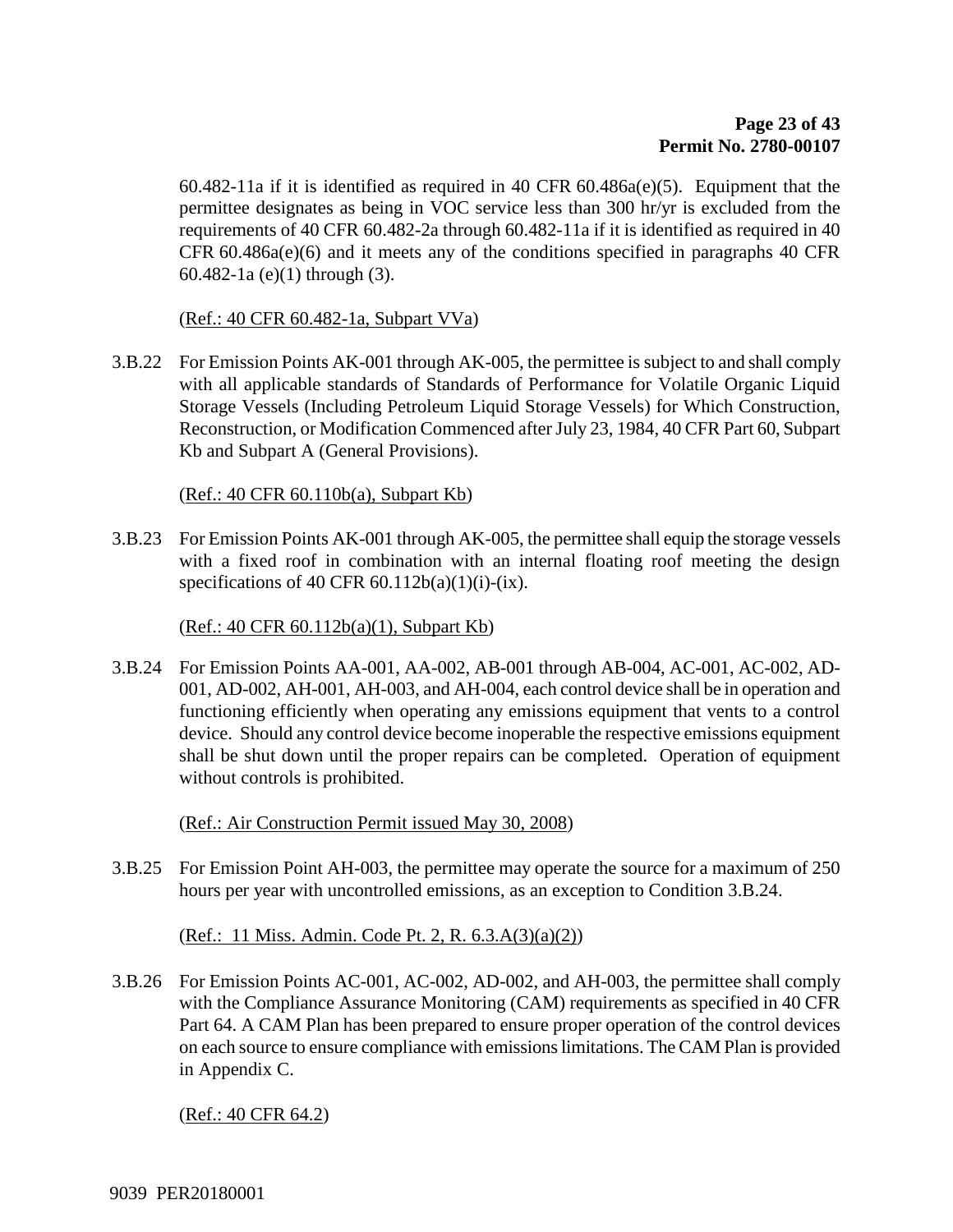| J. |  | Insignificant and Trivial Activity Emission Limitations & Standards |  |
|----|--|---------------------------------------------------------------------|--|

| Applicable Requirement                         | Condition<br>Number(s) | Pollutant/<br>Parameter | Limit/Standard                                                                 |
|------------------------------------------------|------------------------|-------------------------|--------------------------------------------------------------------------------|
| 11 Miss. Admin. Code Pt. 2, R. 1.3.<br>D(1)(a) | 3.C.1                  | <b>PM</b>               | 0.6 lbs/MMBTU or as otherwise limited by facility<br>modification restrictions |
| 11 Miss. Admin. Code Pt. 2, R.<br>1.4.A(1)     | 3.C.2                  | SO <sub>2</sub>         | 4.8 lbs/MMBTU or as otherwise limited by facility<br>modification restrictions |

3.C.1 The maximum permissible emission of ash and/or particulate matter from fossil fuel burning installations of less than 10 million BTU per hour heat input shall not exceed 0.6 pounds per million BTU per hour heat input.

(Ref.: 11 Miss. Admin. Code Pt. 2, R. 1.3. D(1)(a))

3.C.2 The maximum discharge of sulfur oxides from any fuel burning installation in which the fuel is burned primarily to produce heat or power by indirect heat transfer shall not exceed 4.8 pounds (measured as sulfur dioxide) per million BTU heat input.

(Ref.: 11 Miss. Admin. Code Pt. 2, R. 1.4.A(1).)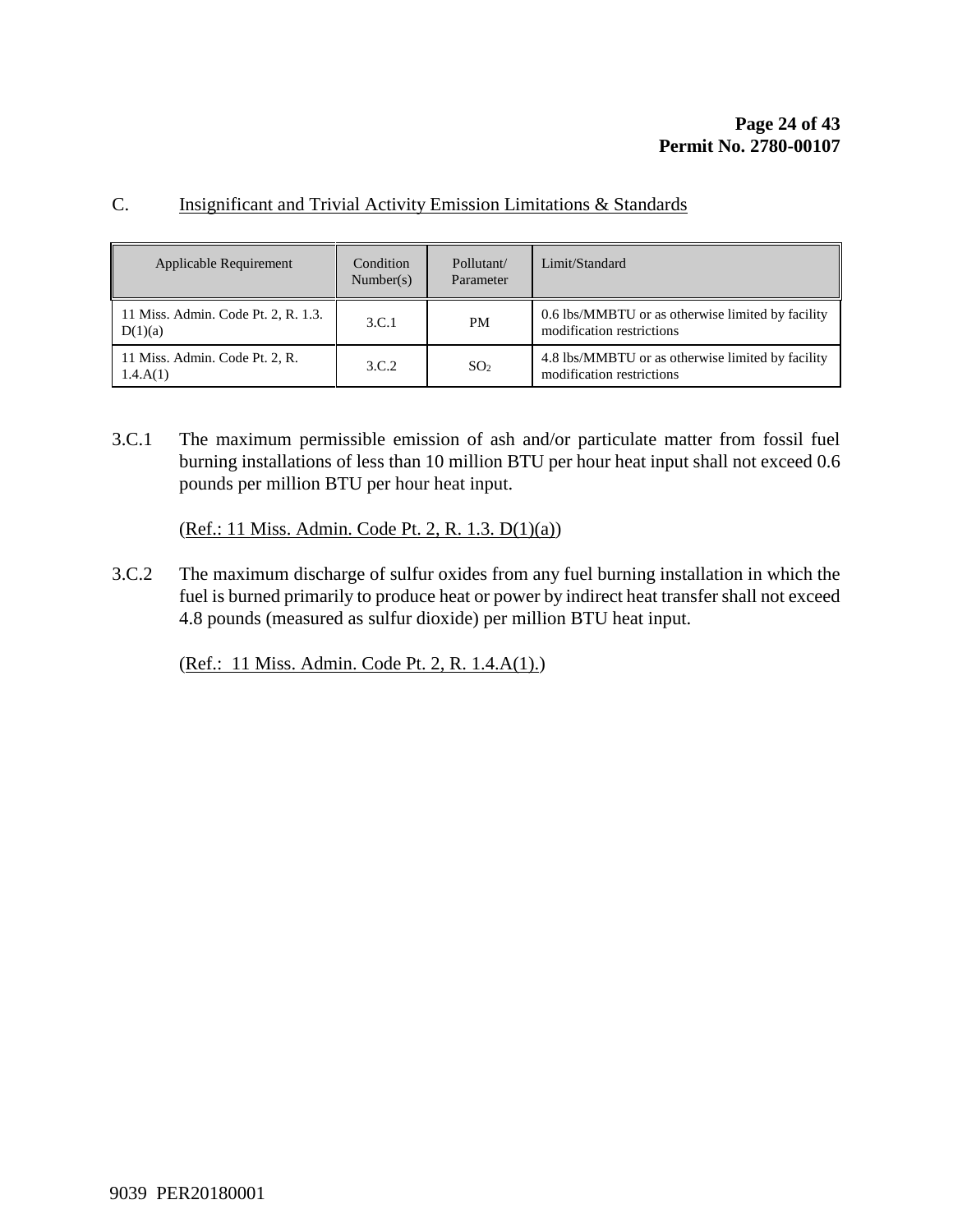**Page 25 of 43 Permit No. 2780-00107**

### D. Work Practice Standards

None.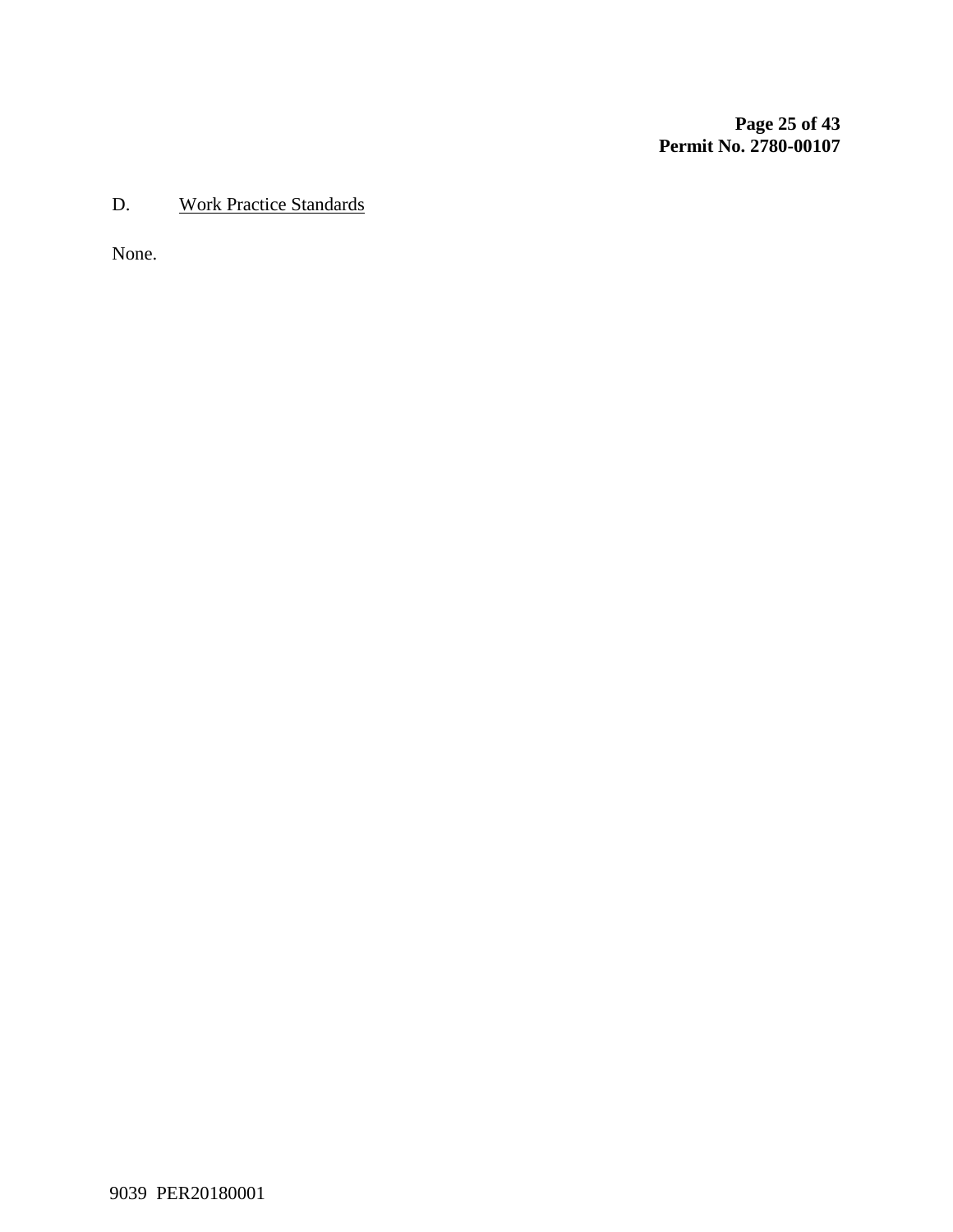### SECTION 4. COMPLIANCE SCHEDULE

- 4.1 Unless otherwise specified herein, the permittee shall be in compliance with all requirements contained herein upon issuance of this permit.
- 4.2 Except as otherwise specified herein, the permittee shall submit to the Permit Board and to the Administrator of EPA Region IV a certification of compliance with permit terms and conditions, including emission limitations, standards, or work practices, by January 31 for the preceding calendar year. Each compliance certification shall include the following:
	- (a) the identification of each term or condition of the permit that is the basis of the certification;
	- (b) the compliance status;
	- (c) whether compliance was continuous or intermittent;
	- (d) the method(s) used for determining the compliance status of the source, currently and over the applicable reporting period;
	- (e) such other facts as may be specified as pertinent in specific conditions elsewhere in this permit.

(Ref.: 11 Miss. Admin. Code Pt. 2, R. 6.3.C(5)(a), (c), & (d).)

- 4.3 The permittee shall submit progress reports consistent with an applicable schedule of compliance and 11 Miss. Admin. Code Pt. 2, R. 6.2.C(8) semiannually, or at such other frequency as is specified in an applicable requirement or by the Permit Board. Such progress reports shall contain the following:
	- (a) dates for achieving the activities, milestone(s), or compliance required in the schedule of compliance, and dates when such activities, milestone(s) or compliance were achieved; and
	- (b) an explanation of why any dates in the schedule of compliance were not or will not be met, and any preventive or corrective measures adopted.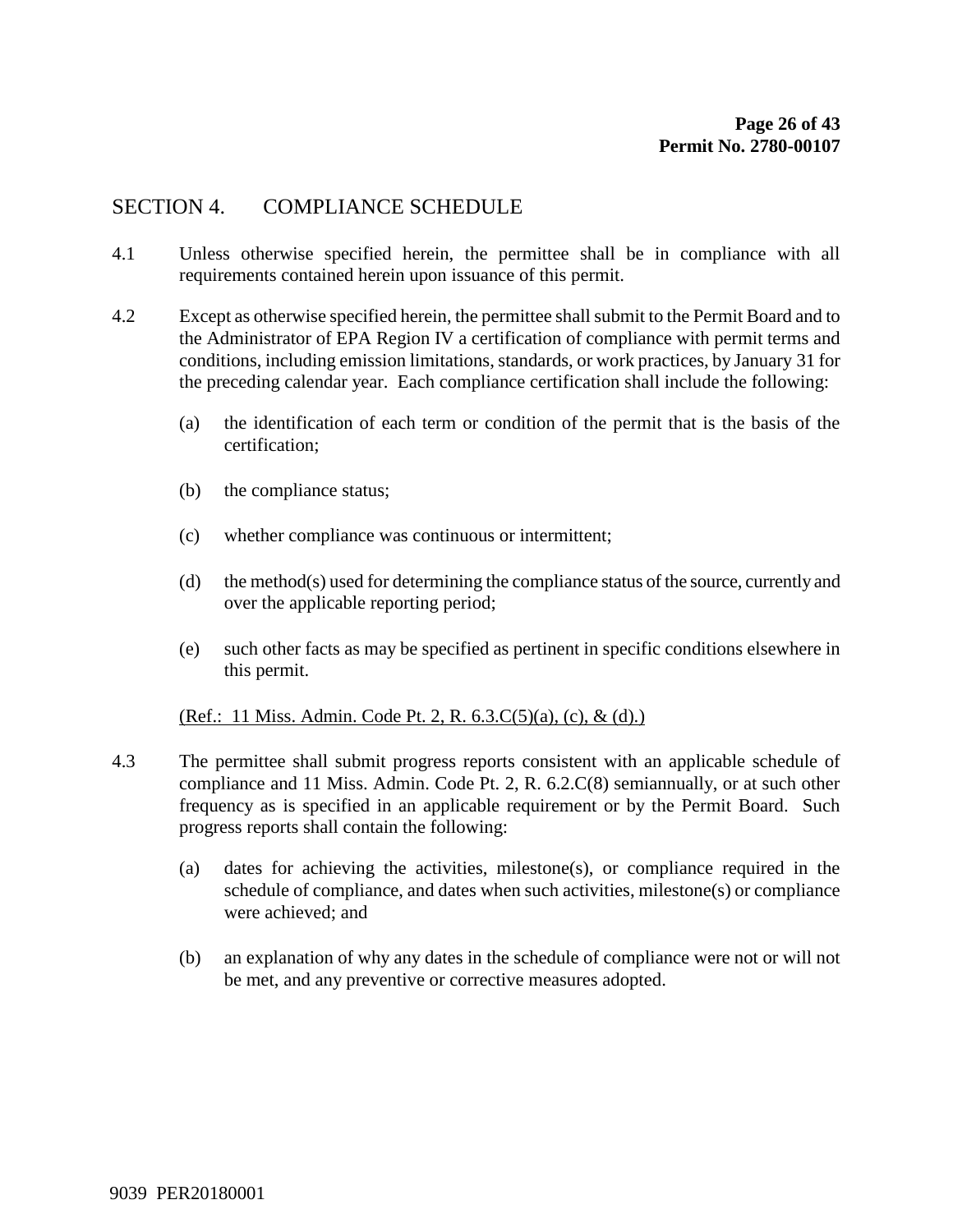## SECTION 5. MONITORING, RECORDKEEPING & REPORTING REQUIREMENTS

### A. General Monitoring, Recordkeeping and Reporting Requirements

- 5.A.1 The permittee shall install, maintain, and operate equipment and/or institute procedures as necessary to perform the monitoring and recordkeeping specified below. (Ref.: 11 Miss. Admin. Code Pt. 2, R. 6.3.A(3).)
- 5.A.2 In addition to the recordkeeping specified below, the permittee shall include with all records of required monitoring information the following:
	- (a) the date, place as defined in the permit, and time of sampling or measurements;
	- (b) the date(s) analyses were performed;
	- (c) the company or entity that performed the analyses;
	- (d) the analytical techniques or methods used;
	- (e) the results of such analyses; and
	- (f) the operating conditions existing at the time of sampling or measurement.

 $(Ref.: 11 \text{ Miss. } Admin. Code Pt. 2, R. 6.3.A(3)(b)(1).)$ 

- 5.A.3 Except as otherwise specified herein, the permittee shall retain records of all required monitoring data and support information for a period of at least five (5) years from the date of the monitoring sample, measurement, report, or application. Support information includes all calibration and maintenance records, all original strip-chart recordings for continuous monitoring instrumentation, and copies of all reports required by the permit. (Ref.: 11 Miss. Admin. Code Pt. 2, R. 6.3.A(3)(b)(2).)
- 5.A.4 Except as otherwise specified herein, the permittee shall submit reports of any required monitoring by July 31 and January 31 for the preceding six-month period. All instances of deviations from permit requirements must be clearly identified in such reports and all required reports must be certified by a responsible official consistent with 11 Miss. Admin. Code Pt. 2, R. 6.2.E. (Ref.: 11 Miss. Admin. Code Pt. 2, R. 6.3.A(3)(c)(1).)
- 5.A.5 Except as otherwise specified herein, the permittee shall report all deviations from permit requirements, including those attributable to upsets, the probable cause of such deviations, and any corrective actions or preventive measures taken. Said report shall be made within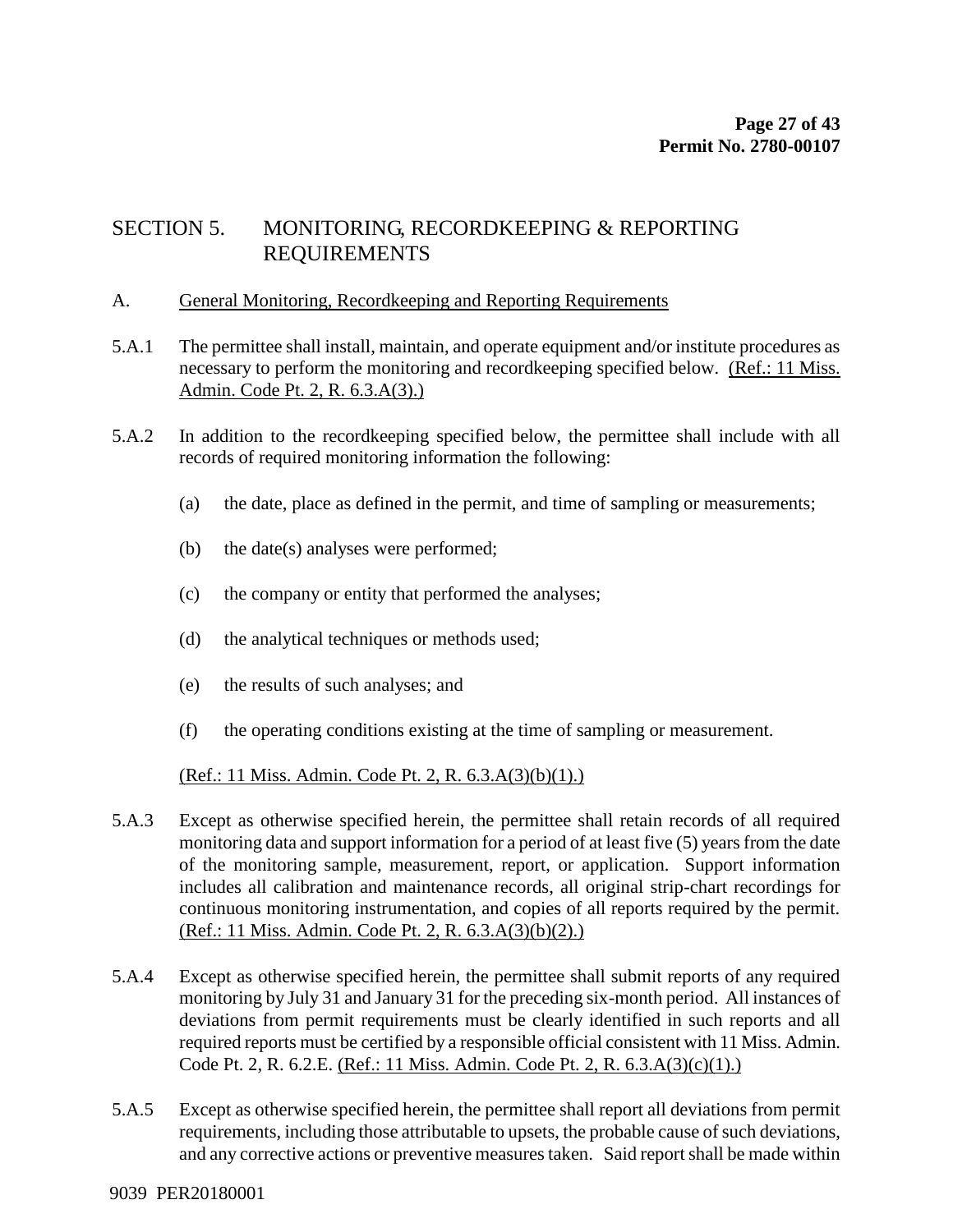five (5) days of the time the deviation began. (Ref.: 11 Miss. Admin. Code Pt. 2, R.  $6.3.A(3)(c)(2)$ .

- 5.A.6 Except as otherwise specified herein, the permittee shall perform emissions sampling and analysis in accordance with EPA Test Methods and with any continuous emission monitoring requirements, if applicable. All test methods shall be those versions or their equivalents approved by the DEQ and the EPA. (Ref.: 11 Miss. Admin. Code Pt. 2, R.  $6.3.A(3)$ .)
- 5.A.7 The permittee shall maintain records of any alterations, additions, or changes in equipment or operation. (Ref.: 11 Miss. Admin. Code Pt. 2, R. 6.3.A(3).)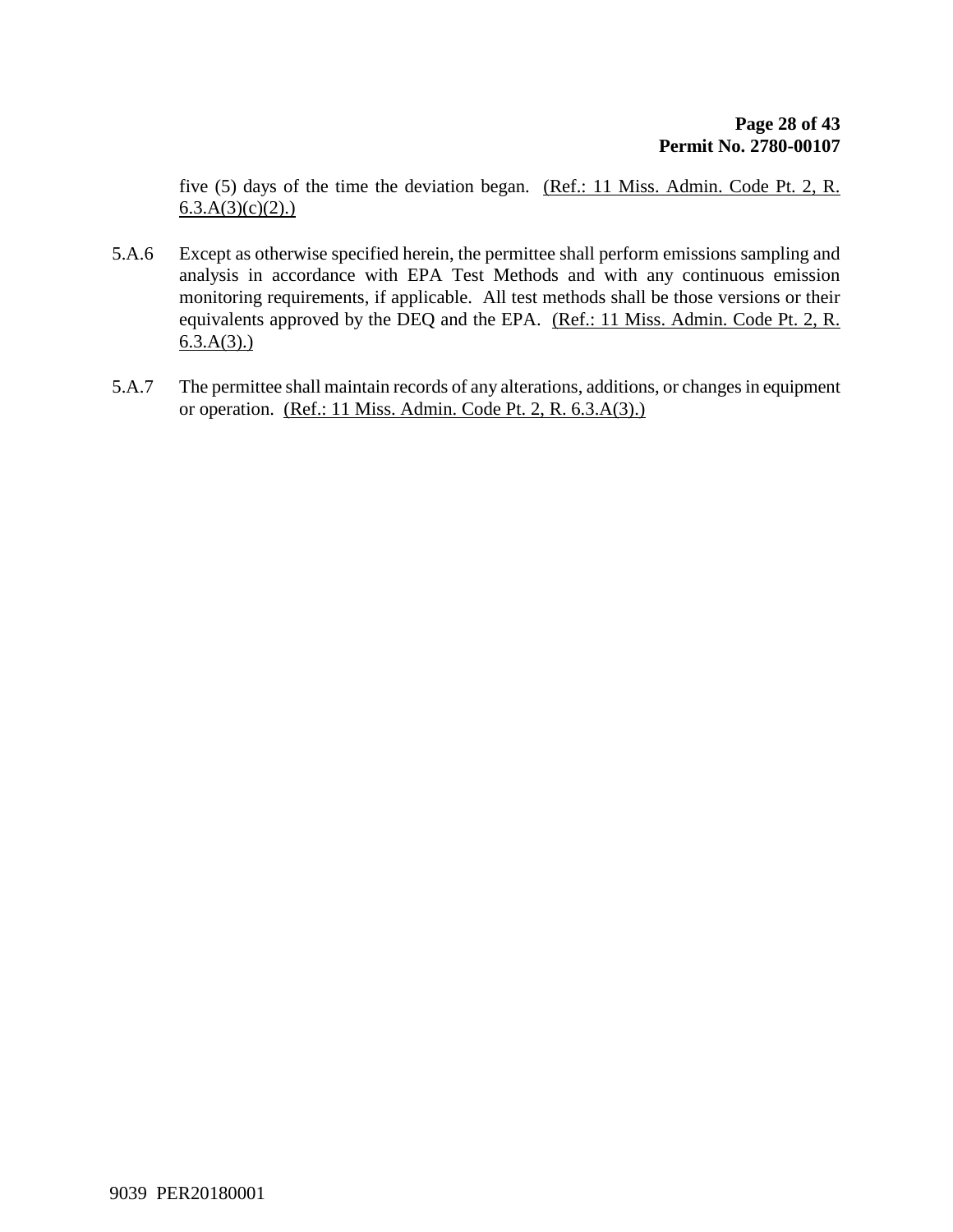| Emission<br>Point(s)                                                      | Applicable Requirement                                           | Condition<br>Number | Pollutant /<br>Parameter<br>Monitored | Monitoring / Recordkeeping<br>Requirement    |
|---------------------------------------------------------------------------|------------------------------------------------------------------|---------------------|---------------------------------------|----------------------------------------------|
| Facility-                                                                 | 11 Miss. Admin. Code Pt. 2, R.                                   | 5.B.1               | Production &<br><b>HAPs</b>           | Monitoring and recordkeeping<br>requirements |
| Wide                                                                      | $6.3.A(3)(a)(3)$ .                                               | 5.B.2               | Preventative<br>Maintenance           | Monitoring and recordkeeping<br>requirements |
| AI-001<br>and<br>$AI-002$                                                 | 40 CFR $60.48c(g)(2)$ , Subpart Dc                               | 5.B.3               | <b>Fuel Burning</b>                   | Monitoring and recordkeeping<br>requirements |
| AA-000,<br>AB-000,<br>and<br>AH-000                                       | 11 Miss. Admin. Code Pt. 2, R.<br>$6.3.A(3)(a)(3)$ .             | 5.B.4               | Opacity                               | Monitoring and recordkeeping<br>requirements |
| AA-001,<br>AA-002,                                                        | 11 Miss. Admin. Code Pt. 2, R.<br>$6.3.A(3)(a)(3)$ .             | 5.B.5               | PM                                    | Performance stack testing                    |
| AB-001,<br>AB-002,<br>AB-003,<br>AB-004,<br>$AC-001$ ,<br>and<br>$AC-002$ | 11 Miss. Admin. Code Pt. 2, R.<br>$6.3.A(3)(a)(3)$ .             | 5.B.6               | Pressure Drop                         | Monitoring and recordkeeping<br>requirements |
| AK-001                                                                    | 40 CFR 60.113b(a)(2)-(4) and 40<br>CFR 60.115b(a)(2), Subpart Kb | 5.B.7               |                                       | Monitoring and recordkeeping<br>requirements |
| through<br>AK-005                                                         | 40 CFR 60.116b(b), Subpart Kb                                    | 5.B.8               | <b>VOC</b>                            | Recordkeeping requirements                   |
|                                                                           | 40 CFR.60.116b(c), Subpart Kb                                    | 5.B.9               |                                       | Monitoring and recordkeeping<br>requirements |
|                                                                           | 40 CFR 60.4237(c) and<br>40 CFR 60.4245(b), Subpart JJJJ         | 5.B.10              | Operating<br>Restriction              | Monitoring and recordkeeping<br>requirements |
| AI-004<br>and<br>$AI-005$                                                 | 40 CFR 60.4243(a)(1), Subpart JJJJ                               | 5.B.11              | Engine<br>certification               | Engine certification requirements            |
|                                                                           | 40 CFR 60.4245(a), Subpart JJJJ                                  | 5.B.12              | Records                               | Recordkeeping requirements                   |
|                                                                           | 40 CFR 60.4209(a) and 40 CFR<br>60.4214(b), Subpart IIII         | 5.B.13              | Operating<br>Restriction              | Monitoring and recordkeeping<br>requirements |
| $AI-006$                                                                  | 40 CFR 60.4211(a) and (c), Subpart<br>III                        | 5.B.14              | Operating<br>Restrictions             | Operational requirements                     |
|                                                                           | 40 CFR 60.486a(e), Subpart VVa                                   | 5.B.15              |                                       | Monitoring and recordkeeping<br>requirements |
| $AJ-001$                                                                  | 40 CFR 60.486a(a)(3), Subpart<br>VVa                             | 5.B.16              |                                       | Recordkeeping requirements                   |
|                                                                           | 40 CFR 60.486a(b), Subpart VVa                                   | 5.B.17              | VOC                                   | Monitoring and recordkeeping<br>requirements |
|                                                                           | 40 CFR 60.486a(c), Subpart VVa                                   | 5.B.18              |                                       | Recordkeeping requirements                   |
|                                                                           | 40 CFR 60.486a(j), Subpart VVa                                   | 5.B.19              |                                       | Recordkeeping requirements                   |
| AD-001                                                                    | 11 Miss. Admin. Code Pt. 2, R.                                   | 5.B.20              | VOC and<br>Acetaldehyde               | Performance stack testing                    |
| and<br>AD-002                                                             | $6.3.A(3)(a)(3)$ .                                               | 5.B.21              | Pressure Drop                         | Monitoring and recordkeeping<br>requirements |

## B. Specific Monitoring and Recordkeeping Requirements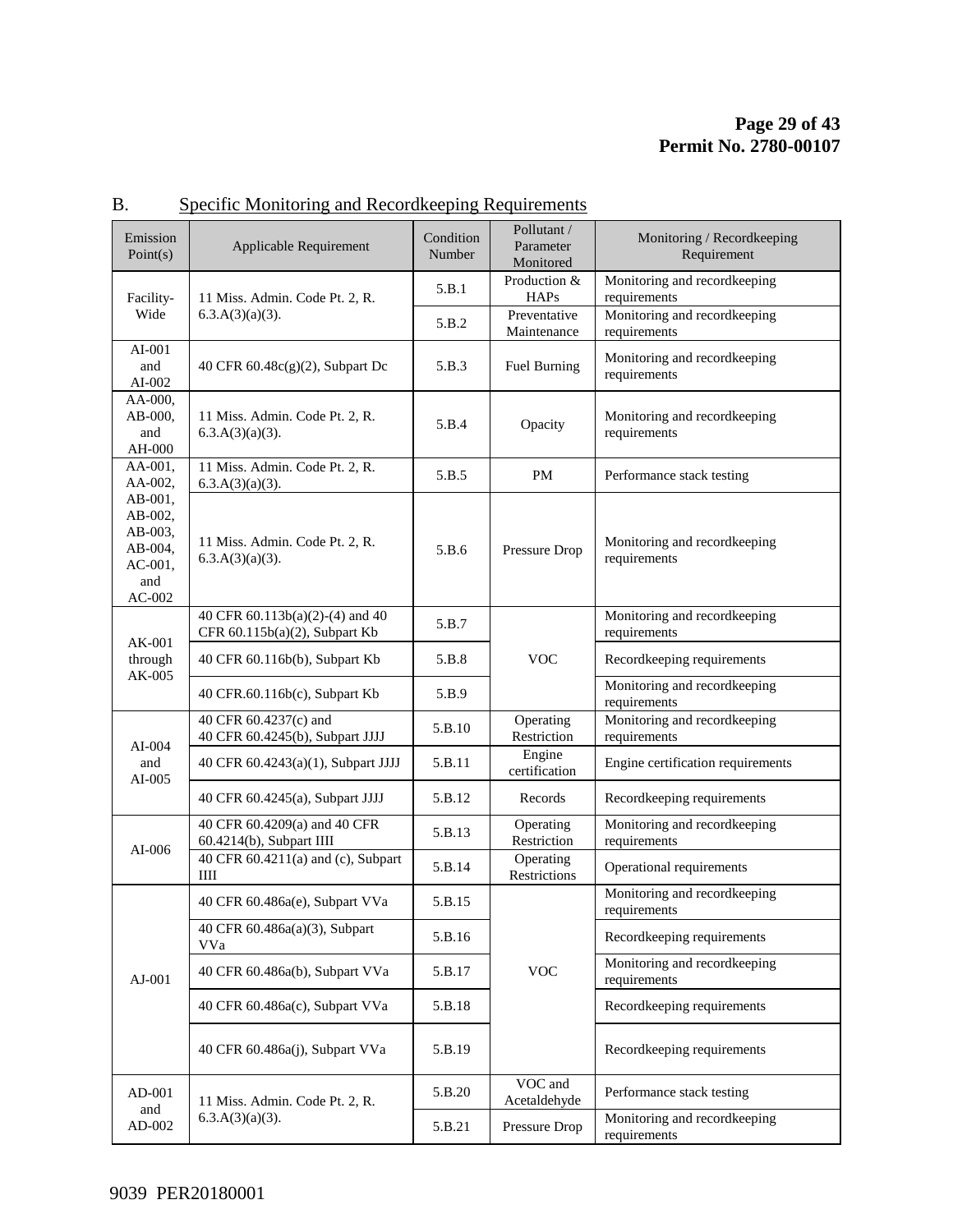| $AH-003$ | 11 Miss. Admin. Code Pt. 2, R.<br>$6.3.A(3)(a)(3)$ . | 5.B.22 | VOC.<br>$PM/PM_{10}$<br>CO, and NO <sub>x</sub> | Performance stack testing                                  |
|----------|------------------------------------------------------|--------|-------------------------------------------------|------------------------------------------------------------|
|          |                                                      | 5.B.23 | Operating<br>Restriction                        | Operational, monitoring, and<br>recordkeeping requirements |
|          | 11 Miss. Admin. Code Pt. 2, R.<br>$6.3.A(3)(a)(3)$ . | 5.B.24 | Hours                                           | Record keeping requirements                                |

5.B.1 For the entire facility, the permittee shall monitor and record the monthly and the rolling, consecutive 12-month total of the following:

- (a) Ethanol production in tons and gallons;
- (b) DDGS production in tons;
- (c) Total DDGS loadout in tons
- (d) Total grain throughput in tons;
- (e) Total hours of operation;
- (f) Total DDGS loadout in tons;
- (g) Total emissions of combined HAPs; and
- (h) Total emissions of each individual HAP.

These records shall keep all supporting documents and or calculations used to generate the rolling 12 month totals required above.

(Ref.: 11 Miss. Admin. Code Pt. 2, R. 6.3.A(3)(a)(3).)

5.B.2 For all control devices and air emission equipment, the permittee shall perform weekly maintenance inspections and record all maintenance activities performed.

(Ref.: 11 Miss. Admin. Code Pt. 2, R. 6.3.A(3)(a)(3).)

5.B.3 For Emission Points AI-001 and AI-002, the permittee shall record and maintain records of the amount of each fuel combusted during each calendar month.

(Ref.: 40 CFR 60.48c(g)(2), Subpart Dc)

5.B.4 For Emission Groups AA-000, AB-000, and AH-000, the permittee shall perform visible emission observations (Method 22) for six minutes on a weekly basis for each emission point. If during the visible emission observation any visible emissions are observed, the permittee shall perform an EPA Reference Method 9 Visible Emission Evaluation (VEE).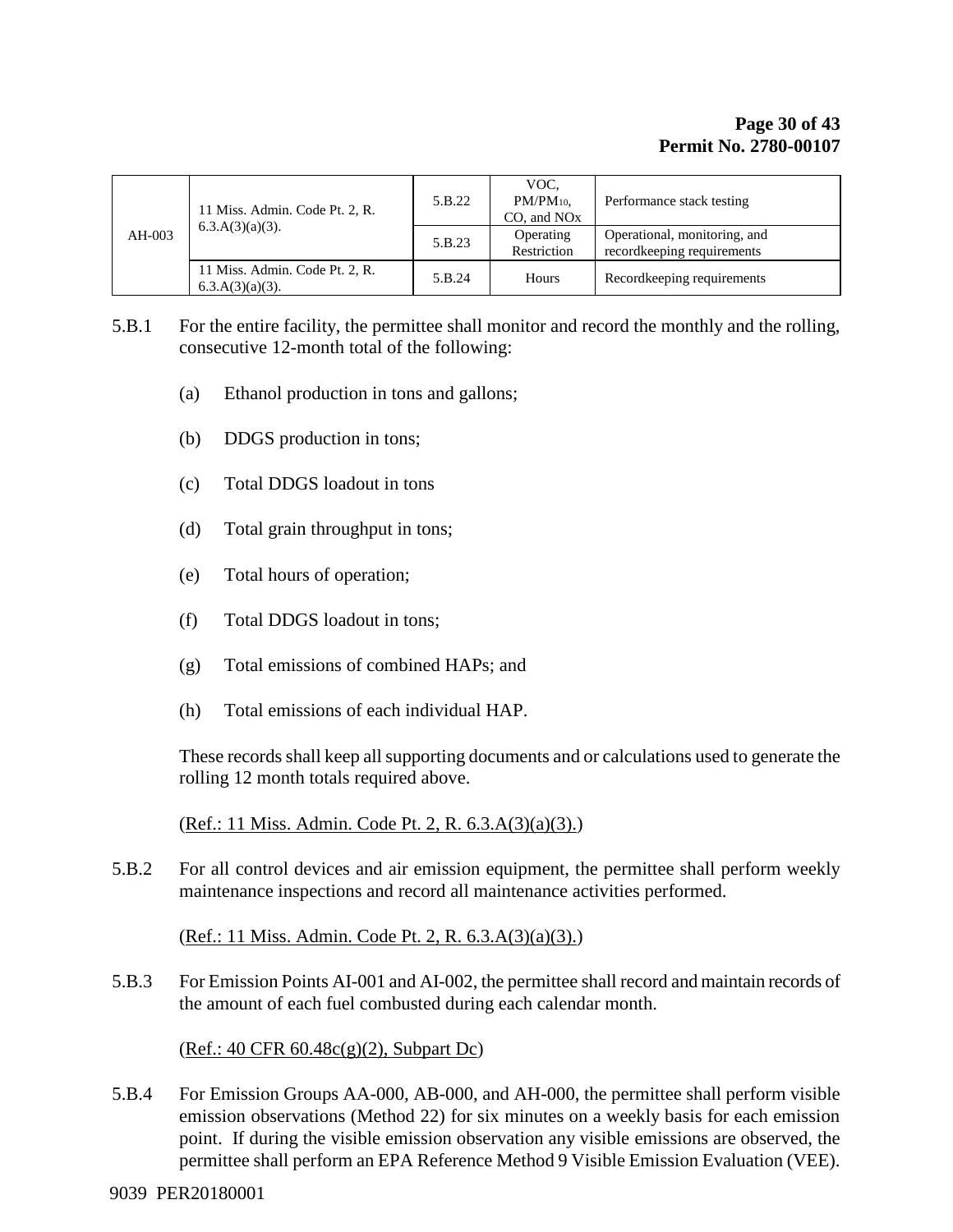The permittee shall record and maintain a log of the results of these observations/evaluations.

(Ref.: 11 Miss. Admin. Code Pt. 2, R. 6.3.A(3)(a)(3).)

5.B.5 For Emission Points AA-001, AA-002, AB-001, AB-002, AB-003, AB-004, AC-001, and AC-002, the permittee shall conduct performance stack tests on each source once every 5 years not to exceed 60 months from the previous stack test to demonstrate compliance with the PM (filterable) limitation in Condition 3.B.8 in accordance with EPA Method 5 or 17 to determine the PM concentration and the volumetric flow rate of the effluent gas. The sampling time and sample volume for each run shall be at least 60 minutes and 1.70 dscm (60 dscf). The probe and filter holder shall be operated without heaters. Method 2 shall be used to determine the ventilation volumetric flow rate. Method 9 and the procedures in 40 CFR 60.11 shall be used to determine opacity. Stack testing shall be performed during periods when the respective process area is being operated at or near the capacity provided in the permit application.

The permittee shall submit a written test protocol at least thirty (30) days prior to the intended test date(s) to ensure that all test methods and procedures are acceptable to DEQ. Also, the permittee shall notify the DEQ in writing at least ten (10) days prior to the intended test date(s) so that an observer may be afforded the opportunity to witness the test.

(Ref.: 11 Miss. Admin. Code Pt. 2, R. 6.3.A(3)(a)(3).)

- 5.B.6 For Emission Points AA-001, AA-002, AB-001, AB-002, AB-003, AB-004, AC-001, and AC-002 the permittee shall install, operate, and maintain devices for monitoring the pressure drop across each baghouse. The permittee shall comply with the following requirements for each baghouse:
	- (a) Establish a pressure drop range indicative of efficient PM control based upon the baghouse manufacturer's recommendation and/or the performance testing.
	- (b) Record the pressure drop across each baghouse on a daily basis, when the related process equipment is operating.
	- (c) Keep a log of the daily pressure drop readings, as well as records of the pressure drop range for each baghouse indicative of efficient operation and the basis for such range.
	- (d) Should a pressure drop reading outside the established range, immediately take corrective measures to restore the baghouse operating efficiency.
	- (e) Note any corrective measures taken in the facility records.

(Ref.: 11 Miss. Admin. Code Pt. 2, R. 6.3.A(3)(a)(3).)

5.B.7 For Emission Points AK-001 through AK-005, the permittee shall conduct the inspections required by 40 CFR 60.113b(a)(2) through (a)(4). The permittee shall keep a record of each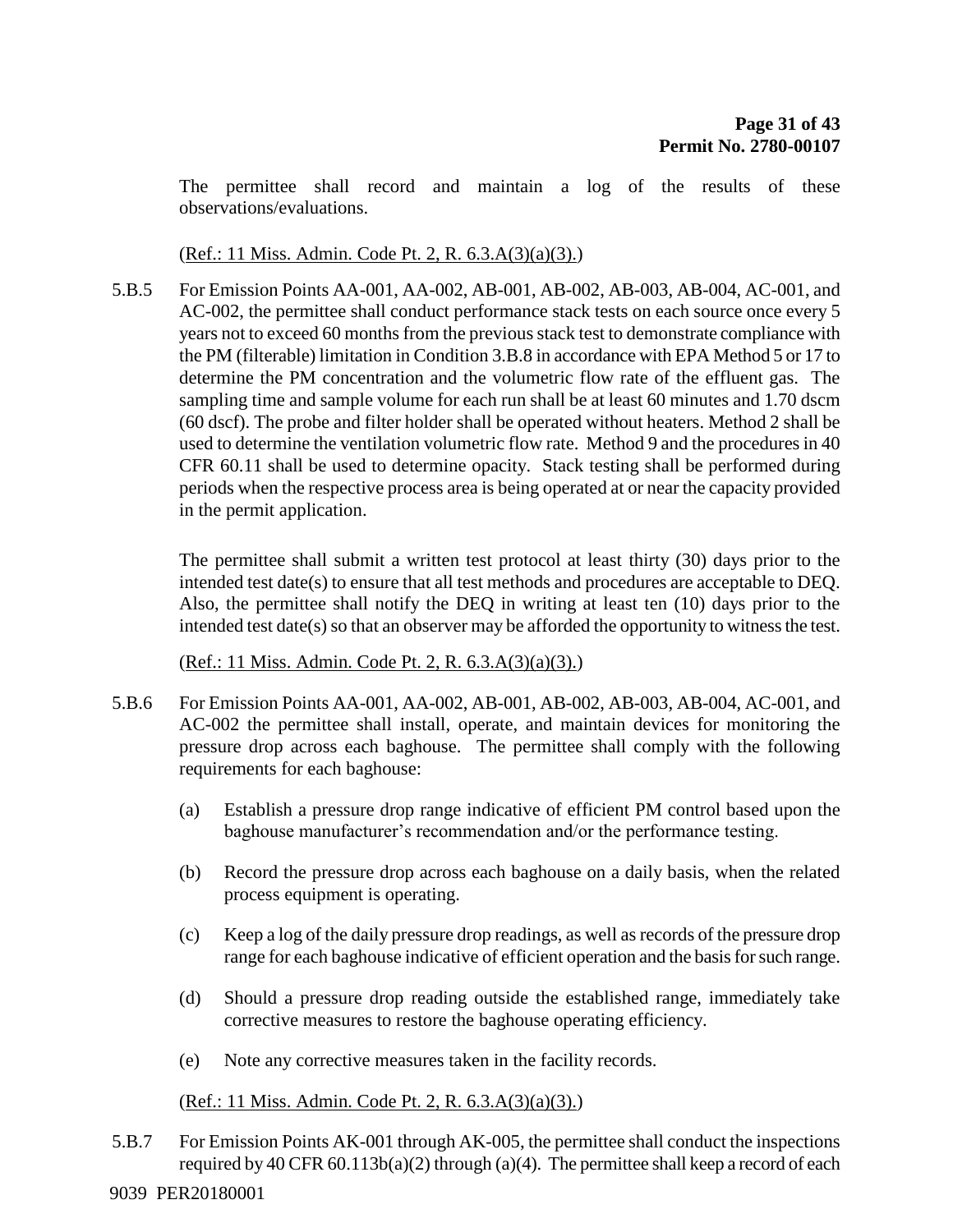inspection performed as required by  $40 \text{ CFR } 60.113b(a)(1)$ , (a)(2), (a)(3), and (a)(4). Each record shall identify the storage vessel on which the inspection was performed and shall contain the date the vessel was inspected and the observed condition of each component of the control equipment (seals, internal floating roof, and fittings).

(Ref.: 40 CFR 60.113b(a)(2)-(4) and 40 CFR 60.115b(a)(2), Subpart Kb)

5.B.8 For Emission Points AK-001 through AK-005, the permittee shall keep readily accessible records showing the dimension of the storage vessel and an analysis showing the capacity of the storage vessel.

#### (Ref.: 40 CFR 60.116b(b), Subpart Kb)

5.B.9 For Emission Points AK-001 through AK-005, the permittee shall maintain a record of the VOL stored, the period of storage, and the maximum true vapor pressure of that VOL during the respective storage period.

#### (Ref.: 40 CFR 60.116b(c), Subpart Kb)

5.B.10 For Emission Points AI-004 and AI-005, the permittee shall install a non-resettable hour meter upon startup of the emergency engine. The permittee must keep records of the hours of operation of the engine that is recorded through the non-resettable hour meter. The owner or operator must document how many hours are spent for emergency operation, including what classified the operation as emergency and how many hours are spent for non-emergency operation.

#### (Ref.: 40 CFR 60.4237(c) and 40 CFR 60.4245(b), Subpart JJJJ)

5.B.11 For Emission Points AI-004 and AI-005, the permittee must comply by purchasing an engine certified to the emission standards in 40 CFR Part 60.4231(a) through (c), as applicable, for the same engine class and maximum engine power. The permittee shall operate and maintain the certified stationary SI internal combustion engine and control device (if applicable) according to the manufacturer's emission-related written instructions. The permittee must keep records of conducted maintenance to demonstrate compliance, but no performance testing is required. The permittee must also meet the requirements as specified in 40 CFR part 1068, subparts A through D, as they apply. If the permittee adjusts engine settings according to and consistent with the manufacturer's instructions, the stationary SI internal combustion engine will not be considered out of compliance.

(Ref.: 40 CFR 60.4243(a)(1), Subpart JJJJ)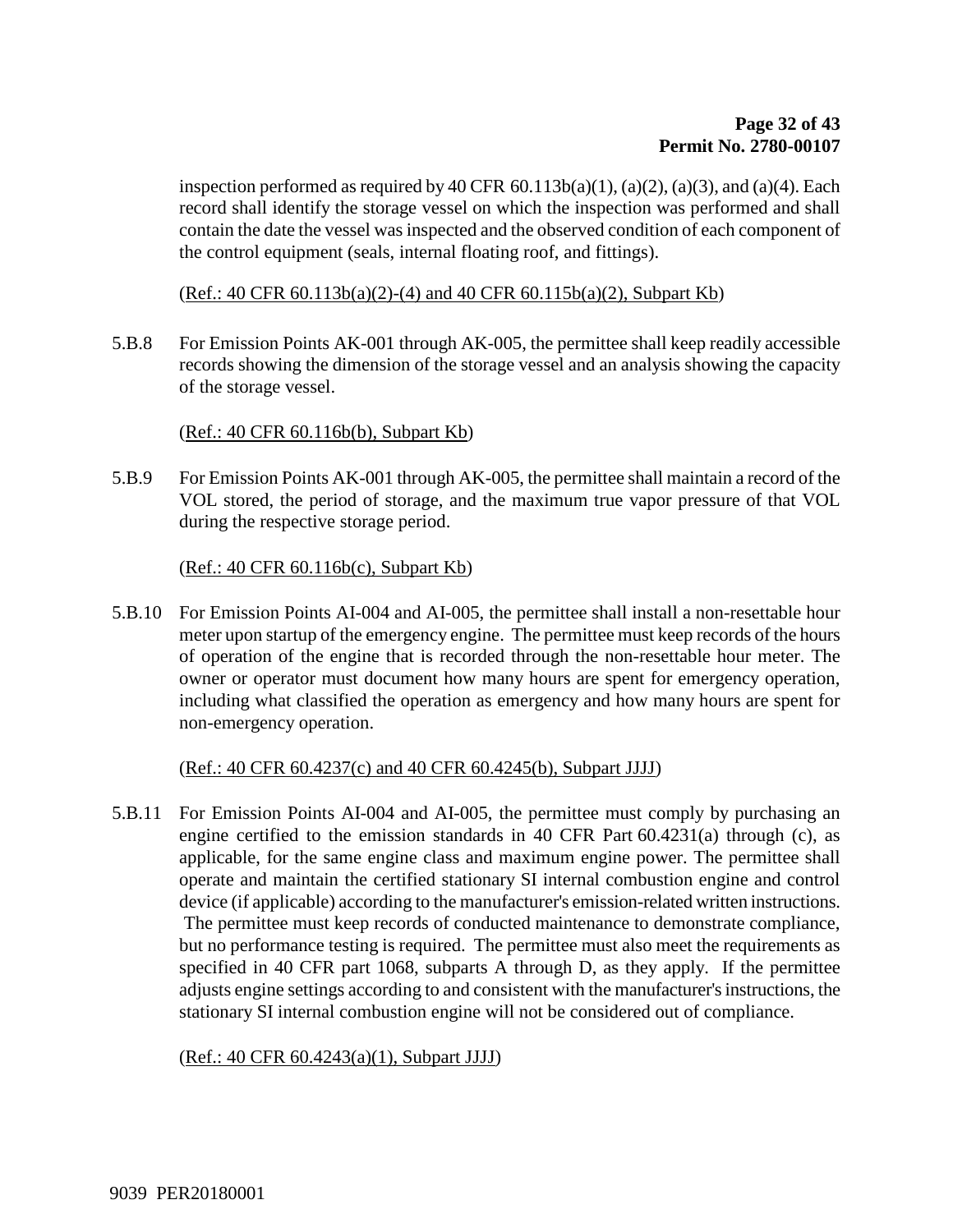- 5.B.12 For Emission Points AI-004 and AI-005, the permittee must keep records of the following information:
	- (a) All notifications submitted to comply with Subpart JJJJ and all documentation supporting any notification.
	- (b) Maintenance conducted on the engine.
	- (c) Documentation from the manufacturer that the engine is certified to meet the emission standards and information as required in 40 CFR parts 90, 1048, 1054, and 1060, as applicable.

### (Ref.: 40 CFR 60.4245(a), Subpart JJJJ)

5.B.13 For Emission Point AI-006, the permittee shall install a non-resettable hour meter prior to startup of the engine. The permittee shall keep records of the operation of the engine in emergency and non-emergency service that are recorded through the non-resettable hour meter. The owner must record the time of operation of the engine and the reason the engine was in operation during that time.

#### (Ref.: 40 CFR 60.4209(a) and 40 CFR 60.4214(b), Subpart IIII)

5.B.14 For Emission Point AI-006, the permittee shall operate and maintain the engine according to the manufacturer's written instructions and procedures. In addition, the only settings that will be changed are those permitted by the manufacturer. The permittee shall comply with the emission standards by purchasing an engine certified to the emission standards in 40 CFR 60.4205(c) for the same model year and maximum (or in the case of fire pumps, NFPA nameplate) engine power. The engine shall be installed and configured according to the manufacturer's specifications. Any operation of the engine other than emergency operation, maintenance, and testing is prohibited.

### (Ref.: 40 CFR 60.4211(a) and (c), Subpart IIII)

5.B.15 For Emission Point AJ-001, for all equipment subject to the requirements in 40 CFR 60.482-1a to 60.482-11a, the permittee shall record in a log that is kept in a readily accessible location the information in 40 CFR  $60.486a(e)(1)$  through (e)(10).

### (Ref.: 40 CFR 60.486a(e), Subpart VVa)

- 5.B.16 For Emission Point AJ-001, the permittee shall record the information specified below for each monitoring event required by 40 CFR 60.482-2a, 60.482-3a, 60.482-7a, 60.482- 8a, 60.482-11a, and 60.483-2a.
	- (a) Monitoring instrument identification.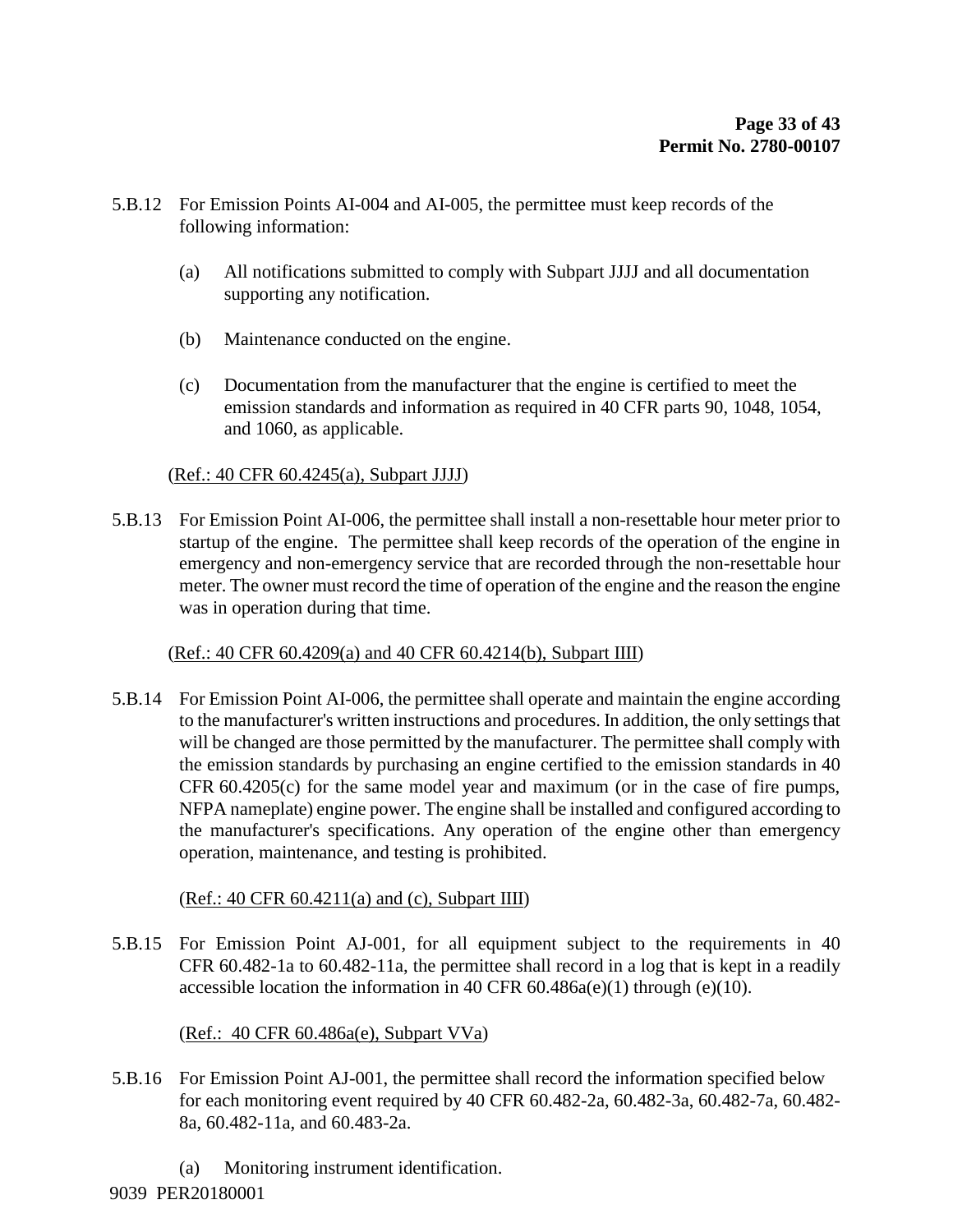- (b) Operator identification.
- (c) Equipment identification.
- (d) Date of monitoring.
- (e) Instrument reading.

#### (Ref.: 40 CFR 60.486a(a)(3), Subpart VVa)

- 5.B.17 For Emission Point AJ-001, when each leak is detected as specified in 40 CFR 60.482-2a, 60.482-3a, 60.482-7a, 60.482-8a, 60.482-11a, and 60.483-2a, the following requirements apply:
	- (a) A weatherproof and readily visible identification, marked with the equipment identification number, shall be attached to the leaking equipment.
	- (b) The identification on a valve may be removed after it has been monitored for 2 successive months as specified in 40 CFR Part 60.482-7a(c) and no leak has been detected during those 2 months.
	- (c) The identification on a connector may be removed after it has been monitored as specified in 40 CFR 60.482-11a(b)(3)(iv) and no leak has been detected during that monitoring.
	- (d) The identification on equipment, except on a valve or connector, may be removed after it has been repaired.

#### (Ref.: 40 CFR 60.486a(b), Subpart VVa)

- 5.B.18 For Emission Point AJ-001, when each leak is detected as specified in 40 CFR 60.482-2a, 60.482-3a, 60.482-7a, 60.482-8a, 60.482-11a, and 60.483-2a, the following information shall be recorded in a log and shall be kept in a readily accessible location:
	- (a) The instrument and operator identification numbers and the equipment identification number, except when indications of liquids dripping from a pump are designated as a leak.
	- (b) The date the leak was detected and the dates of each attempt to repair the leak.
	- (c) Repair methods applied in each attempt to repair the leak.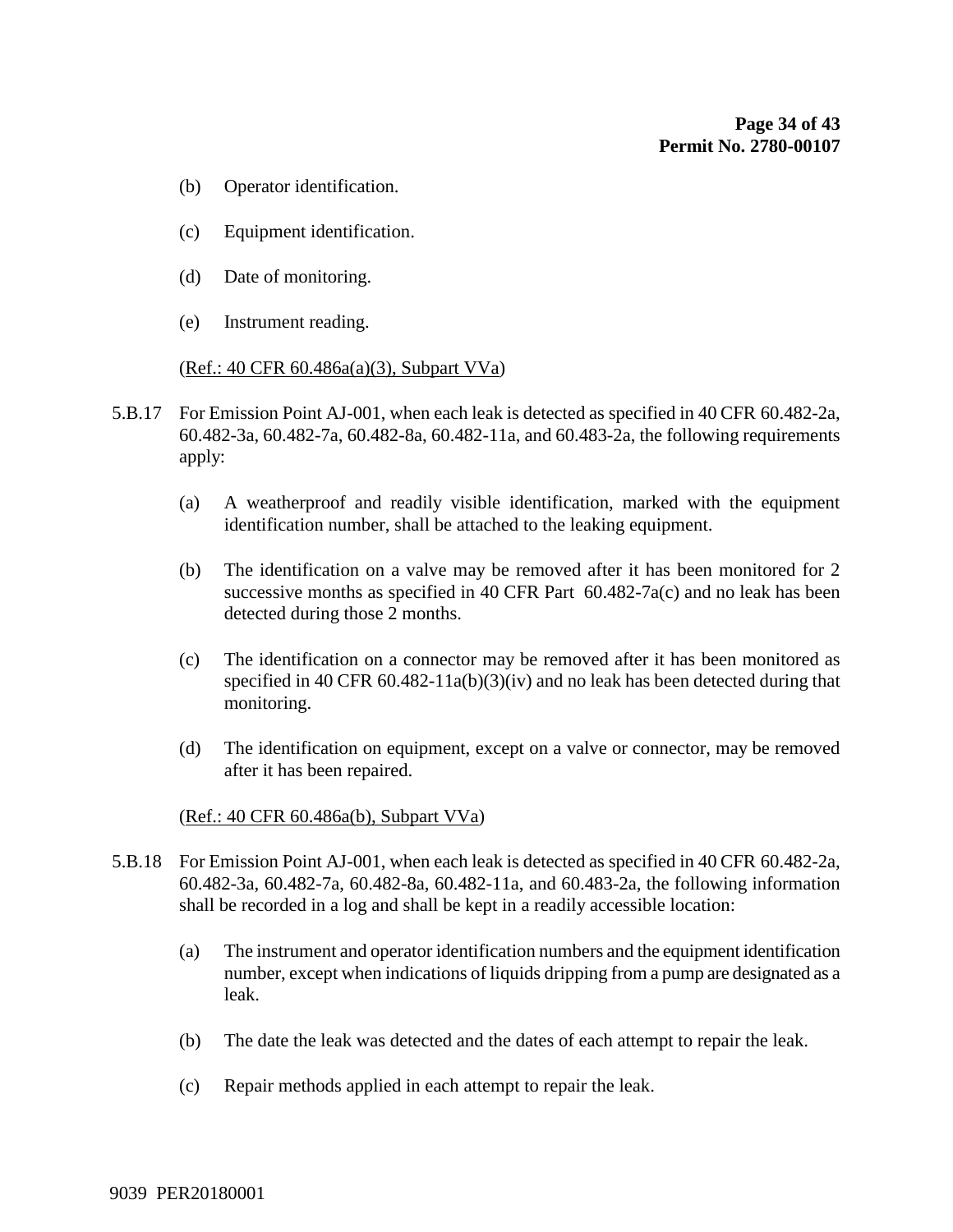- (d) Maximum instrument reading measured by Method 21 of appendix A-7 of this part at the time the leak is successfully repaired or determined to be non-repairable, except when a pump is repaired by eliminating indications of liquids dripping.
- (e) "Repair delayed" and the reason for the delay if a leak is not repaired within 15 calendar days after discovery of the leak.
- (f) The signature of the owner or operator (or designate) whose decision it was that repair could not be effected without a process shutdown.
- (g) The expected date of successful repair of the leak if a leak is not repaired within 15 days.
- (h) Dates of process unit shutdowns that occur while the equipment is unrepaired.
- (i) The date of successful repair of the leak.

(Ref.: 40 CFR 60.486a(c), Subpart VVa)

5.B.19 For Emission Point AJ-001, the information and data used to demonstrate that a piece of equipment is not in VOC service shall be recorded in a log that is kept in a readily accessible location.

### (Ref.: 40 CFR 60.486a(j), Subpart VVa)

5.B.20 For Emission Points AD-001 and AD-002, the permittee shall conduct biennial performance stack tests not to exceed 24 months from the previous stack test for Volatile Organic Compound (VOC) emissions in accordance with EPA Test Methods 18, 25, 25A, or an approved equivalent, and for Acetaldehyde emissions. Stack testing shall be performed during periods when the respective process area is being operated at or near the capacity provided in the permit application.

The permittee shall submit a written test protocol at least thirty (30) days prior to the intended test date(s) to ensure that all test methods and procedures are acceptable to DEQ. Also, the permittee shall notify the DEQ in writing at least ten (10) days prior to the intended test date(s) so that an observer may be afforded the opportunity to witness the test.

(Ref.: 11 Miss. Admin. Code Pt. 2, R. 6.3.A(3)(a)(3).)

- 5.B.21 For Emission Points AD-001 and AD-002, the permittee shall install, operate, and maintain devices for monitoring the pressure drop across each scrubber. The permittee shall comply with the following requirements for each scrubber:
	- (a) Establish a pressure drop range indicative of efficient VOC control based upon the scrubber manufacturer's recommendation and/or the performance testing.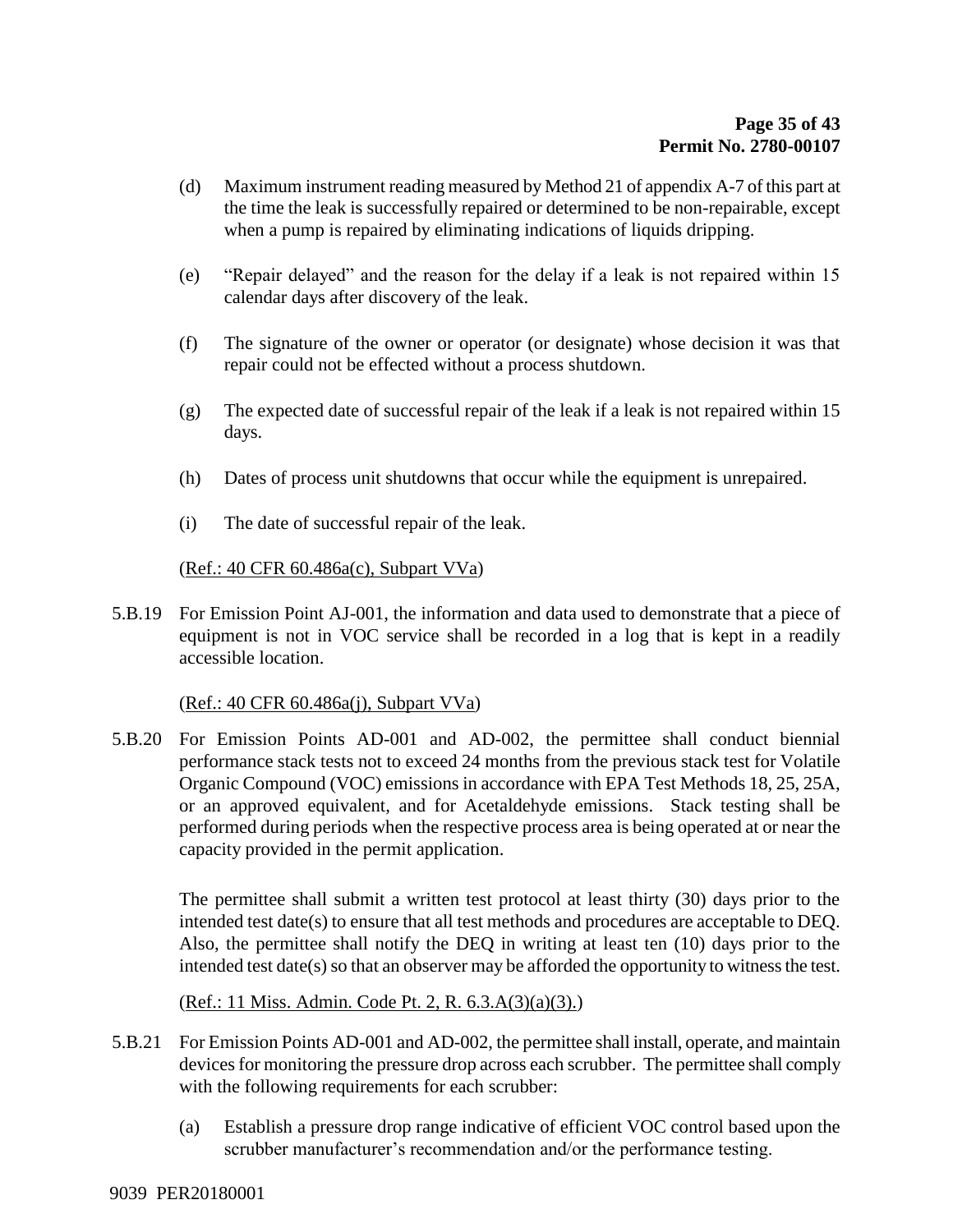- (b) Record the pressure drop across each scrubber on a daily basis, when the related process equipment is operating.
- (c) Keep a log of the daily pressure drop readings, as well as records of the pressure drop range for each scrubber indicative of efficient operation and the basis for such range.
- (d) Should a pressure drop reading outside the established range, immediately take corrective measures to restore the scrubber operating efficiency.
- (e) Note any corrective measures taken in the facility records.

### (Ref.: 11 Miss. Admin. Code Pt. 2, R. 6.3.A(3)(a)(3).)

5.B.22 For Emission Point AH-003, the permittee shall conduct biennial performance stack tests not to exceed 24 months from the previous stack test for VOC emissions in accordance with EPA Test Methods 18, 25, 25A, or an approved equivalent; PM and  $PM_{10}$  emissions in accordance with EPA Test Methods 1-5 and 201A, or an approved equivalent; CO emissions in accordance with EPA Test Method 10, or an approved equivalent; and NOx emissions in accordance with EPA Test Method 7E, or an approved equivalent. Stack testing shall be performed during periods when the respective process area is being operated at or near the capacity provided in the permit application.

The permittee shall submit a written test protocol at least thirty (30) days prior to the intended test date(s) to ensure that all test methods and procedures are acceptable to DEQ. Also, the permittee shall notify the DEQ in writing at least ten (10) days prior to the intended test date(s) so that an observer may be afforded the opportunity to witness the test.

(Ref.: 11 Miss. Admin. Code Pt. 2, R. 6.3.A(3)(a)(3).)

- 5.B.23 For Emission Point AH-003, the permittee shall install, operate, and maintain a device for continuously monitoring the temperature in the thermal oxidizer combustion chamber and shall comply with the following requirements:
	- (a) Maintain a minimum temperature in the combustion chamber of  $1400^\circ F$ .
	- (b) Continuously record the temperature at 15-minute intervals, at a minimum.
	- (c) Should a temperature reading fall below 1400°F, immediately take corrective measures to restore the temperature to at least 1400°F.
	- (d) Note any corrective measures taken in the facility records.

(Ref.: 11 Miss. Admin. Code Pt. 2, R. 6.3.A(3)(a)(3).)

5.B.24 For Emission Point AH-003, the permittee must record on a 12-month rolling total, the hours of downtime of the thermal oxidizer while the DDGS grain dryer and DDGS fluidized bed cooler were in operation.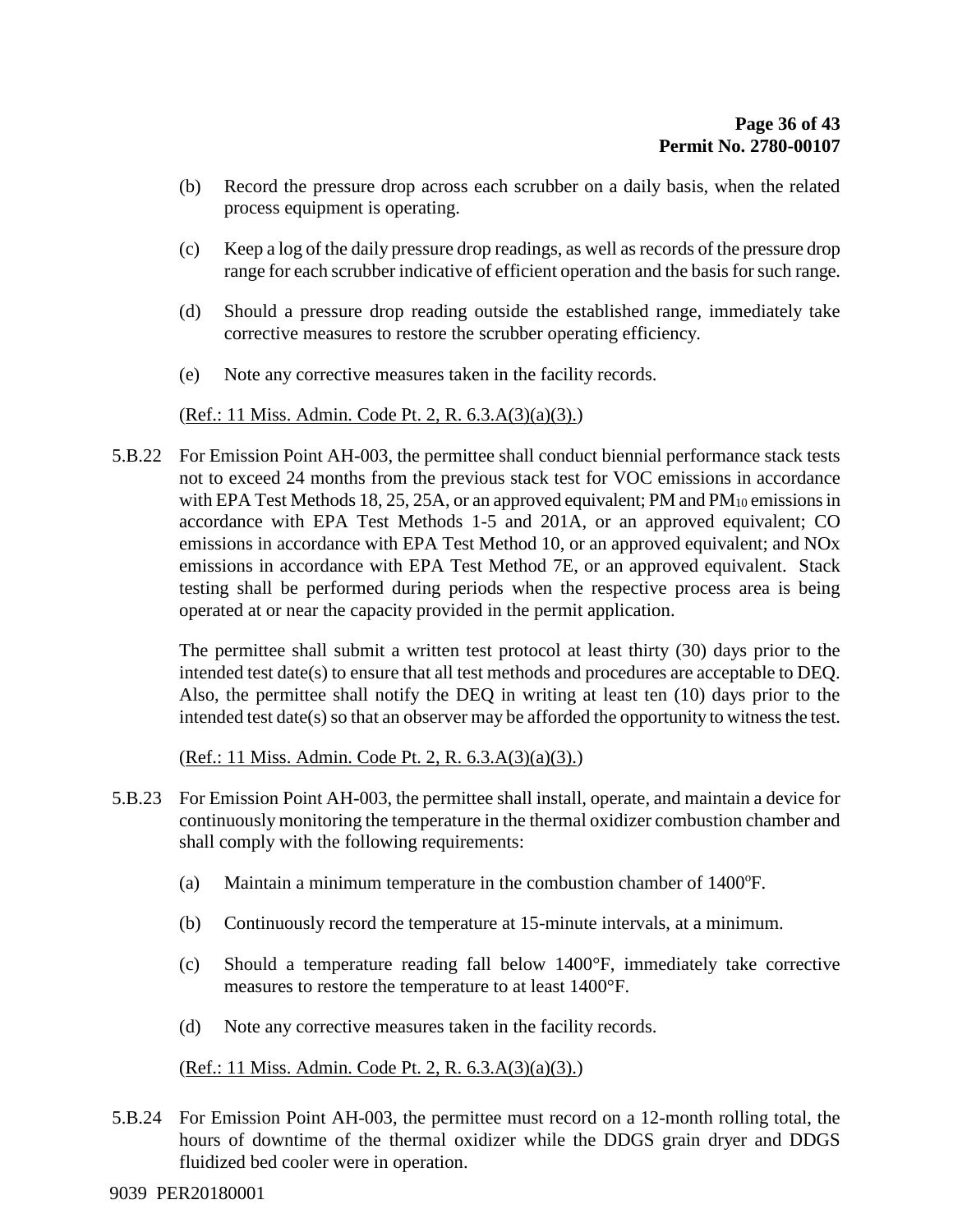(Ref.: 11 Miss. Admin. Code Pt. 2, R. 6.3.A(3)(a)(3).)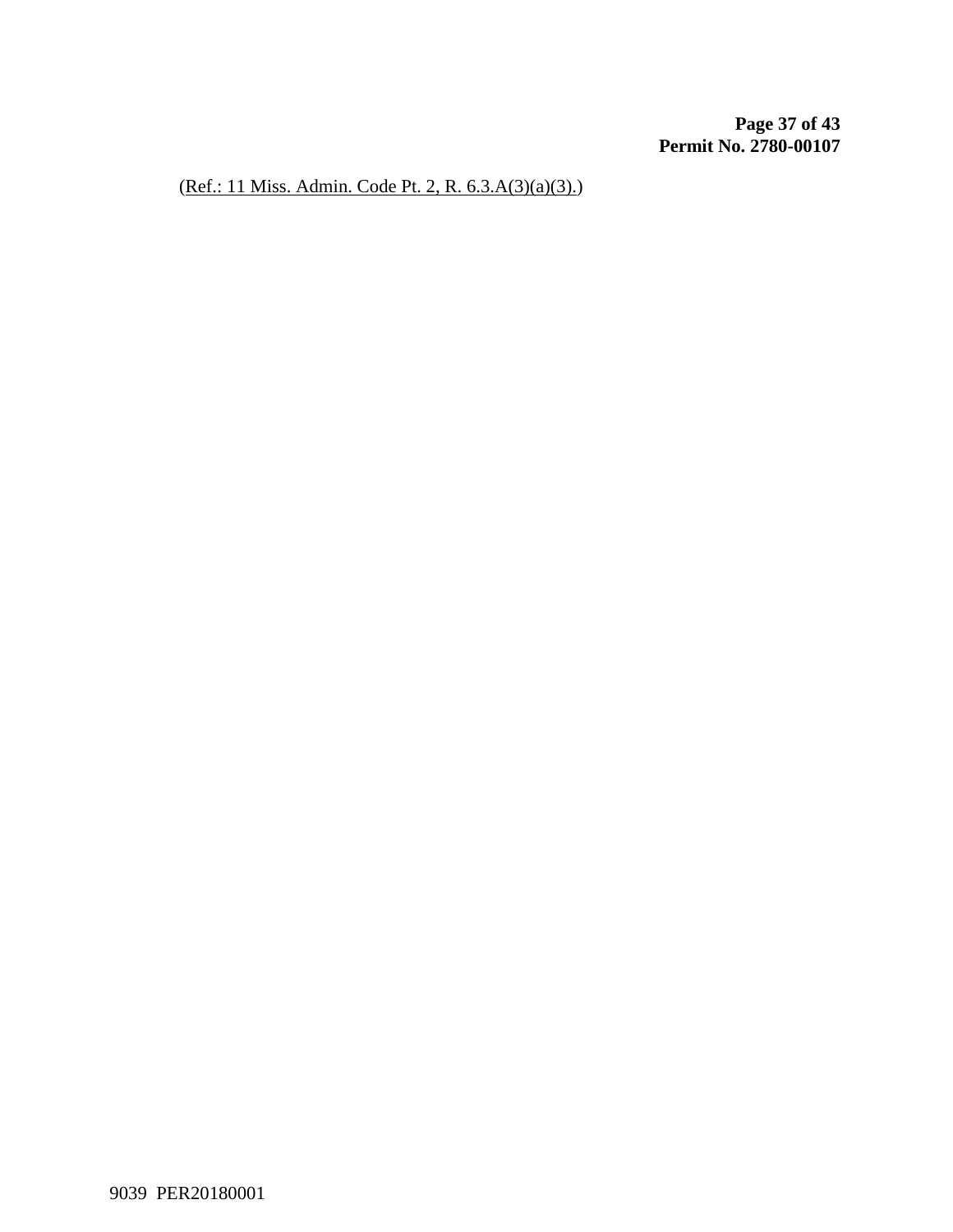### C. Specific Reporting Requirements

| Emission<br>Point(s)                                                                            | Applicable Requirement                               | Condition<br>Number | Pollutant / Parameter<br>Monitored             | <b>Reporting Requirement</b>         |
|-------------------------------------------------------------------------------------------------|------------------------------------------------------|---------------------|------------------------------------------------|--------------------------------------|
| AA-001.<br>AA-002,<br>AB-001.<br>AB-002,<br>AB-003.<br>AB-004,<br>$AC-001$ ,<br>and<br>$AC-002$ | 11 Miss. Admin. Code<br>Pt. 2, R. $6.3.A(3)(a)(2)$ . | 5.C.1               | <b>PM</b>                                      | Submit stack test reports            |
| $AD-001$<br>and<br>AD-002                                                                       |                                                      |                     | <b>VOC</b>                                     | Submit reports of stack test results |
| $AH-003$                                                                                        |                                                      |                     | VOC, PM/PM10, CO,<br>and $NOx$                 | Submit reports of stack test results |
| $AI-001$<br>and<br>$AI-002$                                                                     | 40 CFR 60.48c(j),<br>Subpart Dc                      | 5.C.2               | Fuel                                           | Submit semiannual reports            |
|                                                                                                 | 40 CFR 60.113b(a)(5),<br>Subpart Kb                  | 5.C.3               |                                                | Submit notifications                 |
| $AK-001$<br>through<br>AK-005                                                                   | 40 CFR 60.115b(a)(3),<br>Subpart Kb                  | 5.C.4               | <b>Internal Floating Roof</b><br>Notifications | Submit notifications                 |
|                                                                                                 | 40 CFR 60.115b(a)(4),<br>Subpart Kb                  | 5.C.5               |                                                | Submit notifications                 |
| Facility-<br>Wide                                                                               | 11 Miss. Admin. Code<br>Pt. 2, R. $6.3.A(3)(a)(2)$ . | 5.C.6               | <b>Ethanol Production</b>                      | Submit notifications                 |
| $AH-003$                                                                                        | 11 Miss. Admin. Code<br>Pt. 2, R. $6.3.A(3)(a)(2)$ . | 5.C.7               | Downtime                                       | Submit semiannual reports            |

5.C.1 For Emission Points AA-001, AA-002, AB-001, AB-002, AB-003, AB-004, AC-001, AC-002, AD-001, AD-002, and AH-003, the permittee shall submit performance stack test reports of all required performance stack testing within sixty (60) days of the date the performance stack testing is performed.

(Ref.: 11 Miss. Admin. Code Pt. 2, R. 6.3.A(3)(a)(2).)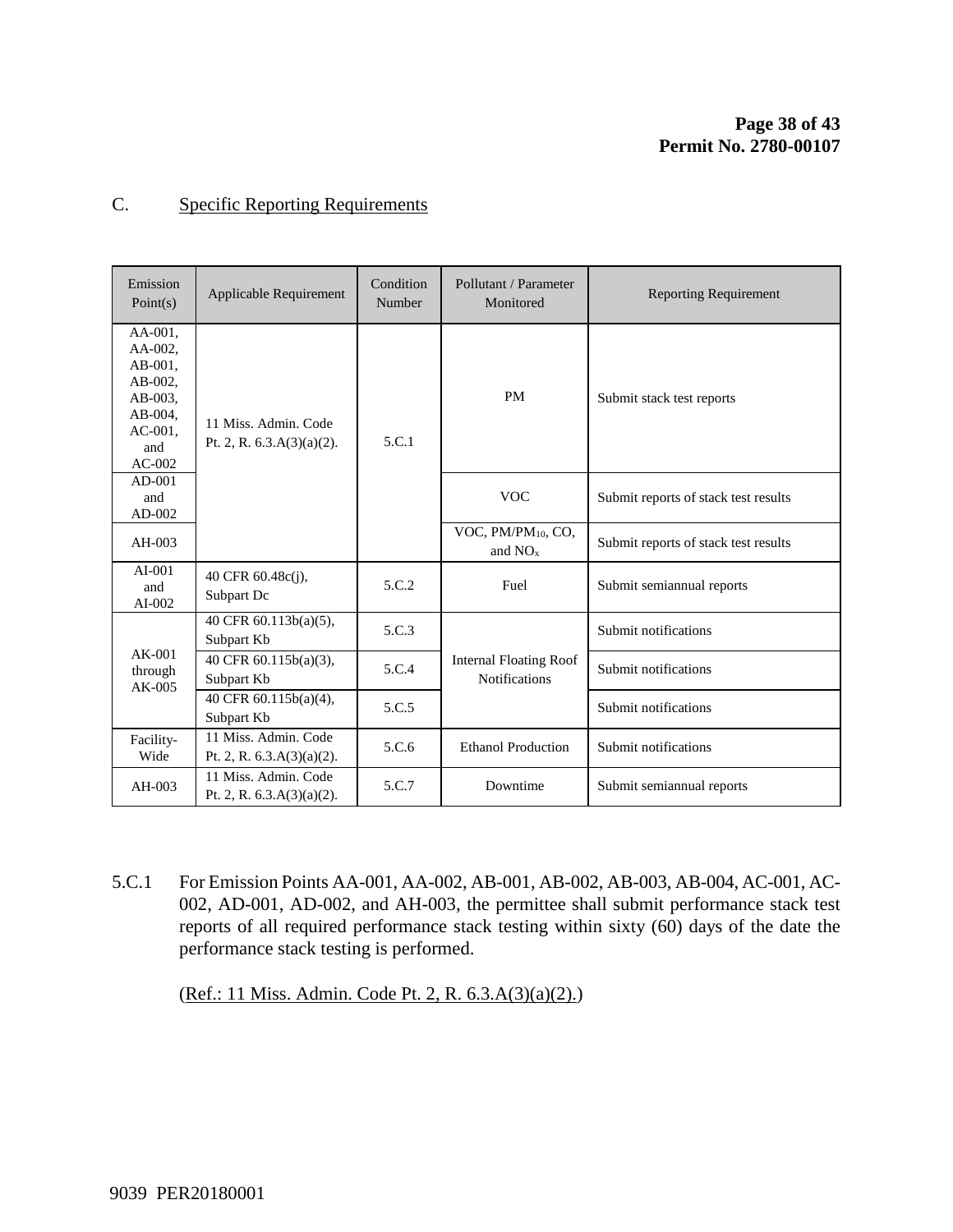5.C.2 For Emission Points AI-001 and AI-002, the permittee shall submit semiannual reports in accordance with Condition 5.A.4 summarizing the amount of fuel combusted by each source on a monthly and consecutive, rolling twelve month basis.

### Ref.: 40 CFR 60.48c(j), Subpart Dc

5.C.3 For Emission Points AK-001 through AK-005, the permittee shall notify the MDEQ in writing at least 30 days prior to the filling or refilling of each storage vessel for which an inspection is required by Condition 5.B.7 to afford the MDEQ the opportunity to have an observer present. If the inspection required by Condition 5.B.7 is not planned and the permittee could not have known about the inspection 30 days in advance of refilling the tank, the permittee shall notify the MDEQ at least 7 days prior to the refilling of the storage vessel. Notification shall be made by telephone immediately followed by written documentation demonstrating why the inspection was unplanned. Alternatively, this notification including the written documentation may be made in writing and sent by express mail so that it is received by the MDEQ at least 7 days prior to the refilling.

### (Ref.: 40 CFR 60.113b(a)(5), Subpart Kb)

5.C.4 For Emission Points AK-001 through AK-005, if any of the conditions described in 40 CFR  $60.113b(a)(2)$  are detected during the annual visual inspection required by 40 CFR 60.113b(a)(2), a report shall be furnished to the DEQ within 30 days of the inspection. Each report shall identify the storage vessel, the nature of the defects, and the date the storage vessel was emptied or the nature of and date the repair was made.

### (Ref.: 40 CFR 60.115b(a)(3), Subpart Kb)

5.C.5 For Emission Points AK-001 through AK-005, the permittee shall report to the DEQ within 30 days of the inspection required by Condition 5.B.7 of any holes or tears in the seal or seal fabric, or defects in the internal floating roof, or other control equipment defects. The report shall identify the storage vessel and the reason it did not meet the specifications of Condition 5.B.7 and list each repair made.

#### (Ref.: 40 CFR 60.115b(a)(4), Subpart Kb)

5.C.6 While the facility's ethanol production is not operating, the permittee is not required to comply with any applicable conditions pertaining to ethanol production. The permittee shall notify the DEQ in writing no later than ten (10) days after the start-up of ethanol production, after which any required conditions issued herein shall become effective.

### (Ref.: 11 Miss. Admin. Code Pt. 2, R. 6.3.A(3)(a)(2).)

5.C.7 For Emission Point AH-003, the permittee shall submit semiannual reports in accordance with Condition 5.A.4 summarizing the 12-month rolling total hours of downtime of the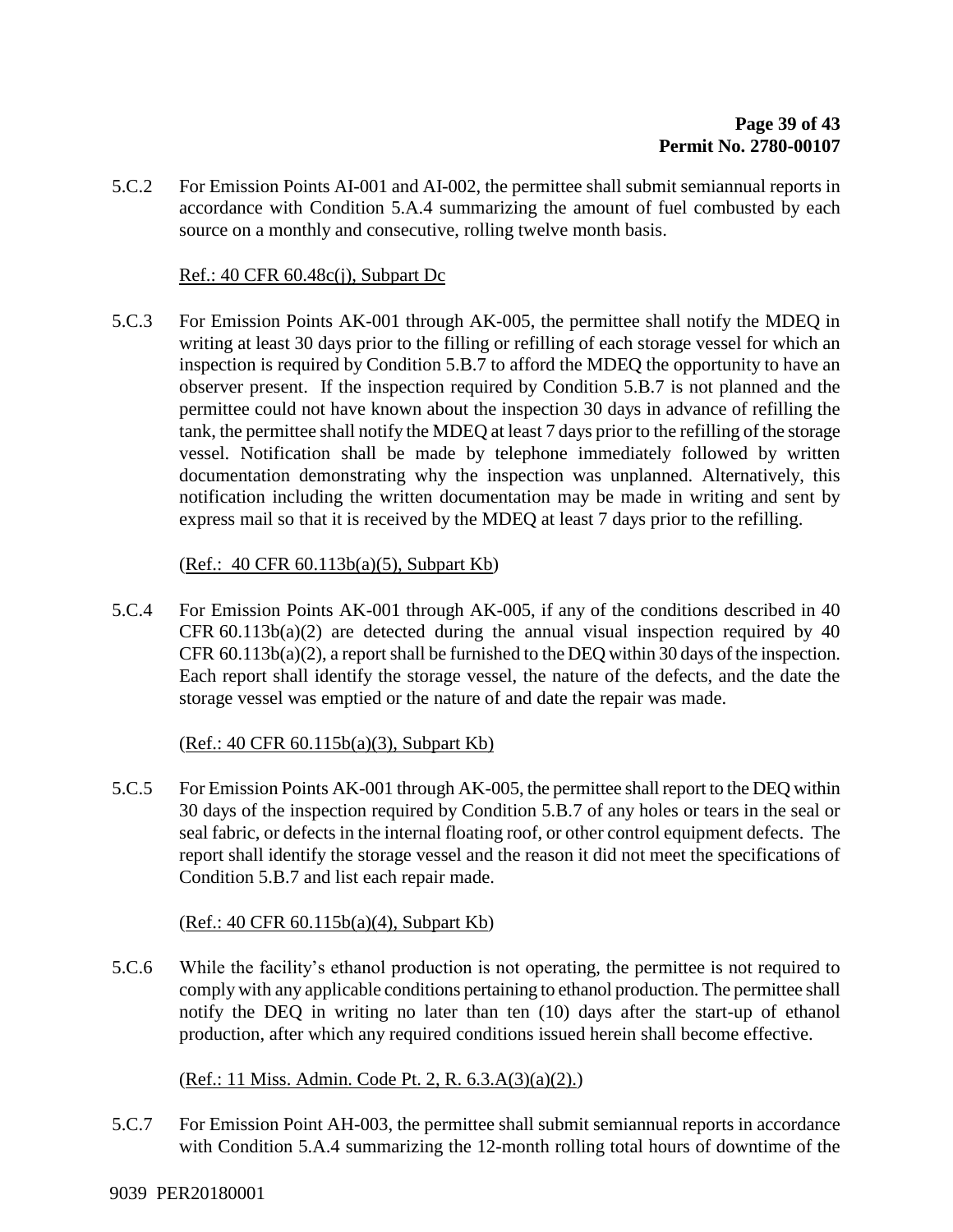thermal oxidizer while the DDGS grain dryer and DDGS fluidized bed cooler were in operation.

(Ref.: 11 Miss. Admin. Code Pt. 2, R. 6.3.A(3)(a)(2).)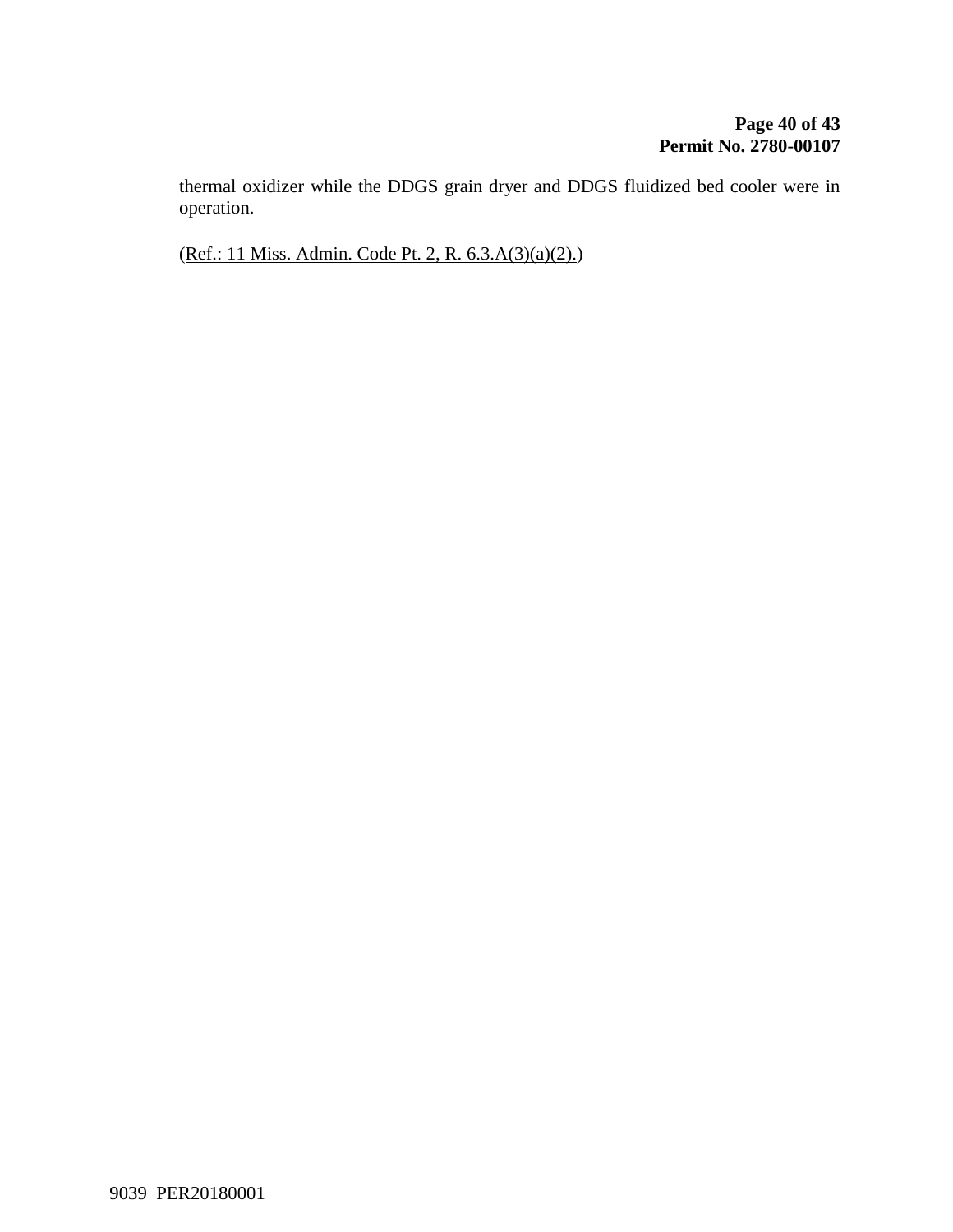## SECTION 6. ALTERNATIVE OPERATING SCENARIOS

None permitted.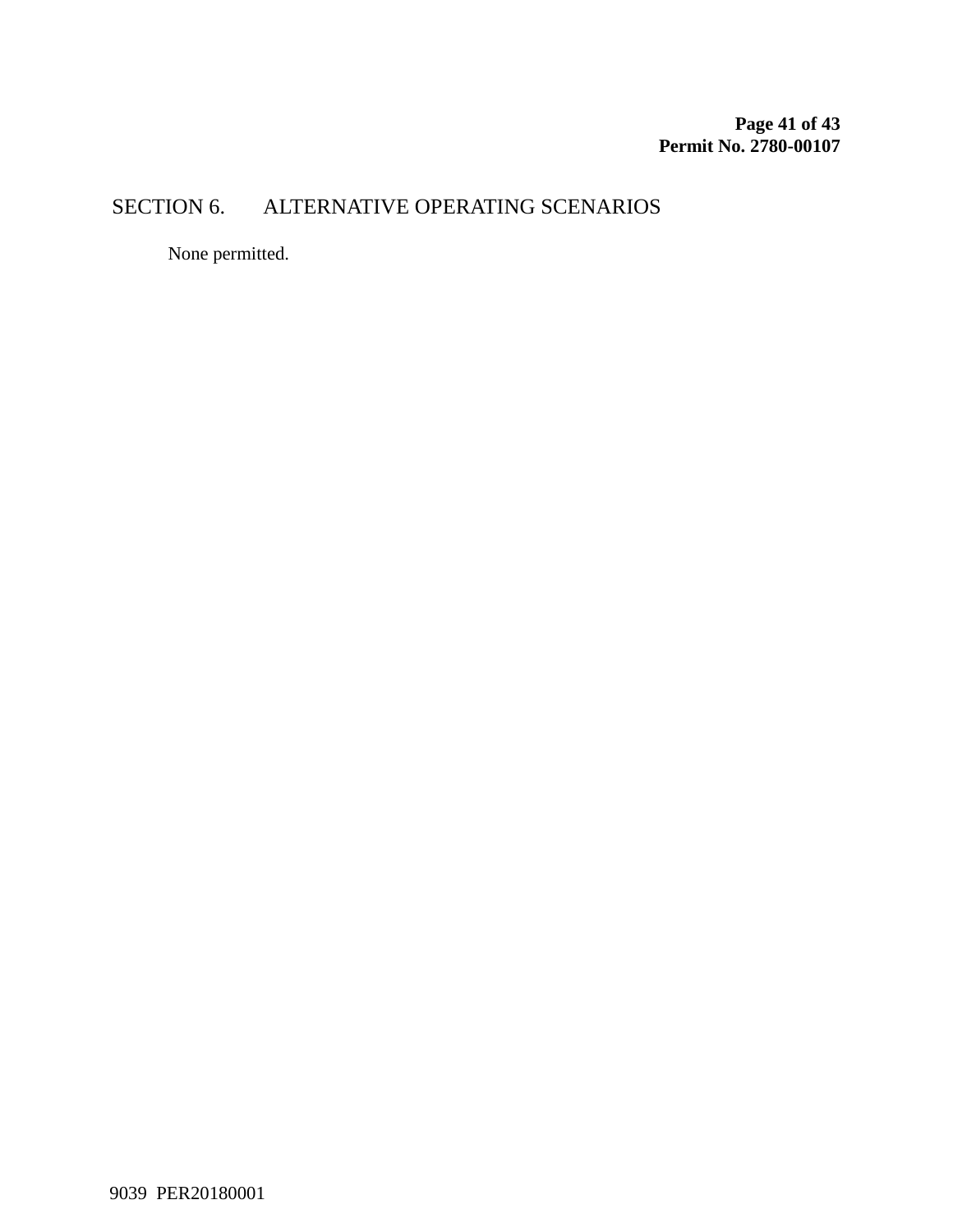## SECTION 7. TITLE VI REQUIREMENTS

The following are applicable or potentially applicable requirements originating from Title VI of the Clean Air Act – Stratospheric Ozone Protection. The full text of the referenced regulations may be found on-line at **[http://ecfr.gpoaccess.gov](http://ecfr.gpoaccess.gov/)** under Title 40, or DEQ shall provide a copy upon request from the permittee.

- 7.1 If the permittee produces, transforms, destroys, imports or exports a controlled substance or imports or exports a controlled product, the permittee shall comply with the applicable requirements of 40 CFR Part 82, Subpart A – Production and Consumption Controls.
- 7.2 If the permittee performs service on a motor vehicle for consideration when this service involves the refrigerant in the motor vehicle air conditioner (MVAC), the permittee shall comply with the applicable requirements of 40 CFR Part 82, Subpart B – Servicing of Motor Vehicle Air Conditioners.
- 7.3 The permittee shall comply with the applicable requirements of 40 CFR Part 82, Subpart E – The Labeling of Products Using Ozone-Depleting Substances, for the following containers and products:
	- (a) All containers in which a class I or class II substance is stored or transported;
	- (b) All products containing a class I substance; and
	- (c) All products directly manufactured with a process that uses a class I substance, unless otherwise exempted by this subpart or, unless EPA determines for a particular product that there are no substitute products or manufacturing processes for such product that do not rely on the use of a class I substance, that reduce overall risk to human health and the environment, and that are currently or potentially available. If the EPA makes such a determination for a particular product, then the requirements of this subpart are effective for such product no later than January 1, 2015.
- 7.4 If the permittee performs any of the following activities, the permittee shall comply with the applicable requirements of 40 CFR Part 82, Subpart  $F -$  Recycling and Emissions Reduction:
	- (a) Servicing, maintaining, or repairing appliances;
	- (b) Disposing of appliances, including small appliances and motor vehicle air conditioners; or
	- (c) Refrigerant reclaimers, technician certifying programs, appliance owners and operators, manufacturers of appliances, manufacturers of recycling and recovery equipment, approved recycling and recovery equipment testing organizations,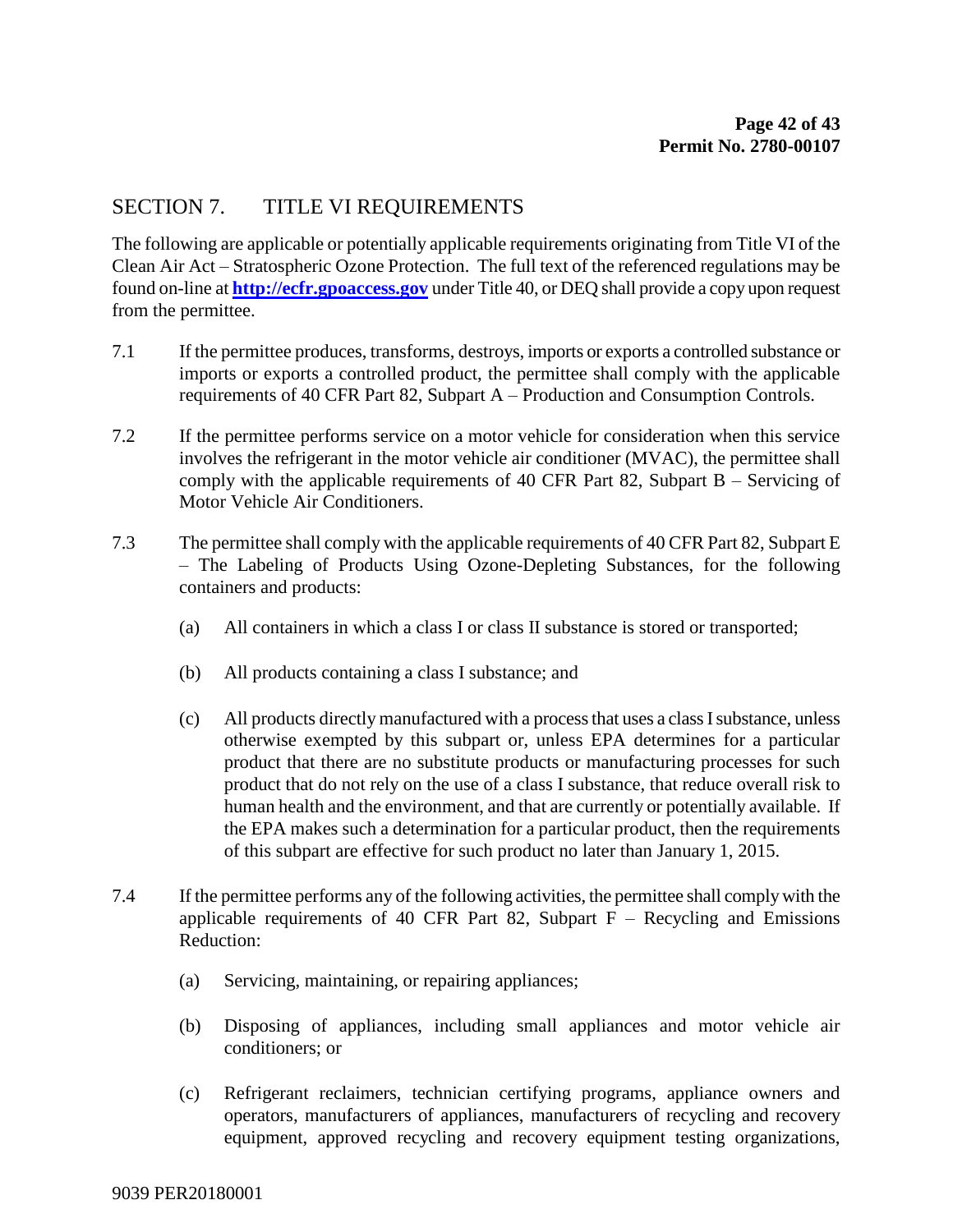persons selling class I or class II refrigerants or offering class I or class II refrigerants for sale, and persons purchasing class I or class II refrigerants.

- 7.5 The permittee shall be allowed to switch from any ozone-depleting substance to any acceptable alternative that is listed in the Significant New Alternatives Policy (SNAP) program promulgated pursuant to 40 CFR Part 82, Subpart G – Significant New Alternatives Policy Program. The permittee shall also comply with any use conditions for the acceptable alternative substance.
- 7.6 If the permittee performs any of the following activities, the permittee shall comply with the applicable requirements of 40 CFR Part 82, Subpart H – Halon Emissions Reduction:
	- (a) Any person testing, servicing, maintaining, repairing, or disposing of equipment that contains halons or using such equipment during technician training;
	- (b) Any person disposing of halons;
	- (c) Manufacturers of halon blends; or
	- (d) Organizations that employ technicians who service halon-containing equipment.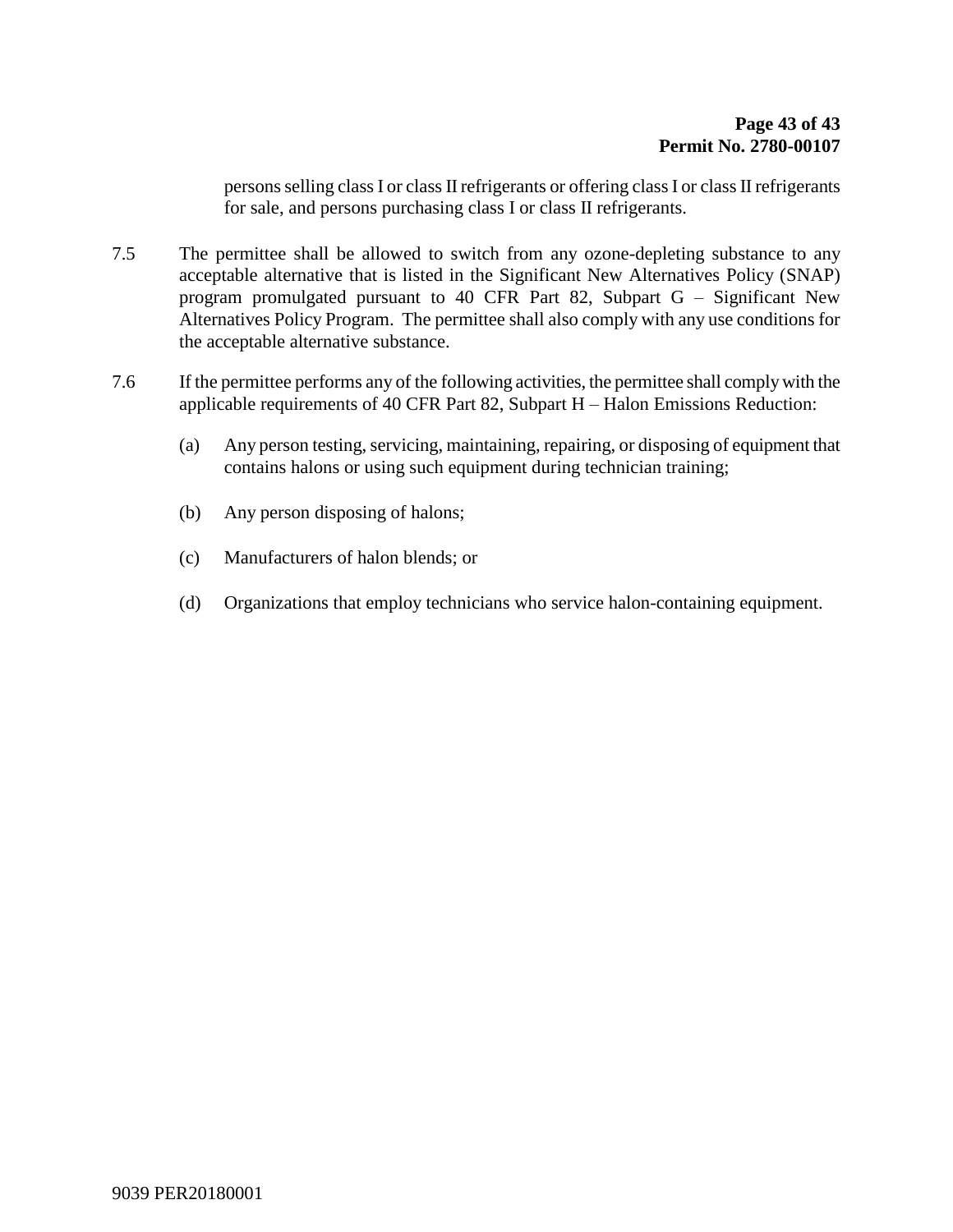## **APPENDIX A**

## **List of Abbreviations Used In this Permit**

|                                    | 11 Miss. Admin. Code Pt. 2, Ch. 1.                                                                                                                                        | Air Emission Regulations for the Prevention, Abatement, and Control<br>of Air Contaminants             |  |
|------------------------------------|---------------------------------------------------------------------------------------------------------------------------------------------------------------------------|--------------------------------------------------------------------------------------------------------|--|
| 11 Miss. Admin. Code Pt. 2, Ch. 2. |                                                                                                                                                                           | Permit Regulations for the Construction and/or Operation of Air<br><b>Emissions Equipment</b>          |  |
|                                    | 11 Miss. Admin. Code Pt. 2, Ch. 3.                                                                                                                                        | Regulations for the Prevention of Air Pollution Emergency Episodes                                     |  |
| 11 Miss. Admin. Code Pt. 2, Ch. 4. |                                                                                                                                                                           | <b>Ambient Air Quality Standards</b>                                                                   |  |
| 11 Miss. Admin. Code Pt. 2, Ch. 5. |                                                                                                                                                                           | Regulations for the Prevention of Significant Deterioration of Air<br>Quality                          |  |
| 11 Miss. Admin. Code Pt. 2, Ch. 6. |                                                                                                                                                                           | Air Emissions Operating Permit Regulations for the Purposes of Title<br>V of the Federal Clean Air Act |  |
| 11 Miss. Admin. Code Pt. 2, Ch. 7. |                                                                                                                                                                           | Acid Rain Program Permit Regulations for Purposes of Title IV of the<br>Federal Clean Air Act          |  |
| <b>BACT</b>                        | <b>Best Available Control Technology</b>                                                                                                                                  |                                                                                                        |  |
| <b>CEM</b>                         | <b>Continuous Emission Monitor</b>                                                                                                                                        |                                                                                                        |  |
| <b>CEMS</b>                        | <b>Continuous Emission Monitoring System</b>                                                                                                                              |                                                                                                        |  |
| <b>CFR</b>                         | Code of Federal Regulations                                                                                                                                               |                                                                                                        |  |
| $\rm CO$                           | Carbon Monoxide                                                                                                                                                           |                                                                                                        |  |
| <b>COM</b>                         | <b>Continuous Opacity Monitor</b>                                                                                                                                         |                                                                                                        |  |
| <b>COMS</b>                        | <b>Continuous Opacity Monitoring System</b>                                                                                                                               |                                                                                                        |  |
| <b>DEQ</b>                         |                                                                                                                                                                           | Mississippi Department of Environmental Quality                                                        |  |
| <b>EPA</b>                         | United States Environmental Protection Agency                                                                                                                             |                                                                                                        |  |
| gr/dscf                            | Grains Per Dry Standard Cubic Foot                                                                                                                                        |                                                                                                        |  |
| HP                                 | Horsepower                                                                                                                                                                |                                                                                                        |  |
| <b>HAP</b>                         | Hazardous Air Pollutant                                                                                                                                                   |                                                                                                        |  |
| lbs/hr                             | Pounds per Hour                                                                                                                                                           |                                                                                                        |  |
| M or K                             | Thousand                                                                                                                                                                  |                                                                                                        |  |
| <b>MACT</b>                        | Maximum Achievable Control Technology                                                                                                                                     |                                                                                                        |  |
| <b>MM</b>                          | Million                                                                                                                                                                   |                                                                                                        |  |
| <b>MMBTUH</b>                      | Million British Thermal Units per Hour                                                                                                                                    |                                                                                                        |  |
| NA.                                | Not Applicable                                                                                                                                                            |                                                                                                        |  |
| <b>NAAQS</b>                       | National Ambient Air Quality Standards                                                                                                                                    |                                                                                                        |  |
| <b>NESHAP</b>                      | National Emissions Standards For Hazardous Air Pollutants, 40 CFR 61 or National Emission<br>Standards For Hazardous Air Pollutants for Source Categories, 40 CFR Part 63 |                                                                                                        |  |
| <b>NMVOC</b>                       | Non-Methane Volatile Organic Compounds                                                                                                                                    |                                                                                                        |  |
| NO <sub>x</sub>                    | Nitrogen Oxides                                                                                                                                                           |                                                                                                        |  |
| <b>NSPS</b>                        |                                                                                                                                                                           | New Source Performance Standards, 40 CFR Part 60                                                       |  |
| O&M                                | <b>Operation and Maintenance</b>                                                                                                                                          |                                                                                                        |  |
| <b>PM</b>                          | <b>Particulate Matter</b>                                                                                                                                                 |                                                                                                        |  |
| $PM_{10}$                          | Particulate Matter less than 10 µm in diameter                                                                                                                            |                                                                                                        |  |
| ppm                                | Parts per Million                                                                                                                                                         |                                                                                                        |  |
| <b>PSD</b>                         |                                                                                                                                                                           | Prevention of Significant Deterioration, 40 CFR 52                                                     |  |
| <b>SIP</b>                         | <b>State Implementation Plan</b>                                                                                                                                          |                                                                                                        |  |
| SO <sub>2</sub>                    | <b>Sulfur Dioxide</b>                                                                                                                                                     |                                                                                                        |  |
| <b>TPY</b>                         | Tons per Year                                                                                                                                                             |                                                                                                        |  |
| <b>TRS</b>                         | <b>Total Reduced Sulfur</b>                                                                                                                                               |                                                                                                        |  |
| <b>VEE</b>                         | <b>Visible Emissions Evaluation</b>                                                                                                                                       |                                                                                                        |  |
| <b>VHAP</b>                        | Volatile Hazardous Air Pollutant                                                                                                                                          |                                                                                                        |  |
| <b>VOC</b>                         | Volatile Organic Compound                                                                                                                                                 |                                                                                                        |  |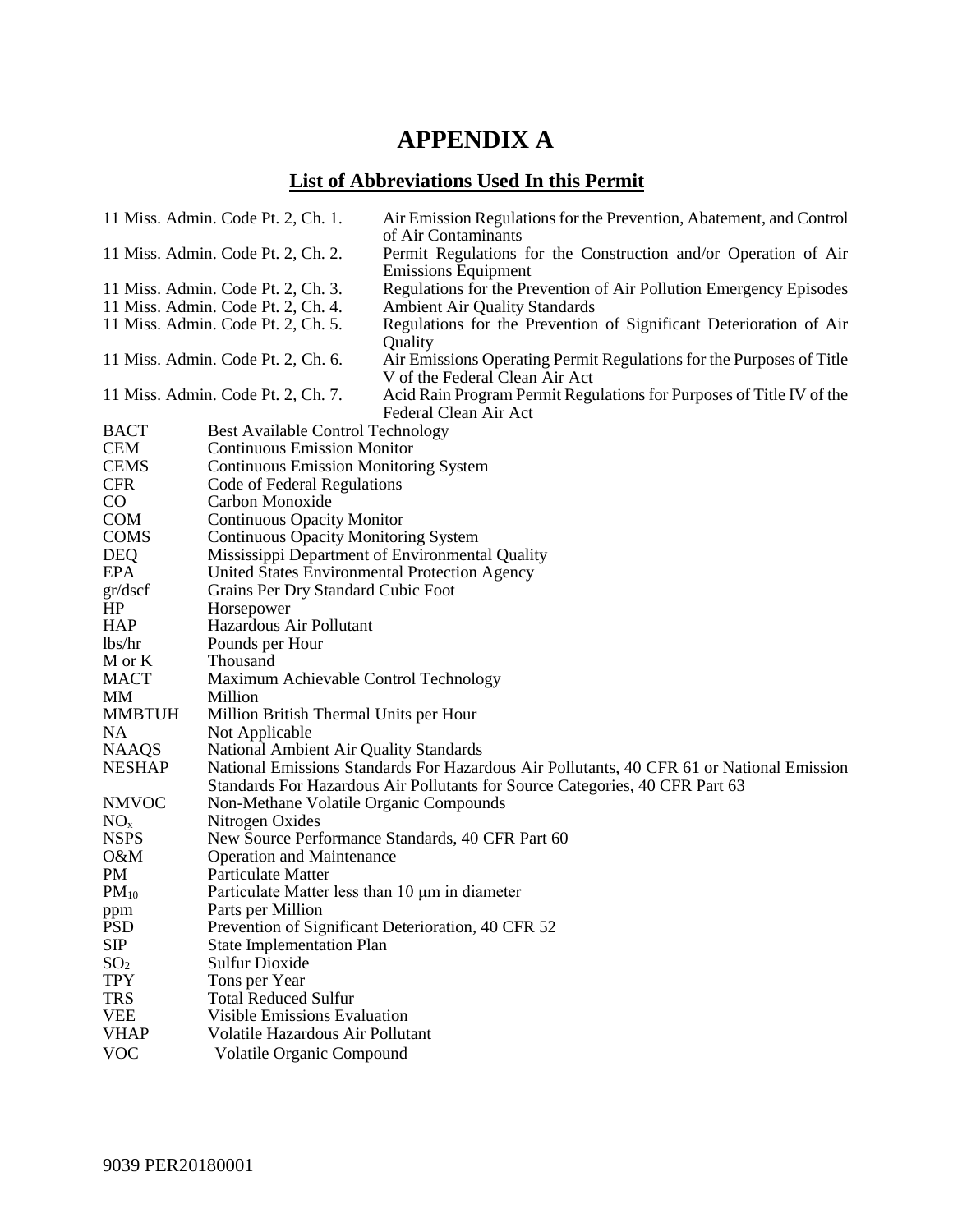## **APPENDIX B**

### **LIST OF REGULATIONS REFERENCED IN PERMIT**

**The full text of the regulations referenced in this permit may be found on-line at http://www.deq.state.us.us and http://ecfr.gpoaccess.gov, or the Mississippi Department of Environmental Quality (MDEQ) will provide a copy upon request. A list of regulations referenced in this permit is shown below:**

11 Miss. Admin. Code Pt. 2, Ch. 1, Mississippi Air Emission Regulations for the Prevention, Abatement, and Control of Air Contaminants (Amended December 14, 2011)

11 Miss. Admin. Code Pt. 2, Ch. 6, Mississippi Air Emissions Operating Permit Regulations for the Purposes of Title V of the Federal Air Emissions Operating Permit Regulations for the Purpose of Title V of the Federal Clean Air Act (Amended December 14, 2011)

40 CFR Part 82 - Title VI of the Clean Air Act (Stratospheric Ozone Protection)

40 CFR Part 63, Subpart ZZZZ - National Emission Standards for Hazardous Air Pollutants for Stationary Reciprocating Internal Combustion Engines

40 CFR 60, Subpart A – General Provisions

40 CFR 60, Subpart Dc – New Source Performance Standards for for Small Industrial-Commercial Institutional Steam Generating Units

40 CFR 60, Subpart Kb – New Source Performance Standards for for Volatile Organic Liquid Storage Vessels (Including Petroleum Liquid Storage Vessels) for Which Construction, Reconstruction, or Modification Commenced after July 23, 1984

40 CFR 60, Subpart DD – New Source Performance Standards for Grain Elevators

40 CFR 60, Subpart VVa – New Source Performance Standards for Equipment Leaks of VOC in the Synthetic Organic Chemicals Manufacturing Industry for Which Construction, Reconstruction, or Modification Commenced After November 7, 2006

40 CFR 60, Subpart IIII – New Source Performance Standards for Stationary Compression Ignition Internal Combustion Engines

40 CFR 60, Subpart JJJJ – New Source Performance Standards for Stationary Spark Ignition Internal Combustion Engines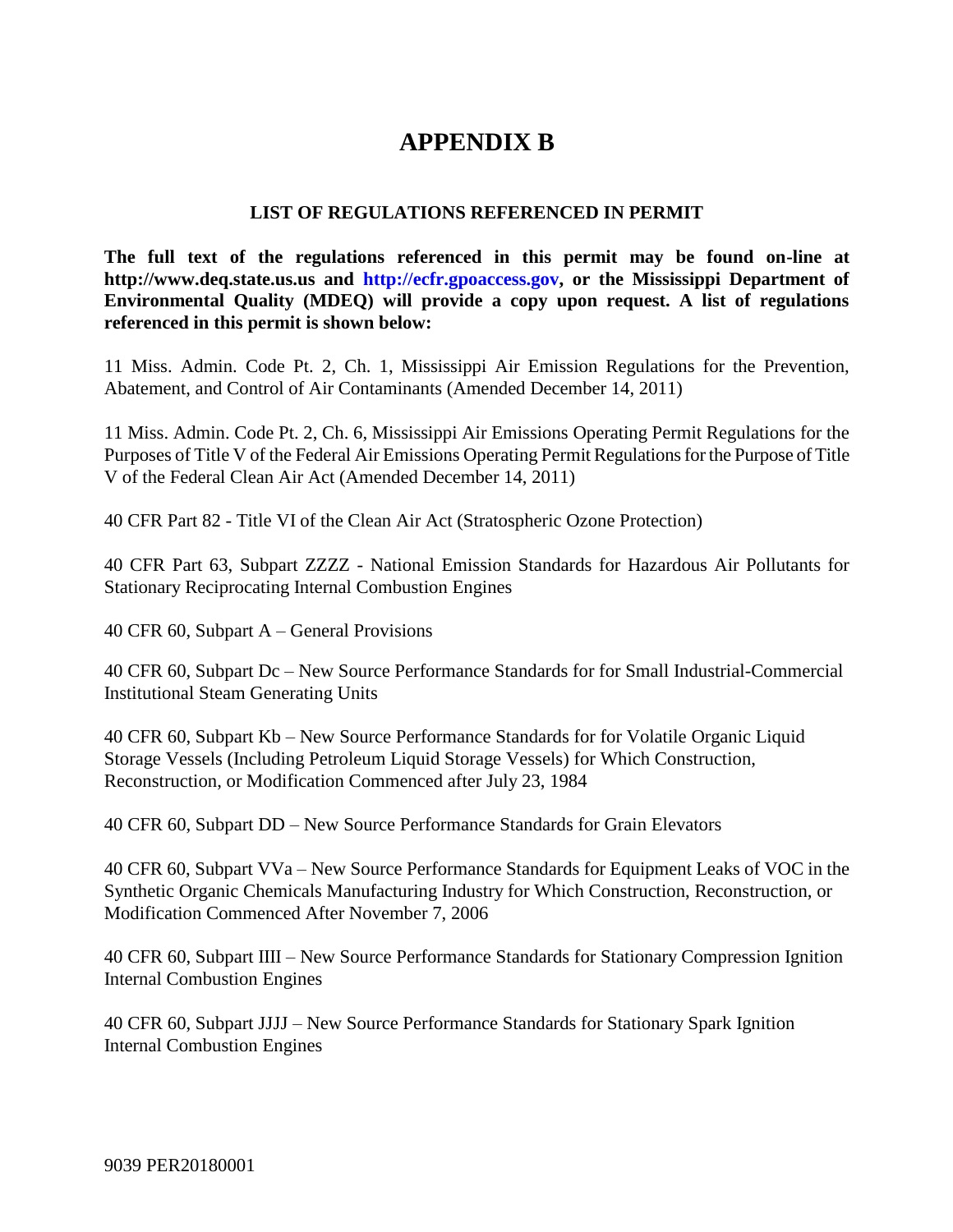## **APPENDIX C**

## **COMPLIANCE ASSURANCE MONITORING (CAM) PLAN EMISSION POINTS AC-001, AC-002, AD-002, and AH-003**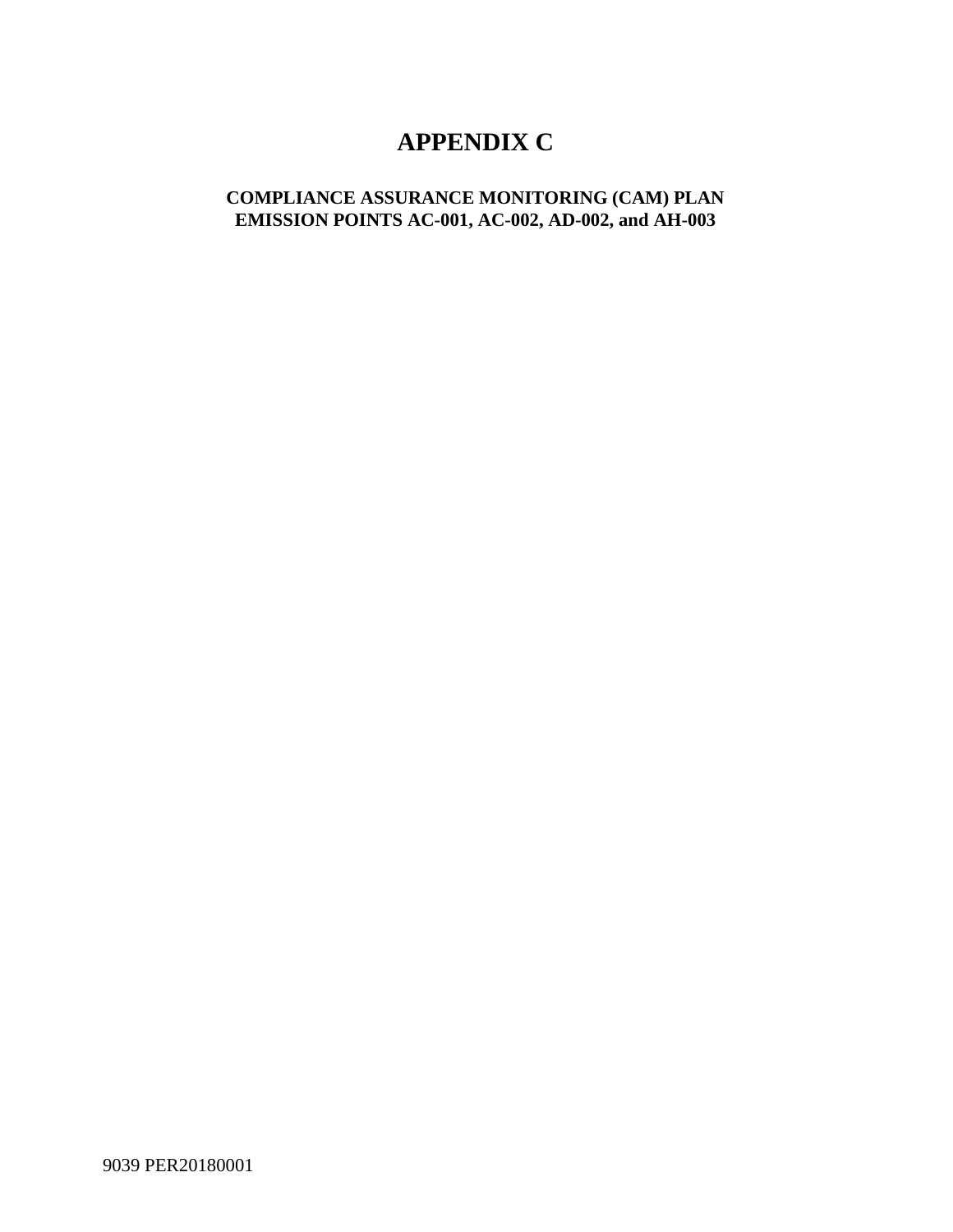## **Ergon Biofuels, LLC Compliance Assurance Monitoring (CAM) Plan**





**Ergon, Inc. P.O. Box 1639 Jackson, Mississippi 39215-1639**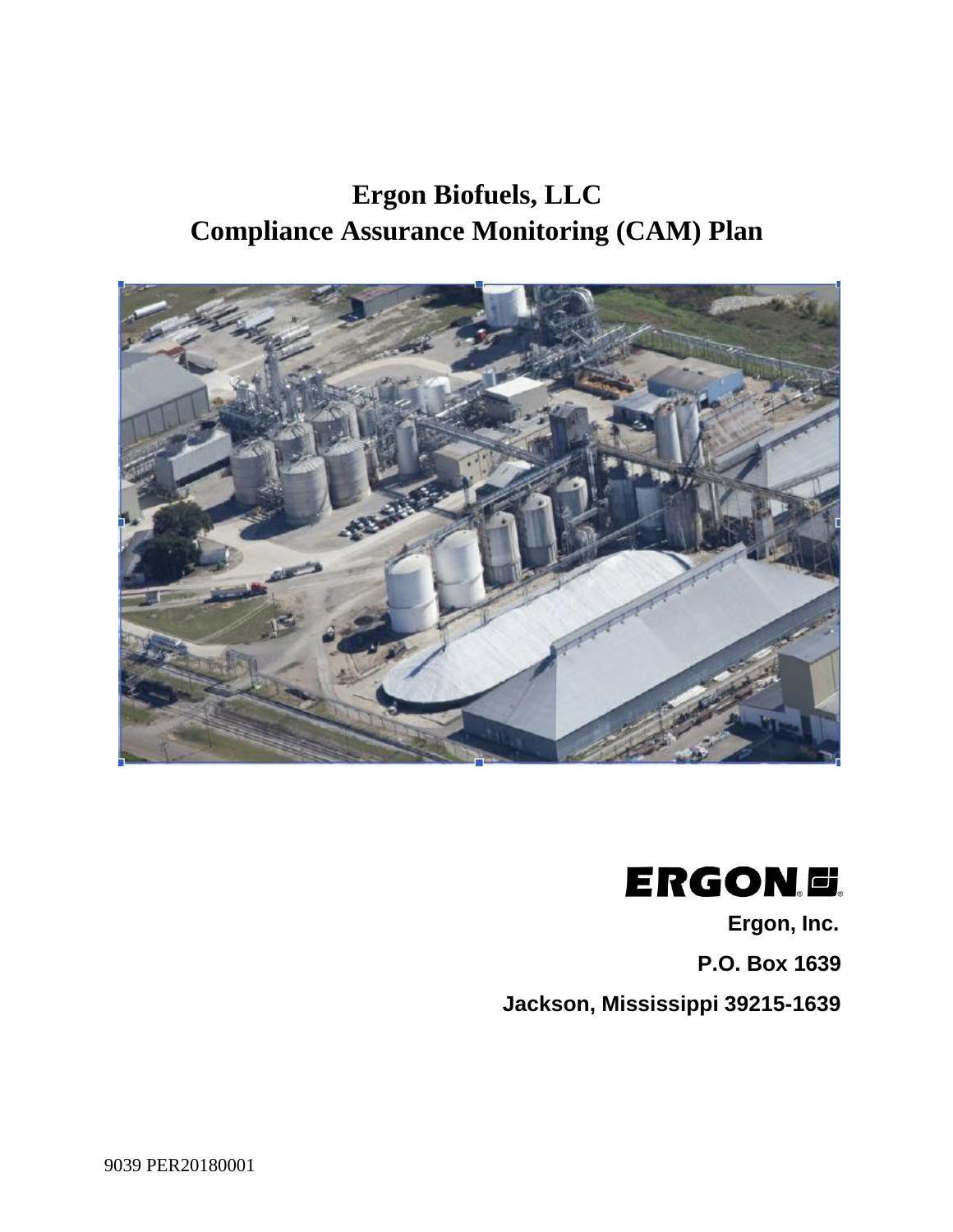## Grain Milling

## I. Background/Summary Source Information

## A. Emission Unit/Sources

Description: Hammermills with air emissions controlled by a baghouse

Identification: AC-001, AC-002

Pollutants: PM/PM10

Permit 2780-00107 Condition 5.B.4 requires stack testing for these emission sources once during the permit lifetime. Stack testing data is used to calculate actual hourly and annual emissions.

## B. Control Technology

Received grain is milled before being sent to the fermentation process. Grain is transferred from the grain storage houses by mechanical conveyors to one of two hammer mills. Each of the hammer mills has an operating rate of 77,000 lb/hr. The hammermills are controlled by a baghouse. The baghouses are used to control PM emissions from all receiving operations, which include truck and rail receiving pits, barge receiving scales, and transfer points.

## II. Monitoring Approach

|                             | <b>Indicator No. 1</b>     | <b>Indicator No. 2</b>         |
|-----------------------------|----------------------------|--------------------------------|
| Indicator                   | <b>Pressure Drop</b>       | <b>Inspection</b> /Maintenance |
| <b>Measurement Approach</b> | Pressure Drop through      | Daily inspection according     |
|                             | baghouse is measured       | to I/M checklist;              |
|                             | continuously using a       | maintenance performed as       |
|                             | differential pressure      | needed.                        |
|                             | gauge.                     |                                |
| Monitoring Method and       | Baghouse inlet and outlet. | Inspections are performed      |
| Location                    |                            | at baghouse.                   |
| <b>Indicator Range</b>      | A pressure drop greater    | <b>NA</b>                      |
|                             | than 5 in. $H_2O$ is an    |                                |
|                             | excursion that triggers an |                                |
|                             | inspection and corrective  |                                |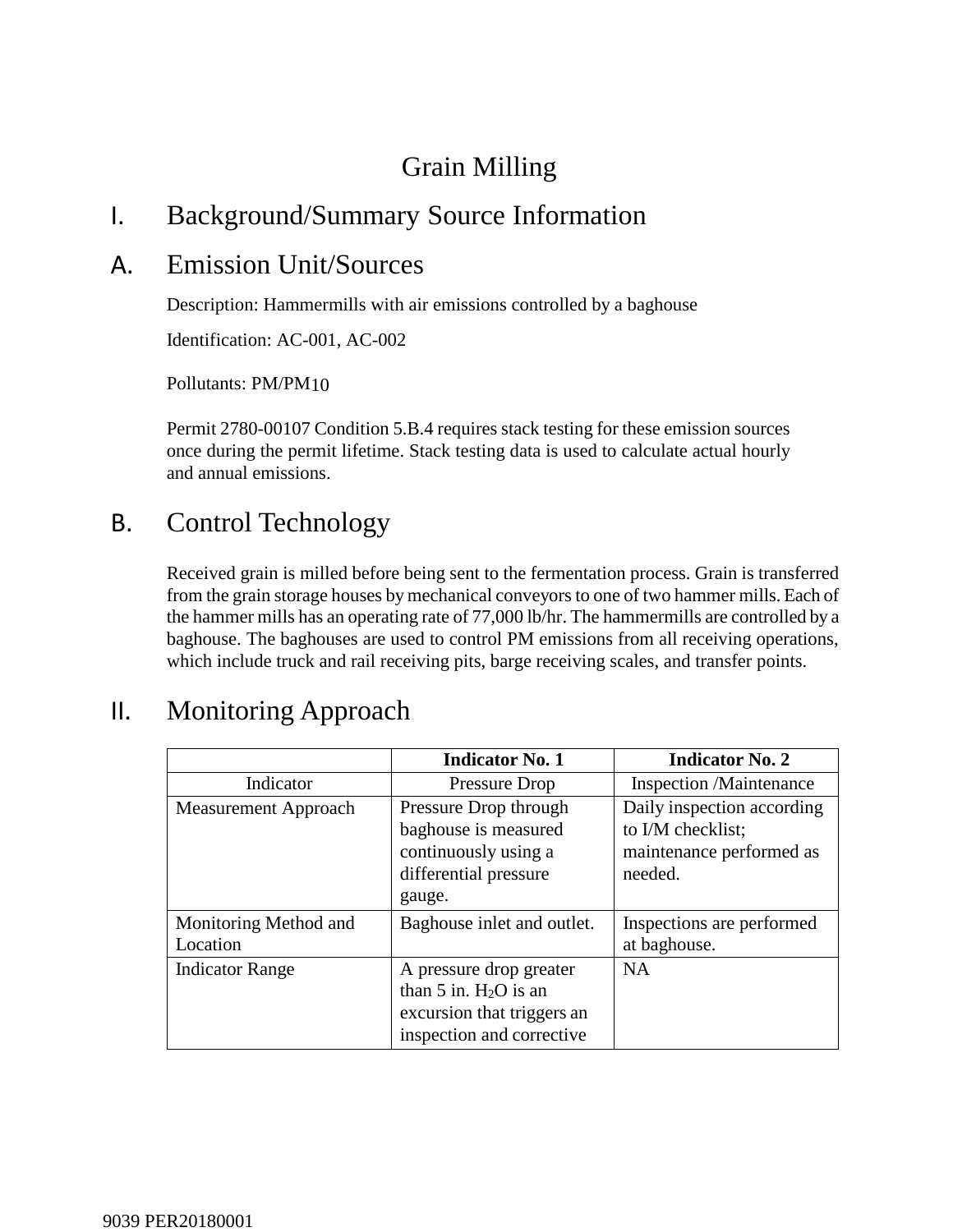|                                   | action and reporting<br>requirement.         |                                                                                             |
|-----------------------------------|----------------------------------------------|---------------------------------------------------------------------------------------------|
| <b>Monitoring Frequency</b>       | Continuously                                 | Daily                                                                                       |
| <b>Data Collection Procedures</b> | Pressure drop is recorded<br>daily.          | Records are maintained to<br>document daily<br>inspections and any<br>required maintenance. |
| Averaging period                  | <b>NA</b>                                    | <b>NA</b>                                                                                   |
| QA/QC Practices                   | Quarterly Calibration of<br>pressure gauges. | <b>Qualified personnel</b><br>perform inspection.                                           |

## III. Monitoring Approach Justification

The pressure drop through the baghouse is monitored continuously. An increase in pressure drop can indicate that the cleaning cycle is not frequent enough, cleaning equipment is damaged, or the bags are becoming blinded. Decreases in pressure drop may indicate significant holes or tears or missing bags.

Implementation of a baghouse inspection and maintenance (I/M) program provides assurance that the baghouse is in good repair and operating properly. Once per day, proper operation of the compressor is verified to ensure that the bags are being cleaned. Proper operation of the cleaning cycle facilitates gas flow through the baghouse and the removal of particulate, and also helps prevent blinding of the filter bags. Operation at low pressure can result in inadequate cleaning, especially near the bottoms of the bags. Other items on the daily I/M checklist include the dump pump, induced draft fans, reverse air fans, dust screws, rotary feeders, bins, cleaning cycle operation leak check, and compartment inspection for bags.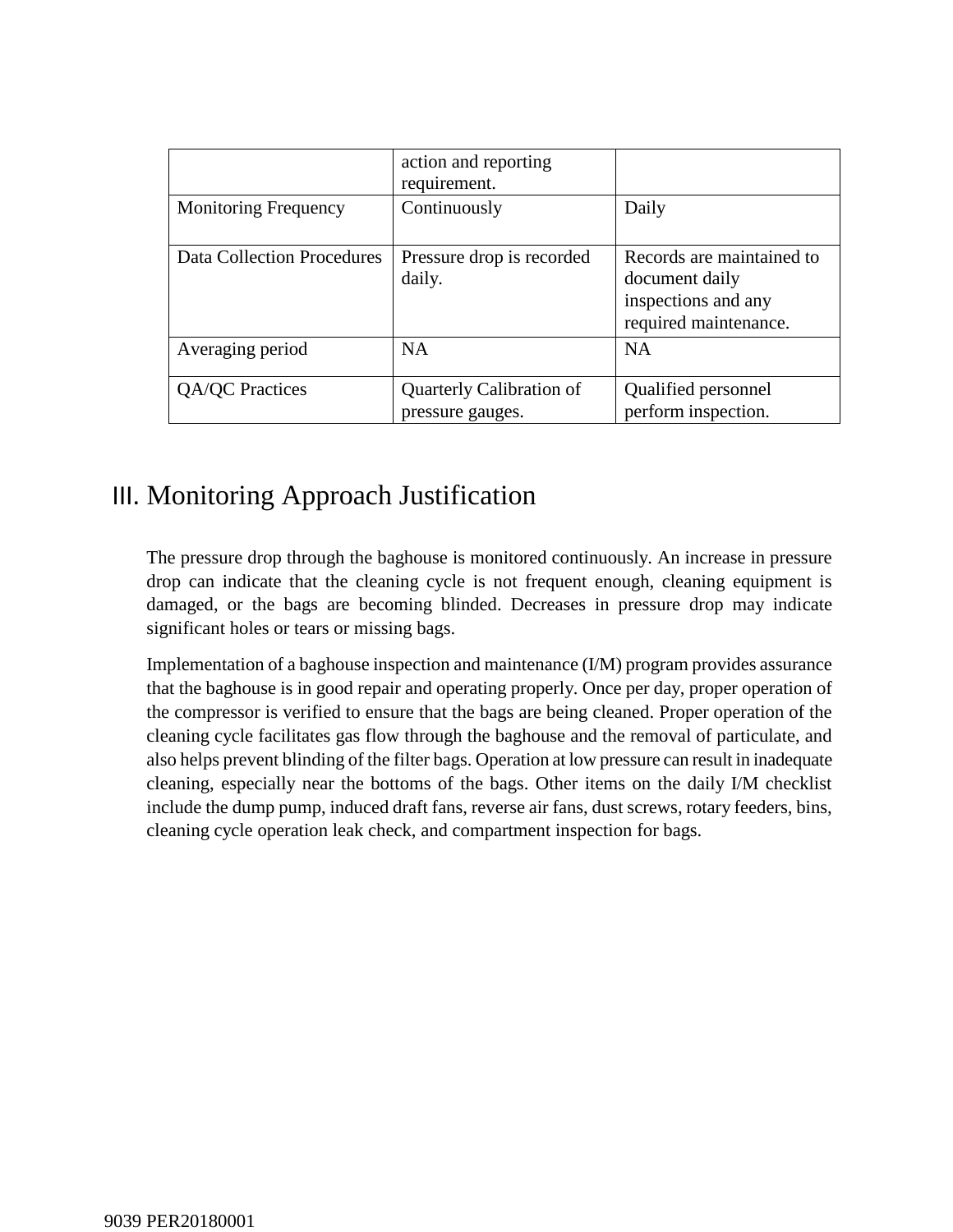## Fermentation and Distillation

## I. Background/Summary Source Information

## A. Emission Unit/Sources

Description: Carbon dioxide scrubber controlling emissions from: 4 fermenters, 1 beer column, 1 rectifier column, 1 stripper column, centrifuges, and evaporators

Identification: AD-002

Pollutants: VOC, HAP

Permit 2780-00107 Condition 5.B.20 requires biennial stack testing for AD-002. Stack testing is used to calculate actual hourly and annual emissions.

## B. Control Technology

Milled grain from the hammer mills is mechanically conveyed to a slurry tank in which enzymes and water are added to create the mash. The resulting mixture is heated and additional enzymes, yeast, and urea are added prior to fermentation. Mash from the cooking process is pumped to one of four fermentation vessels. In the fermentation vessels, enzymes convert the starches into simple sugars which are converted into beer and  $CO<sub>2</sub>$  by the yeast. After the fermentation process, beer is routed to a distillation column to separate the ethanol from the other components. The distillation system consists of a beer column, a stripping column, and a rectifying column.

|                        | <b>Indicator No. 1</b>             | <b>Indicator No. 2</b>           |
|------------------------|------------------------------------|----------------------------------|
| Indicator              | Scrubber inlet water flow rate.    | pH scrubber liquid.              |
| Measurement            | The scrubber inlet water flow      | A sample of the underflow is     |
| Approach               | rate is measured using a flow      | taken and the pH is determined   |
|                        | meter.                             | by direct reading.               |
| Monitoring             | The scrubber inlet water flow      | The pH in the scrubber water     |
| Method and             | rate is measured using a           | effluent is measured             |
| Location               | variable area flow meter           | in a water sample extracted from |
|                        | located in the scrubber water.     | the scrubber underflow.          |
| <b>Indicator Range</b> | An excursion is defined as any     | An excursion is defined as any   |
|                        | operating condition where the      | operating condition where the    |
|                        | scrubber inlet water flow rate is  | underflow pH is out of the 4.5-  |
|                        | less than 79 gpm. An excursion     | 6.5 SU range. An excursion will  |
|                        | will trigger an investigation of   | trigger an investigation of the  |
|                        | the occurrence, corrective action, | occurrence, corrective action,   |
|                        | and a reporting requirement.       | and a reporting                  |
|                        |                                    | requirement.                     |

## II. Monitoring Approach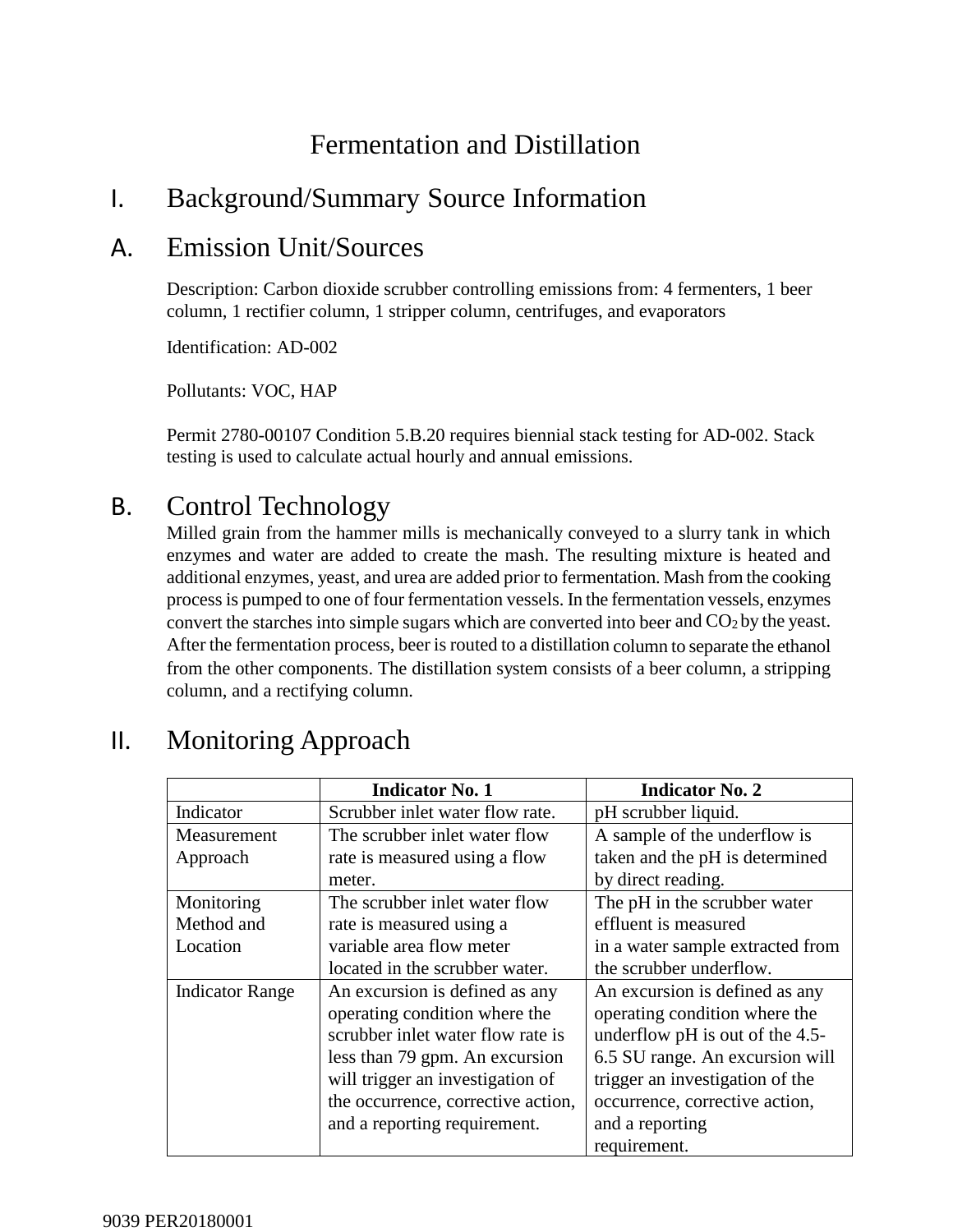| Monitoring      | The scrubber inlet water flow     | The scrubber water outlet pH    |
|-----------------|-----------------------------------|---------------------------------|
| Frequency       | rate is measured and recorded     | concentration is measured twice |
|                 | twice daily.                      | daily.                          |
| Data Collection | The scrubber inlet water flow     | A water sample is taken         |
| Procedures      | rate is recorded twice daily in a | measured with a pH electrode    |
|                 | permanent log.                    | and recorded in                 |
|                 |                                   | a permanent log.                |
| QA/QC Practices | Annual Calibration and            | Only trained personnel perform  |
|                 | cleaning of flow meter.           | sampling and analysis.          |
|                 | Acceptance criteria: $+/- 5$      | Laboratory QA/QC procedures     |
|                 | percent of the measured value.    | are followed. Calibration       |
|                 |                                   | standards are prepared to       |
|                 |                                   | ensure the pH electrode is      |
|                 |                                   | operating accurately.           |

## III. Monitoring Approach Justification

Based upon site performance testing, a minimum scrubber liquid flow rate within a specified pH range must be supplied to the scrubber to absorb a given amount of VOC in the gas stream, given the size of the towerend height of the packed bed. The liquid to gas ration (L/G) is a key operating parameter of the scrubber. If the L/G ratio decreases below the minimum, sufficient mass transfer of the pollutant from the gas phase to the liquid phase will not occur. The minimum liquid flow required to maintain proper L/G ratio at the maximum gas flow and vapor loading through the scrubber can be determined. Maintaining this minimum liquid flow, even during periods of reduced gas flow, will help ensure that the required L/G ratio is achieved at all times.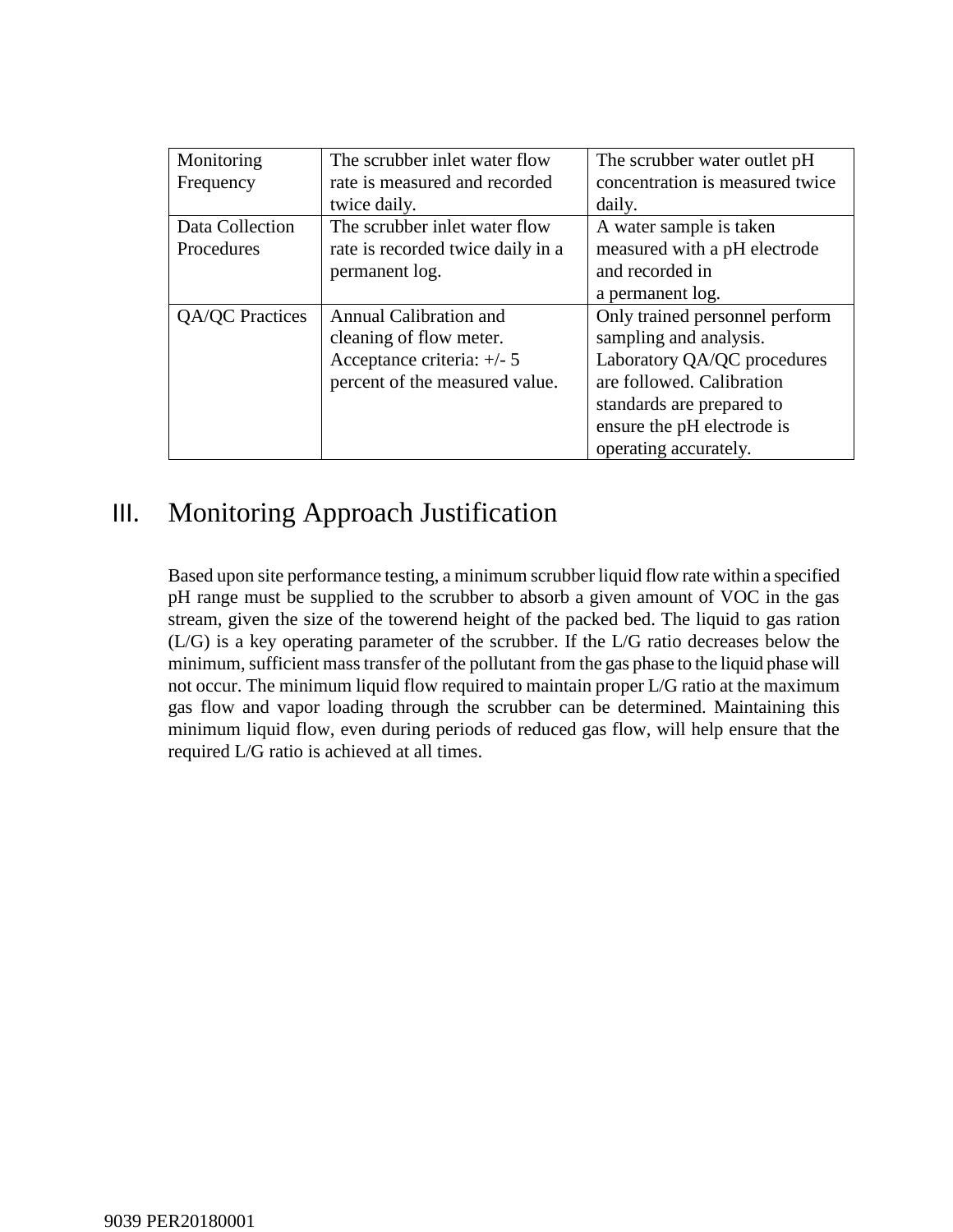## DDGS Processing and Loadout

## I. Background/Summary Source Information

## A. Emission Unit/Sources

Description: Thermal Oxidizer – DDGS dryer and DDGS fluidized bed cooler with emissions controlled by a regenerative thermal oxidizer. (RTO)

Identification: AH-003

Pollutants: CO, VOC, HAP

Permit 2780-00107 Condition 5.B.22 requires biennial stack testing of the thermal oxidizer. Stack testing is used to calculate actual hourly and annual emissions.

## B. Control Technology

Slurry leaving the stripping side of the distillation column is routed through a series of processes to remove water including evaporation, centrifugation, and drying. From the dryer, the DDGS is sent to a cooler before being sent to storage. The DDGS are then transferred to flat storage prior to loadout. Emissions from these processes are controlled by baghouses and a regenerative thermal oxidizer. DDGS is conveyed to the loading area and shipped by truck, rail, or barge.

|                                   | <b>Indicator No. 1</b>                                     |  |
|-----------------------------------|------------------------------------------------------------|--|
| Indicator                         | Combustion chamber temperature.                            |  |
| <b>Measurement Approach</b>       | Monitor temperature using a thermocouple                   |  |
| Monitoring Method and             | Direct reading of                                          |  |
| Location                          | temperature in RTO combustion chamber                      |  |
| <b>Indicator Range</b>            | A combustion temperature of less than 1,400 degrees F is   |  |
|                                   | an excursion that triggers an inspection and corrective    |  |
|                                   | action and reporting requirement.                          |  |
| <b>Monitoring Frequency</b>       | Continuous                                                 |  |
| <b>Data Collection Procedures</b> | Continuous temperature readings are recorded               |  |
|                                   | automatically and records are maintained onsite.           |  |
| Averaging period                  | <b>NA</b>                                                  |  |
| QA/QC Practices                   | The monitoring equipment will be maintained in good        |  |
|                                   | working condition according to the manufacturer's O&M      |  |
|                                   | procedures. The thermocouple will be changed and           |  |
|                                   | calibrated according to the manufacturer's specifications. |  |

## II. Monitoring Approach